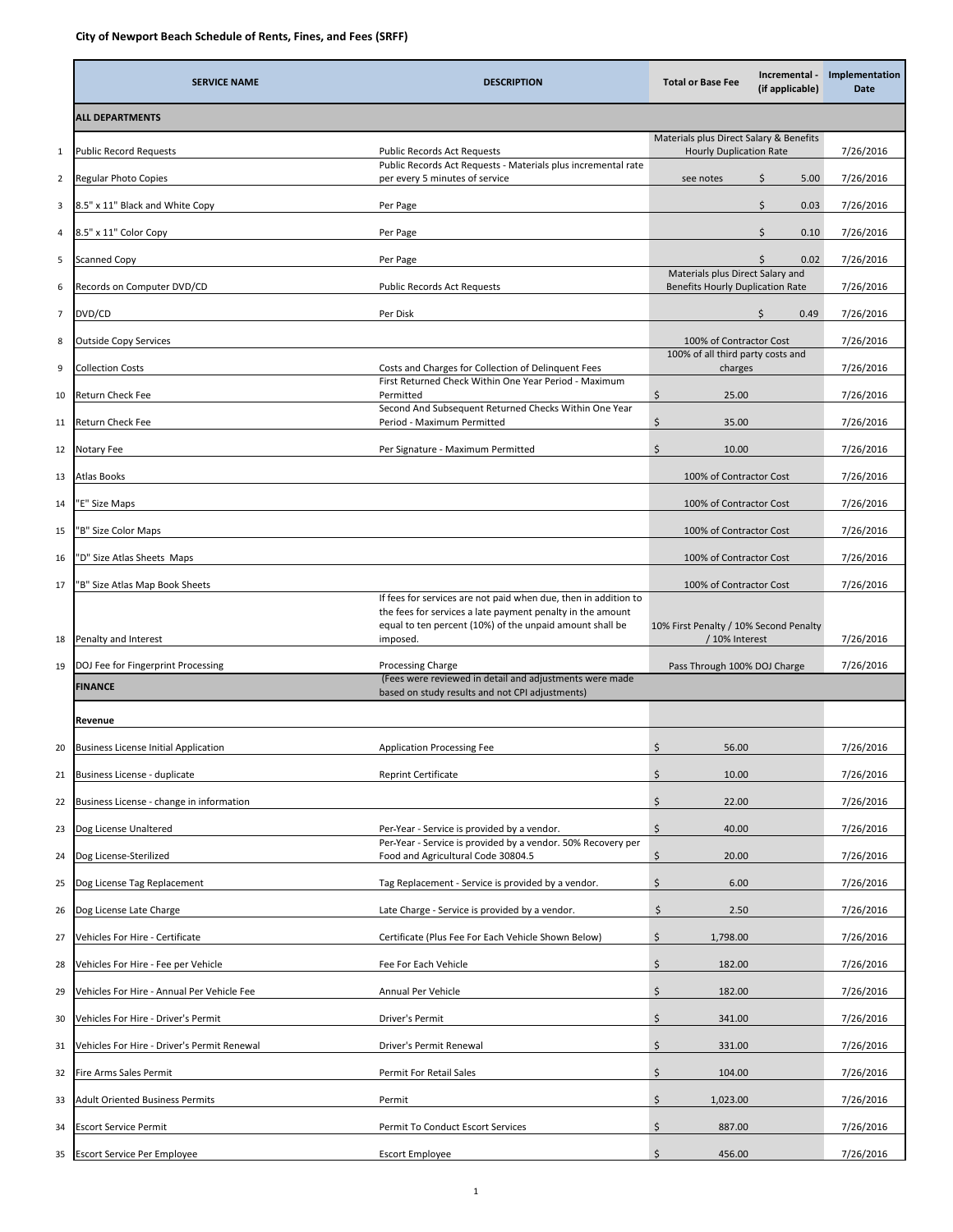|    | <b>SERVICE NAME</b>                                                | <b>DESCRIPTION</b>                                             | <b>Total or Base Fee</b> | Incremental -<br>(if applicable) | Implementation<br>Date |
|----|--------------------------------------------------------------------|----------------------------------------------------------------|--------------------------|----------------------------------|------------------------|
| 36 | Live Entertainment Permit                                          | Permit                                                         | \$<br>154.00             |                                  | 7/26/2016              |
| 37 | Dance Permit                                                       | Permit                                                         | \$<br>154.00             |                                  | 7/26/2016              |
| 38 | Short Term Lodging Permits - initial                               | Permit                                                         | Ś<br>93.00               |                                  | 7/26/2016              |
| 39 | Short Term Lodging Permits - reprint                               | Reprint Certificate                                            | Ś<br>11.00               |                                  | 7/26/2016              |
| 40 | Sound Amp Permit                                                   | Permit                                                         | \$<br>65.00              |                                  | 7/26/2016              |
| 41 | Delinquent TOT payment                                             |                                                                | Ś<br>49.00               |                                  | 7/26/2016              |
| 42 | TOT reprint                                                        |                                                                | Ś<br>12.00               |                                  | 7/26/2016              |
| 43 | Film Production Application -Without Film Liaison                  |                                                                | Ś<br>260.00              |                                  | 7/26/2016              |
| 44 | Film Production Application -With Film Liaison                     | 2012 Fee \$49 suspended per Council Resolution 2014-100        | \$                       |                                  | 11/25/2014             |
| 45 | Film Permit Fee                                                    | 2012 Fee \$276 suspended per Council Resolution 2014-100       | \$                       |                                  | 11/25/2014             |
| 46 | FilmLA Application Fee                                             | Maximum                                                        | \$<br>660.00             |                                  | 8/1/2016               |
| 47 | FilmLA Qualified NonProfit Permit Application Fee                  | Maximum                                                        | \$<br>52.00              |                                  | 8/1/2016               |
| 48 | FilmLA Still Application Fee                                       | Maximum                                                        | 63.00<br>Ś               |                                  | 8/1/2016               |
| 49 | FilmLA Student Permit Fee Complex                                  | Maximum                                                        | Ś                        |                                  | 11/25/2014             |
| 50 | FilmLA Student Permit Fee Simple                                   | Maximum                                                        | \$                       |                                  | 11/25/2014             |
| 51 | FilmLA Permit Delivery Fee                                         | Maximum                                                        | Ś<br>58.00               |                                  | 8/1/2016               |
| 52 | ilmLA Monitor Fees - Double time (12 hours+)                       | Maximum                                                        | Ś<br>62.00               |                                  | 8/1/2016               |
| 53 | FilmLA Monitor Fees Overtime (8 hours to 12 hours)                 | Maximum                                                        | Ś<br>47.00               |                                  | 8/1/2016               |
| 54 | FilmLA Monitor Fees (Minimum 4 hours to 8 hours)                   | Maximum                                                        | Ś<br>31.00               |                                  | 8/1/2016               |
| 55 | FilmLA Notification Charges - Standard                             | (1 FSR) 500'                                                   | \$<br>180.00             |                                  | 11/25/2014             |
| 56 | FilmLA Notification Charges - Standard                             | Students (1 FSR) 500'                                          | \$<br>70.00              |                                  | 11/25/2014             |
| 57 | FilmLA Notification Charges - Standard                             | PSA (1 FSR) 500'                                               | \$<br>105.00             |                                  | 11/25/2014             |
| 58 | FilmLA Notification Charges - Still Photo                          | 200'                                                           | Ś<br>140.00              |                                  | 11/25/2014             |
| 59 | FilmLA Notification Charges - Reprint                              | Each section                                                   | 30.00<br>ς               |                                  | 11/25/2014             |
| 60 | FilmLA Notification Charges - For Posting Only                     | Notifies only where posted parking is present no radius - 200' | 110.00<br>$\sqrt{5}$     |                                  | 11/25/2014             |
| 61 | FilmLA Notification Charges - Single Exterior Gunfire 1/4 load     | 800' - 1100' (3 FSR)                                           | \$<br>535.00             |                                  | 11/25/2014             |
| 62 | ilmLA Notification Charges - Single Exterior Gunfire 1/2 load      | 1/4 Mile 1200' 1320' (4 to 5 FSR)                              | $$690 - $880$            |                                  | 11/25/2014             |
| 63 | FilmLA Notification Charges - Single Exterior Gunfire full load    | 1400' (4 to 5 FSR)                                             | \$<br>1,035.00           |                                  | 11/25/2014             |
| 64 | FilmLA Notification Charges - Single Exterior Gunfire full load    | 1650' (4 to 5 FSR)                                             | \$<br>1,225.00           |                                  | 11/25/2014             |
| 65 | FilmLA Notification Charges - Single Exterior Gunfire full load    | 1900' (4 to 5 FSR)                                             | \$<br>1,380.00           |                                  | 11/25/2014             |
| 66 | FilmLA Notification Charges - Semi Exterior Gunfire 1/2 load       | 2150' 2200' (9 to 10 FSR)                                      | \$<br>1,535.00           |                                  | 11/25/2014             |
| 67 | FilmLA Notification Charges - Semi Exterior Gunfire full load      | 2200' (10 FSR)                                                 | \$<br>1,725.00           |                                  | 11/25/2014             |
| 68 | FilmLA Notification Charges - Automatic Gunfire 1/2 load Exterior  | 2300' 2400' (11 to 12 FSR)                                     | \$<br>1,915.00           |                                  | 11/25/2014             |
| 69 | FilmLA Notification Charges - Automatic Gunfire Exterior full load | 1/2 Mile 2400' 2550' (11 to 13 FSR)                            | \$<br>1,950.00           |                                  | 11/25/2014             |
| 70 | FilmLA Notification Charges - Automatic Gunfire Exterior full load | 2640' (11 to 13 FSR)                                           | \$<br>2,260.00           |                                  | 11/25/2014             |
| 71 | FilmLA Notification Charges - Helicopter                           | 1/4 Mile 1200' 1320' (4 to 5 FSR)                              | \$690 - \$880            |                                  | 11/25/2014             |
| 72 | ilmLA Notification Charges - E-Note only No Hand Notification      |                                                                | \$<br>40.00              |                                  | 11/25/2014             |
| 73 | FilmLA Notification Charges - E-Note only No Hand Notification     | Student                                                        | \$<br>25.00              |                                  | 11/25/2014             |
| 74 | FilmLA Notification Charges - Delivery                             | <b>Standard Radius</b>                                         | \$<br>90.00              |                                  | 11/25/2014             |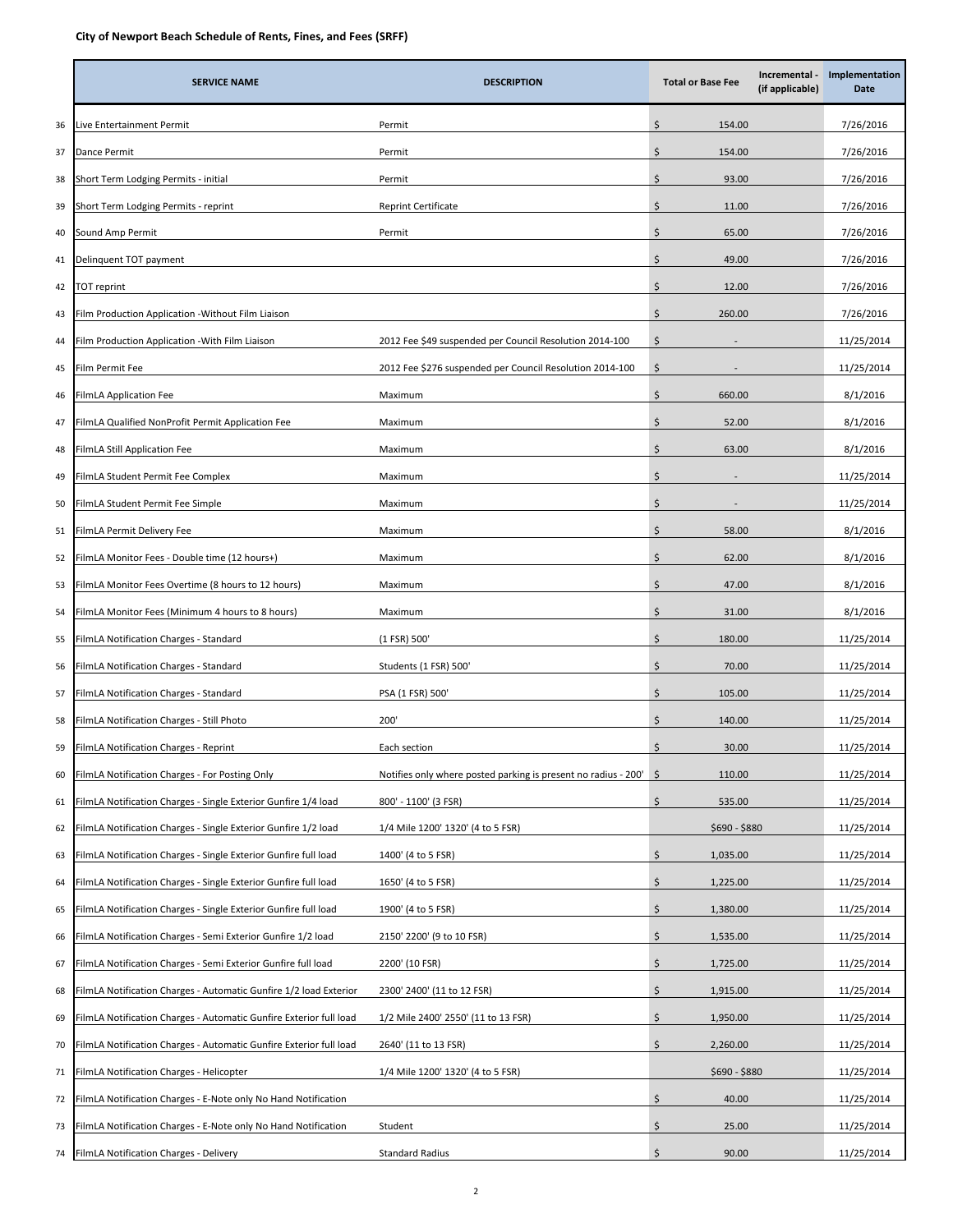|     | <b>SERVICE NAME</b>                             | <b>DESCRIPTION</b>           | <b>Total or Base Fee</b> | Incremental -<br>(if applicable) | Implementation<br>Date |
|-----|-------------------------------------------------|------------------------------|--------------------------|----------------------------------|------------------------|
| 75  | FilmLA Film Permit Rider Fee                    | Maximum                      | Ś<br>105.00              |                                  | 8/1/2016               |
| 76  | ilmLA Qualified NonProfit Permit Rider Fee      | Maximum                      | \$<br>26.00              |                                  | 8/1/2016               |
| 77  | FilmLA Still Photo Rider Fee                    | Maximum                      | \$<br>21.00              |                                  | 8/1/2016               |
| 78  | Review of Hotel Special Package Application     | Hotels Special Package Deals | \$<br>179.00             |                                  | 7/26/2016              |
| 79  | Preferential Parking Permit                     |                              | \$<br>16.00              |                                  | 7/26/2016              |
| 80  | Parking Permit Replacement Fee                  |                              | \$<br>10.00              |                                  | 7/26/2016              |
| 81  | <b>EV Chargers</b>                              | Per kWh                      | \$<br>0.20               |                                  | 4/28/2015              |
|     | <b>Parking Penalties</b>                        |                              |                          |                                  |                        |
| 82  | 12.40.030 MC PARKING ON PRIVATE PROPERTY        |                              | \$<br>44.00              |                                  | 9/8/2016               |
| 83  | 11.04.020(B) MC PROHIB PARK/STOP-PARK LAWNS     |                              | \$<br>44.00              |                                  | 9/8/2016               |
| 84  | 11.08.030 (D) MC PROHIBITED PARKING             |                              | Ś<br>44.00               |                                  | 9/8/2016               |
| 85  | 11.08.090 (A) MC PARKING ON PUBLIC PIER         |                              | \$<br>44.00              |                                  | 9/8/2016               |
| 86  | 12.08.010 MC EMERGING FROM ALLEY/PRIVATE DR     |                              | \$<br>44.00              |                                  | 9/8/2016               |
| 87  | 12.08.100 MC PROHIB PARK/STOP: PIER             |                              | \$<br>44.00              |                                  | 9/8/2016               |
| 88  | 12.08.120 MC PARKING ON BEACH                   |                              | \$<br>44.00              |                                  | 9/8/2016               |
| 89  | 12.12.010(D) MC COMPLIANCE WITH SIGNS           |                              | \$<br>44.00              |                                  | 9/8/2016               |
| 90  | 12.12.030 MC TRAFFIC CONTROL DEVICES            |                              | \$<br>44.00              |                                  | 9/8/2016               |
| 91  | 12.12.050 MC FEE NOT PAID IN LOT                |                              | \$<br>44.00              |                                  | 9/8/2016               |
| 92  | 12.12.060 MC PACIFIC COAST HIGHWAY LOT          |                              | \$<br>44.00              |                                  | 9/8/2016               |
| 93  | 12.12.080 MC MOTORCYCLES IN WOF LOT             |                              | \$<br>44.00              |                                  | 9/8/2016               |
| 94  | 12.20.030 MC OBED TO CONTROL DEVICES REQ        |                              | Ś<br>44.00               |                                  | 9/8/2016               |
| 95  | 12.32.050(D) MC BALBOA ISLAND: BLOCKING EGRESS  |                              | \$<br>44.00              |                                  | 9/8/2016               |
| 96  | 12.40.020 MC PARKWAYS                           |                              | \$<br>44.00              |                                  | 9/8/2016               |
| 97  | 12.40.030 MC PRIVATE PROPERTY PARKING           |                              | \$<br>44.00              |                                  | 9/8/2016               |
| 98  | 12.40.035 MC PKG ON PRIVATE STREETS/DRIVES      |                              | \$<br>44.00              |                                  | 9/8/2016               |
| 99  | 12.40.040 MC PARKING IN EXCESS 72 HOURS         |                              | \$<br>79.00              |                                  | 9/8/2016               |
| 100 | 12.40.050(A) MC TRLR UNHITCH ON BALBOA ISLAND   |                              | \$<br>44.00              |                                  | 9/8/2016               |
| 101 | 12.40.050(B) MC TRAILER ON BALBOA ISLAND        |                              | \$<br>44.00              |                                  | 9/8/2016               |
| 102 | 12.40.055 (C) MC HEAVY DUTY COMM VEH>84 IN WIDE |                              | \$<br>44.00              |                                  | 9/8/2016               |
| 103 | 12.40.055 (D) MC DETACHED TRAILER, RES AREA     |                              | \$<br>44.00              |                                  | 9/8/2016               |
| 104 | 12.40.055(A) MC TRAILER/RV/OVERSIZED VEHICLE    |                              | \$<br>44.00              |                                  | 9/8/2016               |
| 105 | 12.40.055(B) MC OVERSIZE 95IN WIDE RES AREA     |                              | \$<br>44.00              |                                  | 9/8/2016               |
| 106 | 12.40.060 (B) MC PKG PRHIB: VEH 4 SALE-OWN PROP |                              | \$<br>79.00              |                                  | 9/8/2016               |
| 107 | 12.40.060(A) MC PKG PROHIB: VEH FOR SALE        |                              | \$<br>79.00              |                                  | 9/8/2016               |
| 108 | 12.40.060(C) MC PKG PROHIB: NON-EMRGNCY REPAIR  |                              | \$<br>79.00              |                                  | 9/8/2016               |
| 109 | 12.40.070 MC PKG ON GRADE, WHEELS NOT TURND     |                              | \$<br>44.00              |                                  | 9/8/2016               |
| 110 | 12.40.080 MC 18INCHES FROM LEFT CURB            |                              | \$<br>44.00              |                                  | 9/8/2016               |
| 111 | 12.40.090 MC ANGLE PARKING, OUTSIDE LINES       |                              | \$<br>44.00              |                                  | 9/8/2016               |
|     | 112 12.40.110 MC ACROSS/OUTSIDE SPACE MARKERS   |                              | \$<br>44.00              |                                  | 9/8/2016               |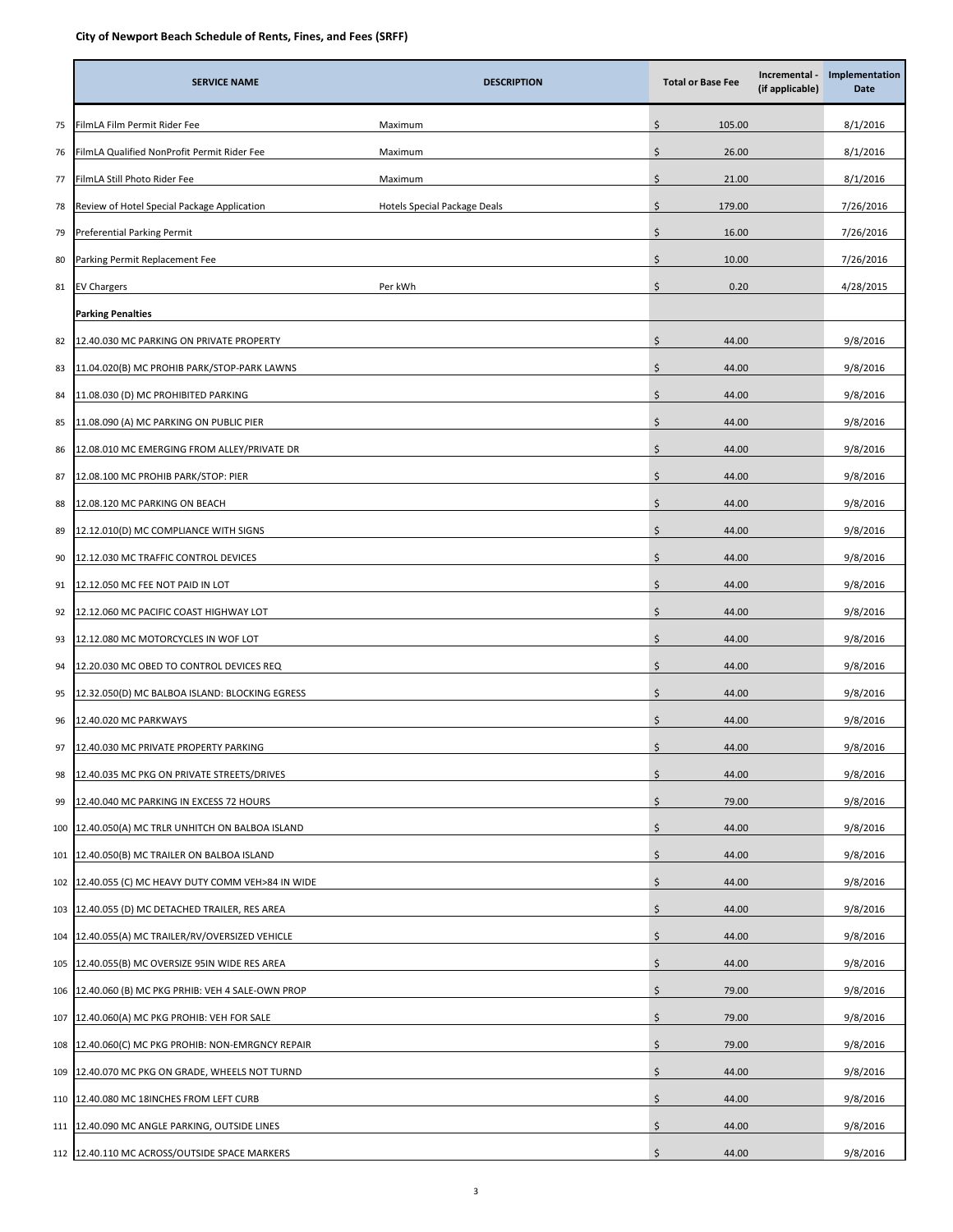|     | <b>SERVICE NAME</b>                            | <b>DESCRIPTION</b> | <b>Total or Base Fee</b> | Incremental -<br>(if applicable) | Implementation<br>Date |
|-----|------------------------------------------------|--------------------|--------------------------|----------------------------------|------------------------|
| 113 | 12.40.120 MC OBSTRUCTING PARKING SPACE         |                    | \$<br>44.00              |                                  | 9/8/2016               |
| 114 | 12.40.130 MC PERMIT REQD-ANGLE LOAD/UNLOAD     |                    | \$<br>44.00              |                                  | 9/8/2016               |
| 115 | 12.40.140 MC PARKING ADJACENT TO SCHOOLS       |                    | \$<br>44.00              |                                  | 9/8/2016               |
| 116 | 12.40.150 MC PROHIB PKG: NARROW STREETS        |                    | \$<br>44.00              |                                  | 9/8/2016               |
| 117 | L2.40.160 (D) MC NO PARKING AREA               |                    | \$<br>79.00              |                                  | 9/8/2016               |
| 118 | L2.40.160 (E) MC TRAFFIC HAZARD                |                    | \$<br>79.00              |                                  | 9/8/2016               |
| 119 | L2.40.160 MC POSTED NO PARKING/STOPPING        |                    | \$<br>79.00              |                                  | 9/8/2016               |
| 120 | 12.40.160(A) MC PROHIB PKG: MID-BLK SAFETY ZNE |                    | \$<br>44.00              |                                  | 9/8/2016               |
| 121 | 12.40.160(B) MC PROHIB PKG: 25FT OF INTERSECTN |                    | Ś<br>44.00               |                                  | 9/8/2016               |
| 122 | 12.40.160(C) MC PROHIB PKG: 25FT OF TRAFF SGNL |                    | \$<br>44.00              |                                  | 9/8/2016               |
| 123 | L2.40.170(A) MC RESTRICT PKG: VENDORS/PRODUCTS |                    | \$<br>61.00              |                                  | 9/8/2016               |
| 124 | 12.40.170(B) MC RESTRICTED PKG: VEH FOR HIRE   |                    | \$<br>61.00              |                                  | 9/8/2016               |
| 125 | 12.40.170(C) MC RESTRICTED PKG: PERMIT REQ.    |                    | \$<br>61.00              |                                  | 9/8/2016               |
| 126 | 12.40.180 MC EMERGENCY PKG RESTRICTIONS        |                    | \$<br>44.00              |                                  | 9/8/2016               |
| 127 | L2.40.190 MC CAUSE FOR REMOVAL/STORAGE         |                    | \$<br>44.00              |                                  | 9/8/2016               |
| 128 | L2.44.010 (A) MC OVERTIME 1 HOUR ZONE          |                    | \$<br>50.00              |                                  | 9/8/2016               |
| 129 | L2.44.010 (B) MC OVERTIME 2 HOUR ZONE          |                    | \$<br>50.00              |                                  | 9/8/2016               |
| 130 | 12.44.010(C) MC OVERTIME 3 HOUR ZONE           |                    | \$<br>50.00              |                                  | 9/8/2016               |
| 131 | 12.44.070 (C) MC ACROSS MARKING, METER AREA    |                    | Ś<br>44.00               |                                  | 9/8/2016               |
| 132 | 12.44.070(A) MC OUTSIDE PAID SPACE MARKING     |                    | \$<br>44.00              |                                  | 9/8/2016               |
| 133 | 12.44.070(B) MC BACKING INTO METER SPACE       |                    | \$<br>44.00              |                                  | 9/8/2016               |
| 134 | 12.44.084 MC PARKING AT AN INOPERABLE METER    |                    | \$<br>58.00              |                                  | 9/8/2016               |
| 135 | 12.44.100 MC ACTIVATION OF METER               |                    | \$<br>44.00              |                                  | 9/8/2016               |
| 136 | 12.44.110 MC PAYMENT TIME EXPIRED              |                    | \$<br>61.00              |                                  | 9/8/2016               |
| 137 | 12.44.150 (C) MC STREET SWEEPING               |                    | \$<br>57.00              |                                  | 9/8/2016               |
| 138 | L2.44.150(D) MC PARKING PROHIBITED             |                    | \$<br>57.00              |                                  | 9/8/2016               |
| 139 | L2.44.160(C) MC PROHIBITED NIGHT PARKING       |                    | \$<br>44.00              |                                  | 9/8/2016               |
| 140 | 12.46.040 MC NON-DISPLAY OF PLACARD/LIC PLT    |                    | \$<br>50.00              |                                  | 9/8/2016               |
| 141 | 12.48.040 (A) MC PARKING IN RED ZONE           |                    | \$<br>79.00              |                                  | 9/8/2016               |
| 142 | L2.48.040 (B) MC PKG IN LOADING ZONE (YLW)     |                    | \$<br>79.00              |                                  | 9/8/2016               |
| 143 | L2.48.040(C) MC WHITE ZONE (3 MINUTE LOADING)  |                    | \$<br>79.00              |                                  | 9/8/2016               |
| 144 | 12.48.040(D) MC OVERTIME GREEN ZONE PAID AREA  |                    | \$<br>79.00              |                                  | 9/8/2016               |
| 145 | 12.48.050(A) MC OVERTIME GREEN ZONE            |                    | \$<br>62.00              |                                  | 9/8/2016               |
| 146 | 12.48.050(B) MC 5 MINUTE ZONE (GREEN)          |                    | \$.<br>62.00             |                                  | 9/8/2016               |
| 147 | L2.48.070(A) MC RESTRICTED USE: LOADING ZONE   |                    | \$<br>62.00              |                                  | 9/8/2016               |
| 148 | .2.48.070(B) MC RESTRICT USE: LDG ZONE-PSNGRS  |                    | \$<br>62.00              |                                  | 9/8/2016               |
| 149 | L2.48.080 MC EXCESS 3 MIN PASS LOADING ZONE    |                    | \$<br>62.00              |                                  | 9/8/2016               |
| 150 | 12.48.090 MC PARKING IN ALLEY                  |                    | \$<br>79.00              |                                  | 9/8/2016               |
|     | 151 12.48.100(G) MC PARKED IN BUS ZONE         |                    | Ŝ.<br>44.00              |                                  | 9/8/2016               |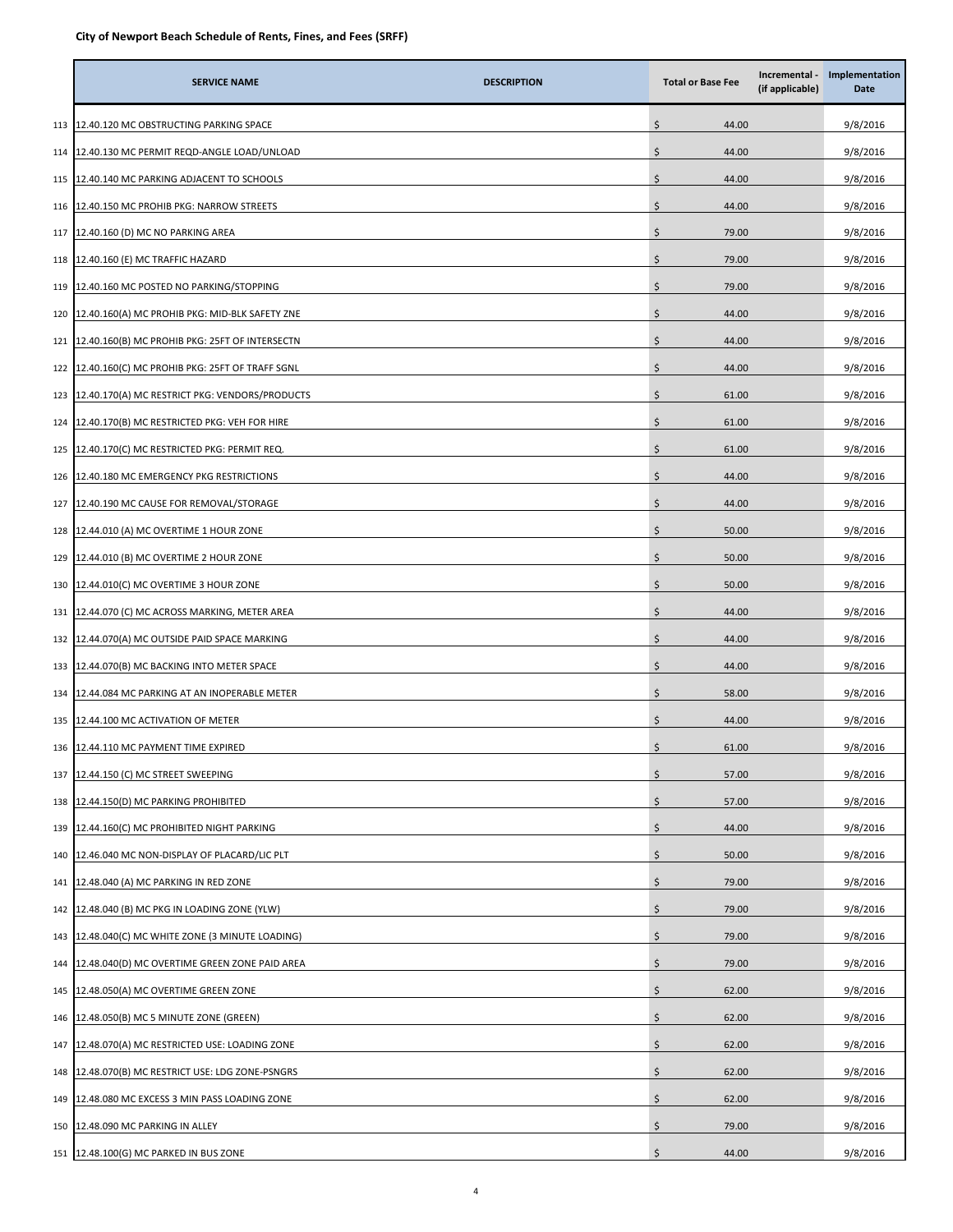|     | <b>SERVICE NAME</b>                           | <b>DESCRIPTION</b> | <b>Total or Base Fee</b> | Incremental -<br>(if applicable) | Implementation<br>Date |
|-----|-----------------------------------------------|--------------------|--------------------------|----------------------------------|------------------------|
| 152 | 12.52.020 MC WRONG WAY ONE WAY STREET         |                    | \$<br>44.00              |                                  | 9/8/2016               |
| 153 | 12.64.030(A) MC RESTRICTED USE: PUBLIC PROP   |                    | \$<br>44.00              |                                  | 9/8/2016               |
| 154 | 12.64.030(B) MC RESTRICTED USE: VACANT LOT    |                    | 44.00<br>\$              |                                  | 9/8/2016               |
| 155 | 12.68.050 (A) MC NEWPORT ISLAND - NO PERMIT   |                    | \$<br>44.00              |                                  | 9/8/2016               |
| 156 | 12.68.050 A MC RESIDENT PREFERENTIAL PKG ZONE |                    | \$<br>44.00              |                                  | 9/8/2016               |
| 157 | 12.68.050 MC PARKING PERMIT REQUIRED          |                    | \$<br>44.00              |                                  | 9/8/2016               |
| 158 | 17.16.020 MC BOAT LAUNCHING/HAULING           |                    | \$<br>44.00              |                                  | 9/8/2016               |
| 159 | 17.16.021 MC NO BOAT/TRLR STORAGE ON BEACH    |                    | \$<br>44.00              |                                  | 9/8/2016               |
| 160 | 17.25.030 MC BOAT ON BEACH                    |                    | Ś<br>44.00               |                                  | 9/8/2016               |
| 161 | 17.28.010 MC PIERS: 20 MINUTE TIME LIMIT      |                    | Ś<br>44.00               |                                  | 9/8/2016               |
| 162 | 17.28.040 MC BLOCKING PUBLIC PIER             |                    | 44.00<br>\$              |                                  | 9/8/2016               |
| 163 | 17.32.030 MC BOAT ON BEACH                    |                    | \$<br>58.00              |                                  | 9/8/2016               |
| 164 | 4000 (A)(1) CVC EXPIRED REGISTRATION          |                    | 100.00<br>\$             |                                  | 9/8/2016               |
| 165 | 4152.5 CVC FOREIGN VEHICLE REGISTRATION       |                    | \$<br>58.00              |                                  | 9/8/2016               |
| 166 | 4457 CVC STOLEN/LOST/DAMAGED CARDS/PLTS       |                    | \$<br>58.00              |                                  | 9/8/2016               |
| 167 | 4461 (C) CVC MISUSING A DISABLED PLAC/PLATE   |                    | \$<br>293.00             |                                  | 9/8/2016               |
| 168 | 4461 (D) CVC MISUSING A DISABLED PLAC/PLATE   |                    | \$<br>293.00             |                                  | 9/8/2016               |
| 169 | 4462 (A) CVC PRESENT VALID REG ON DEMAND      |                    | \$<br>58.00              |                                  | 9/8/2016               |
| 170 | 4462 (B) CVC FAUDULENT USE/DISPLAY OF TABS    |                    | Ś<br>58.00               |                                  | 9/8/2016               |
| 171 | 4464 CVC ALTERED LICENSE PLATES               |                    | \$<br>58.00              |                                  | 9/8/2016               |
| 172 | 5200 CVC TWO LICENSE PLATES REQUIRED          |                    | 58.00<br>\$              |                                  | 9/8/2016               |
| 173 | 5201 CVC POSITIONING OF PLATES                |                    | \$<br>58.00              |                                  | 9/8/2016               |
| 174 | 5202 CVC LICENSE PLATE NOT ATTACHED           |                    | \$<br>58.00              |                                  | 9/8/2016               |
| 175 | 5203 CVC LICENSE PLATES SURRENDERED           |                    | \$<br>58.00              |                                  | 9/8/2016               |
| 176 | 5204 (A) CVC REG TABS EXPIRED/ABSENT          |                    | \$<br>58.00              |                                  | 9/8/2016               |
| 177 | 21113 (A) CVC PARKING ON PUBLIC GROUNDS       |                    | \$<br>58.00              |                                  | 9/8/2016               |
| 178 | 21211 (B) CVC PARKING IN BIKE LANE            |                    | \$<br>58.00              |                                  | 9/8/2016               |
| 179 | 22400 (A) CVC PROHIB PARK/STOP: PUBLIC HIWAY  |                    | \$<br>76.00              |                                  | 9/8/2016               |
| 180 | 22401 CVC PARKED WITH HIGH BEAMS              |                    | \$<br>54.00              |                                  | 9/8/2016               |
| 181 | 22500 (A) CVC PARKING WITHIN INTERSECTION     |                    | \$<br>58.00              |                                  | 9/8/2016               |
| 182 | 22500 (B) CVC PARKED IN CROSSWALK             |                    | \$<br>58.00              |                                  | 9/8/2016               |
| 183 | 22500 (C) CVC PROHIB PARK/STOP: SAFETY ZONE   |                    | \$<br>58.00              |                                  | 9/8/2016               |
| 184 | 22500 (D) CVC PKD W/IN 15FT OF FIRE STATION   |                    | \$<br>58.00              |                                  | 9/8/2016               |
| 185 | 22500 (E) CVC BLOCKING DRIVEWAY               |                    | \$<br>58.00              |                                  | 9/8/2016               |
| 186 | 22500 (F) CVC PARKING ON SIDEWALK             |                    | \$<br>58.00              |                                  | 9/8/2016               |
| 187 | 22500 (G) CVC PROHIB PRK/STOP: OBSTRUCT TRAF  |                    | \$<br>58.00              |                                  | 9/8/2016               |
| 188 | 22500 (H) CVC DOUBLE PARKED                   |                    | \$<br>58.00              |                                  | 9/8/2016               |
| 189 | 22500 (I) CVC PARKED IN BUS ZONE              |                    | \$<br>437.00             |                                  | 9/8/2016               |
|     | 190 22500 (K) CVC PARKED ON BRIDGE            |                    | Ŝ.<br>58.00              |                                  | 9/8/2016               |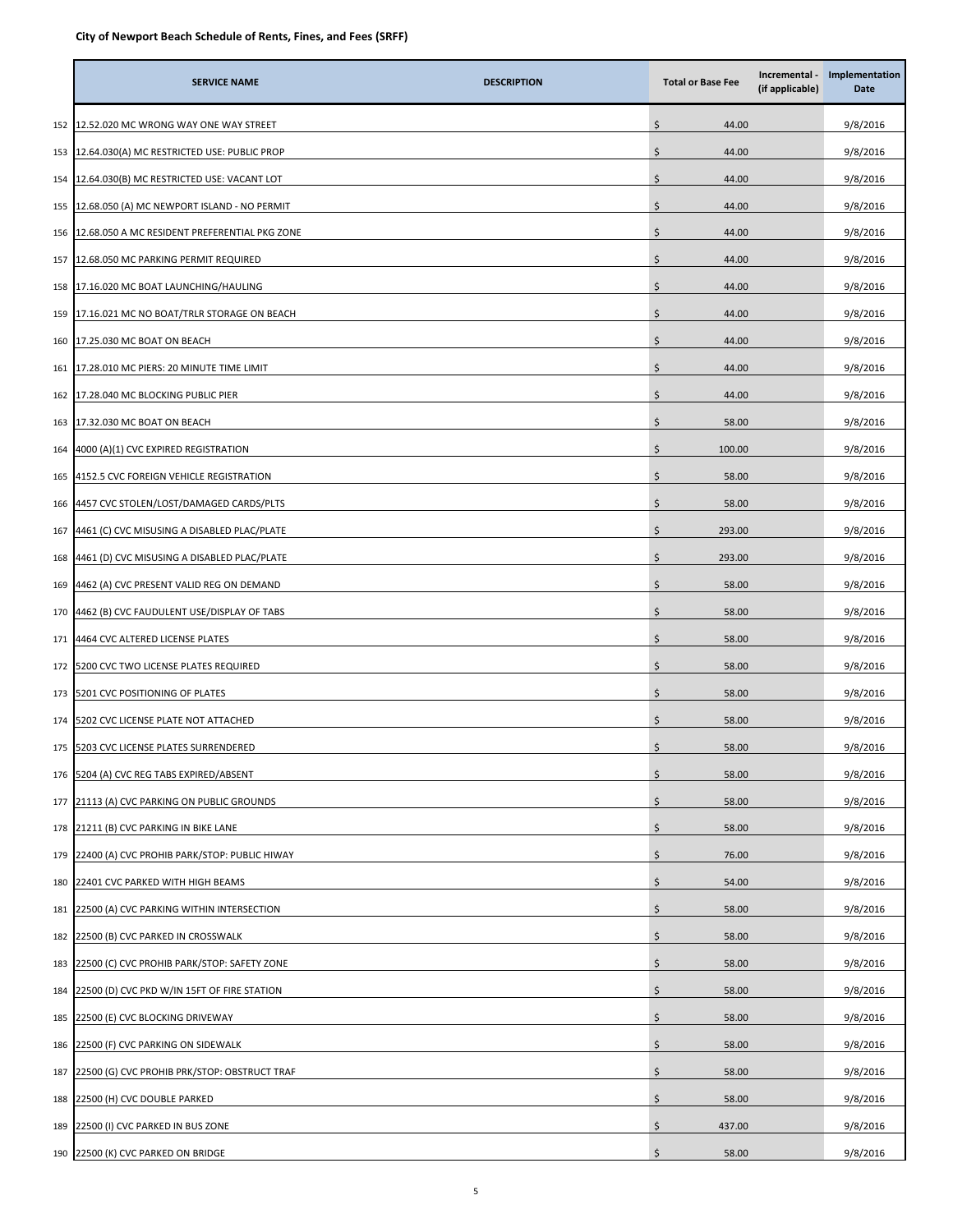|     | <b>SERVICE NAME</b>                                        | <b>DESCRIPTION</b>                                                            |    | <b>Total or Base Fee</b> | Incremental -<br>(if applicable) | Implementation<br>Date |
|-----|------------------------------------------------------------|-------------------------------------------------------------------------------|----|--------------------------|----------------------------------|------------------------|
| 191 | 22500 (L) CVC ON/IN FRONT OF HC ACCESS RAMP                |                                                                               | \$ | 437.00                   |                                  | 9/8/2016               |
| 192 | 22500.1 CVC PARKING FIRE LANE                              |                                                                               | \$ | 58.00                    |                                  | 9/8/2016               |
| 193 | 22502 (A) CVC WRONG WY 2WY/18IN FROM RT CURB               |                                                                               | \$ | 58.00                    |                                  | 9/8/2016               |
| 194 | 22502 (E) CVC WRONG WY 1WY/18IN FROM LT CURB               |                                                                               | \$ | 58.00                    |                                  | 9/8/2016               |
| 195 | 22505 (B) CVC PKG ON STATE HIGHWAY-PROHIB                  |                                                                               | \$ | 58.00                    |                                  | 9/8/2016               |
| 196 | 22507.8 (A) CVC DISABLED PARKING                           |                                                                               | \$ | 480.00                   |                                  | 9/8/2016               |
| 197 | 22507.8 (B) CVC BLOCKING DISABLED SPACE                    |                                                                               | \$ | 480.00                   |                                  | 9/8/2016               |
| 198 | 22507.8 (C) CVC DISABLED CROSSHATCH VIOLATION              |                                                                               | \$ | 480.00                   |                                  | 9/8/2016               |
| 199 | 22511.5 CVC HANDICAPPED ACCESS                             |                                                                               | Ś  | 480.00                   |                                  | 9/8/2016               |
| 200 | 22514 CVC PARKING WITHIN 15FT OF HYDRANT                   |                                                                               | \$ | 58.00                    |                                  | 9/8/2016               |
| 201 | 22515 CVC UNATTENDED VEHICLE                               |                                                                               | \$ | 58.00                    |                                  | 9/8/2016               |
| 202 | 22516 CVC LOCKED VEHICLE                                   |                                                                               | \$ | 76.00                    |                                  | 9/8/2016               |
| 203 | 22520 CVC NO STOPPING ON FREEWAY                           |                                                                               | \$ | 58.00                    |                                  | 9/8/2016               |
| 204 | 22522 CVC 3FT FROM HC ACCESS RAMP (RED)                    |                                                                               | \$ | 480.00                   |                                  | 9/8/2016               |
| 205 | 22523 (A) CVC ABANDONED VEHICLE                            |                                                                               | \$ | 184.00                   |                                  | 9/8/2016               |
| 206 | 22651.5A CVC EXCESSIVE ALARM                               |                                                                               | \$ | 70.00                    |                                  | 9/8/2016               |
| 207 | 24003 CVC UNLAWFUL LAMPS                                   |                                                                               | \$ | 58.00                    |                                  | 9/8/2016               |
| 208 | 26708 (A) CVC MATERIAL ON WINDSHIELD/WNDWS                 |                                                                               | \$ | 58.00                    |                                  | 9/8/2016               |
| 209 | 26709 (A) CVC REAR VIEW MIRROR                             |                                                                               | \$ | 58.00                    |                                  | 9/8/2016               |
| 210 | 26710 CVC WINDSHIELD-DEFECTIVE                             |                                                                               | \$ | 58.00                    |                                  | 9/8/2016               |
| 211 | 27155 CVC FUEL TANK CAP REQUIRED                           |                                                                               | \$ | 58.00                    |                                  | 9/8/2016               |
| 212 | 27465 (B) CVC TIRE TREAD DEPTH                             |                                                                               | \$ | 58.00                    |                                  | 9/8/2016               |
| 213 | 27600 CVC FENDERS/MUDGUARDS                                |                                                                               | \$ | 58.00                    |                                  | 9/8/2016               |
| 214 | 11.04.070 (F) MC PARKED IN PARK                            |                                                                               | \$ | 44.00                    |                                  | 9/8/2016               |
|     | <b>COMMUNITY DEVELOPMENT - BUILDING</b>                    |                                                                               |    |                          |                                  |                        |
|     | Administration                                             |                                                                               |    |                          |                                  |                        |
| 215 | Special Inspector Original Licenses Each Test              | Per Classification                                                            | \$ | 101.00                   |                                  | 10/24/2016             |
| 216 | Special Inspector Licenses Renewal                         | Per Classification                                                            | \$ | 67.00                    |                                  | 10/24/2016             |
| 217 | <b>Record Management</b>                                   | Per Sheet Of Drawing                                                          | \$ | 2.00                     |                                  | 10/24/2016             |
| 218 | <b>Appeals Board Hearing</b>                               | Filing Fee for Appeal                                                         | \$ | 1,535.00                 |                                  | 10/24/2016             |
| 219 | Modification To UBC/Alt. Materials & Methods Each Item     | To Comply With Section 105 & 106 Of The Uniform<br><b>Administrative Code</b> | \$ | 276.00                   |                                  | 10/24/2016             |
| 220 | Authorization to duplicate record drawings                 |                                                                               | \$ | 36.00                    |                                  | 10/24/2016             |
| 221 | <b>Accessibility Hardship</b>                              | <b>Board Ratification</b>                                                     | \$ | 1,084.00                 |                                  | 10/24/2016             |
| 222 | Flood Zone Determination                                   | Written Determination                                                         | \$ | 99.00                    |                                  | 10/24/2016             |
| 223 | <b>Real Property</b>                                       | Document Prep/Transfer/Assign/Ext                                             | \$ | 250.00                   |                                  | 10/24/2016             |
|     | <b>Plan Reviews</b>                                        |                                                                               |    |                          |                                  |                        |
| 224 | One/Two Family Structure (101/103) (0-2,500 sq ft)         | Plan Review                                                                   | \$ | 2,858.00                 |                                  | 10/24/2016             |
| 225 | One/Two Family Structure (101/103) (2,501-3,500 sq ft)     | Plan Review                                                                   | \$ | 3,237.00                 |                                  | 10/24/2016             |
|     | 226 One/Two Family Structure (101/103) (3,501-4,500 sq ft) | Plan Review                                                                   | \$ | 4,186.00                 |                                  | 10/24/2016             |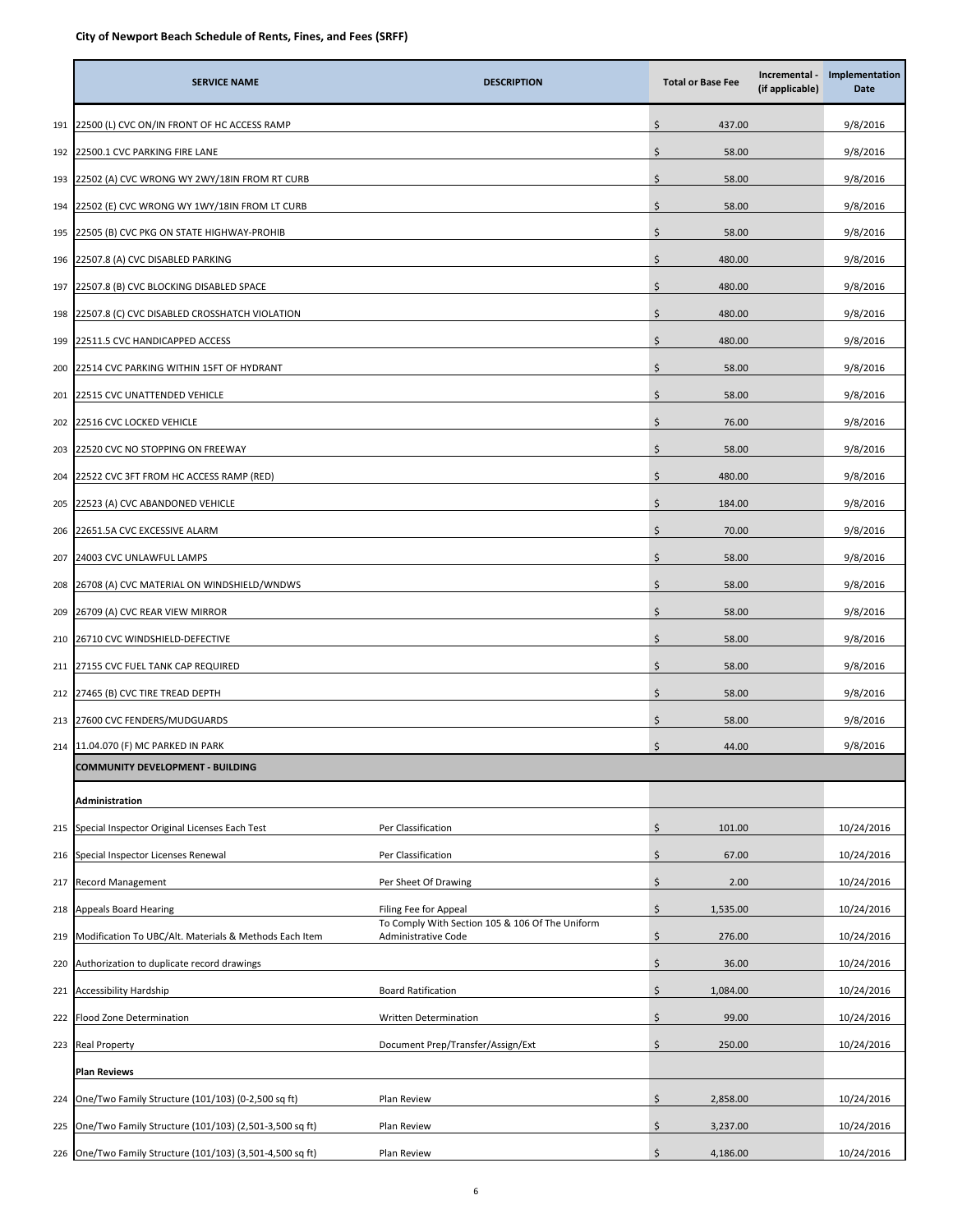|     | <b>SERVICE NAME</b>                                         | <b>DESCRIPTION</b>                                                                                                                                                                                                                                                                            | <b>Total or Base Fee</b>                          | Incremental -<br>(if applicable) | Implementation<br>Date |
|-----|-------------------------------------------------------------|-----------------------------------------------------------------------------------------------------------------------------------------------------------------------------------------------------------------------------------------------------------------------------------------------|---------------------------------------------------|----------------------------------|------------------------|
| 227 | One/Two Family Structure (101/103) (4,501-5,500 sq ft)      | Plan Review                                                                                                                                                                                                                                                                                   | \$<br>5,135.00                                    |                                  | 10/24/2016             |
| 228 | One/Two Family Structure (101/103) (5,501+ sq ft)           | Plan Review                                                                                                                                                                                                                                                                                   | \$<br>6,083.00                                    |                                  | 10/24/2016             |
| 229 | Patios/Decks/Trellis (329)                                  | Plan Review                                                                                                                                                                                                                                                                                   | \$<br>282.00                                      |                                  | 10/24/2016             |
| 230 | One/Two Family Addition (434) (0-250 sq ft)                 | Plan Review                                                                                                                                                                                                                                                                                   | \$<br>719.00                                      |                                  | 10/24/2016             |
| 231 | One/Two Family Addition (434) (251-500 sq ft)               | Plan Review                                                                                                                                                                                                                                                                                   | \$<br>1,004.00                                    |                                  | 10/24/2016             |
| 232 | One/Two Family Addition (434) (501-1,000 sq ft)             | Plan Review                                                                                                                                                                                                                                                                                   | \$<br>1,383.00                                    |                                  | 10/24/2016             |
| 233 | One/Two Family Addition (434) (1,001-2,000 sq ft)           | Plan Review                                                                                                                                                                                                                                                                                   | \$<br>2,048.00                                    |                                  | 10/24/2016             |
| 234 | One/Two Family Addition (434) (2,001-3,000 sq ft)           | Plan Review                                                                                                                                                                                                                                                                                   | \$.<br>3,091.00                                   |                                  | 10/24/2016             |
| 235 | One/Two Family Addition (434) (3,001+ sq ft)                | Plan Review                                                                                                                                                                                                                                                                                   | \$<br>3,850.00                                    |                                  | 10/24/2016             |
|     | 236 One/Two Family Shoring                                  | Plan Review                                                                                                                                                                                                                                                                                   | \$<br>860.00                                      |                                  | 10/24/2016             |
| 237 | Solar (434)                                                 | Plan Review                                                                                                                                                                                                                                                                                   | \$<br>343.00                                      |                                  | 10/24/2016             |
| 238 | Additions of Residential Garages/Carports (438)             | Plan Review                                                                                                                                                                                                                                                                                   | \$<br>615.00                                      |                                  | 10/24/2016             |
| 239 | Fire Sprinkler/Alarms/Misc.                                 | Plan Review                                                                                                                                                                                                                                                                                   | \$<br>190.00                                      |                                  | 10/24/2016             |
| 240 | Demolitions: One Family Structure (645)                     | Plan Review                                                                                                                                                                                                                                                                                   | \$<br>283.00                                      |                                  | 10/24/2016             |
| 241 | Demolitions: Multi-Family Structure (646/647)               | Plan Review                                                                                                                                                                                                                                                                                   | \$<br>279.00                                      |                                  | 10/24/2016             |
| 242 | Demolitions: Other Than Structure (648/649)                 | Plan Review                                                                                                                                                                                                                                                                                   | \$<br>279.00                                      |                                  | 10/24/2016             |
| 243 | Miscellaneous: Fences/Retaining Walls/Sign                  | Plan Review                                                                                                                                                                                                                                                                                   | \$<br>380.00                                      |                                  | 10/24/2016             |
| 244 | Miscellaneous: Re-roofs                                     | Plan Review                                                                                                                                                                                                                                                                                   | \$<br>146.00                                      |                                  | 10/24/2016             |
|     | 245 Pools/Spas                                              | Plan Review                                                                                                                                                                                                                                                                                   | Ś.<br>338.00                                      |                                  | 10/24/2016             |
| 246 | Plan Check Hourly Rate                                      | Fee per Hour - Full Cost approved by Council 9/22/15,<br>\$228.54, Council adopted phasing in 50% of the increase eff<br>11/21/15 from \$149/hr to \$189/hr & the remaining 50% of<br>the increase eff 11/21/2016 from \$189/hr to \$228/hr, plus<br>CPI for a total of \$233 eff 11/21/2016. | \$233/hour                                        |                                  |                        |
| 247 | Plan Review (Non-Residential and Residential Alterations)   | <b>Buildings Or Structures</b>                                                                                                                                                                                                                                                                | 87% of Building Permit Fee                        |                                  | 10/24/2016             |
|     | 248 Repetitive Plan Review                                  | Similar Units In Tracts Containing More Than 5 Units After<br>Model When Full Fee Is Paid For Model                                                                                                                                                                                           | 25% of Plan Review Fee                            |                                  | 10/24/2016             |
| 249 | <b>Energy Compliance Review</b>                             | Title 24 compliance review of documents - Minimum \$56.<br>Maximum for 1 & 2 dwelling \$268. \$484 maximum for all<br>others.                                                                                                                                                                 | 0.07% of Construction Cost                        |                                  | 10/24/2016             |
| 250 | Disabled Access Compliance Review                           | Title 24 compliance review of documents - Minimum \$82.<br>Maximum \$830.                                                                                                                                                                                                                     | 0.1% of Construction Cost                         |                                  | 10/24/2016             |
| 251 | Grading Plan Review by City Staff                           | Code Compliance Review of Grading Plans                                                                                                                                                                                                                                                       | 87% of Grading Permit Fee                         |                                  | 10/24/2016             |
| 252 | Grading Plan Review of Complex Projects by Consultant       | Code Compliance Review of Grading Plans - Consultant 100%<br>Pass Thru, City Staff COS-Fee 18% of Consultant fee                                                                                                                                                                              | 118% of Consultant Fee                            |                                  | 10/24/2016             |
| 253 | Determination of Unreasonable Hardship                      | To comply with Disabled Access Requirements                                                                                                                                                                                                                                                   | \$<br>304.00                                      |                                  | 10/24/2016             |
| 254 | Electrical Plan Review                                      | Code compliance review of electrical plans                                                                                                                                                                                                                                                    | 87% of Total Electrical Permit Fee                |                                  | 10/24/2016             |
| 255 | Mechanical Plan Review                                      | Code compliance review of HVAC plans                                                                                                                                                                                                                                                          | 87% of Total Mechanical Permit Fee                |                                  | 10/24/2016             |
| 256 | Plumbing Plan Review                                        | Code compliance review of Plumbing plans                                                                                                                                                                                                                                                      | 87% of Total Plumbing Permit Fee                  |                                  | 10/24/2016             |
| 257 | Drainage Plan Review for Alteration to Drainage             | Drainage compliance review of documents                                                                                                                                                                                                                                                       | \$<br>293.00                                      |                                  | 10/24/2016             |
| 258 | Water Quality Management Plan Review (Commercial Projects)  | Code Compliance Review-Building Fee                                                                                                                                                                                                                                                           | Actual costs of licensed contractor               |                                  | 10/24/2016             |
| 259 | Water Quality Management Inspections (Commercial Projects)  | Code Compliance Review/Inspections                                                                                                                                                                                                                                                            | \$<br>296.00                                      |                                  | 10/24/2016             |
| 260 | Water Quality Management Plan Review (Residential Projects) | Code Compliance Review-Building Fee                                                                                                                                                                                                                                                           | Actual costs of licensed contractor               |                                  | 10/24/2016             |
| 261 | Water Quality Management Inspections (Residential Projects) | Code Compliance Review/Inspections                                                                                                                                                                                                                                                            | 252.00                                            |                                  | 10/24/2016             |
|     | 262 Expedite Plan Review                                    | Request To Expedite Plan Check and Work Overtime                                                                                                                                                                                                                                              | 1.75 X Regular Plan Review Fees, \$399<br>minimum |                                  | 10/24/2016             |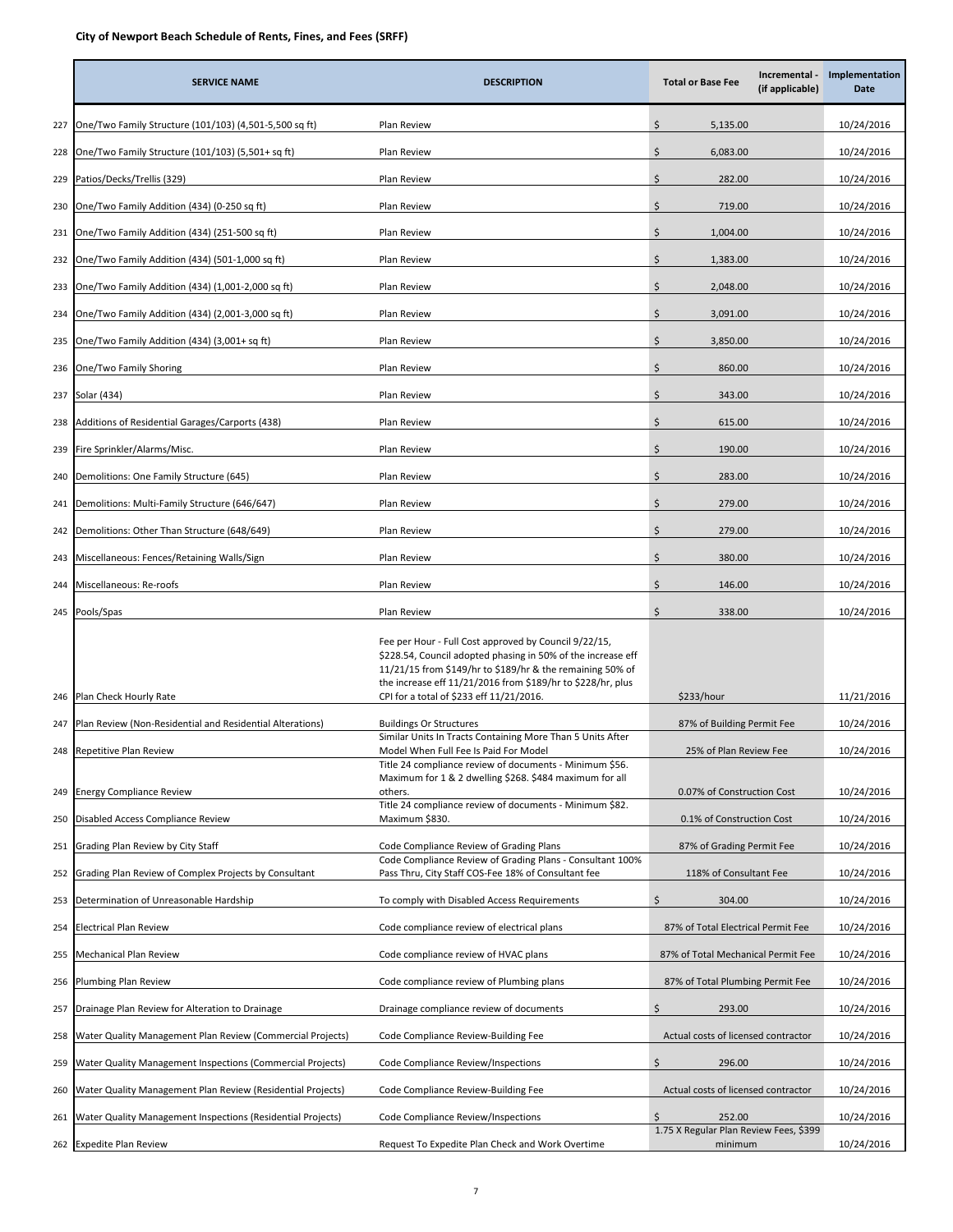|     | <b>SERVICE NAME</b>                                           | <b>DESCRIPTION</b>                                                                                                                                                                                                                                                                                                                                  | <b>Total or Base Fee</b> | Incremental -<br>(if applicable) | Implementation<br>Date |
|-----|---------------------------------------------------------------|-----------------------------------------------------------------------------------------------------------------------------------------------------------------------------------------------------------------------------------------------------------------------------------------------------------------------------------------------------|--------------------------|----------------------------------|------------------------|
| 263 | Plan Check Extension                                          | Request To Extend Plan Check                                                                                                                                                                                                                                                                                                                        | \$<br>57.00              |                                  | 10/24/2016             |
| 264 | <b>Harbor Construction Plan Review</b>                        | Code Compliance Review                                                                                                                                                                                                                                                                                                                              | \$<br>283.00             |                                  | 10/24/2016             |
| 265 | Waste Management Administration Fee                           | <b>Administration Fee Demolition</b>                                                                                                                                                                                                                                                                                                                | \$<br>24.00              |                                  | 10/24/2016             |
|     | Inspections                                                   |                                                                                                                                                                                                                                                                                                                                                     |                          |                                  |                        |
| 266 | Off-Hours Inspection Request                                  | Per Hour, 2 Hour Minimum @ 1.5/hr                                                                                                                                                                                                                                                                                                                   | \$<br>209.00             |                                  | 10/24/2016             |
| 267 | Re-Inspection                                                 | Per Hour Assessed When Corrections Are Not Completed -<br>Full Cost approved by Council 9/22/15, \$173.11, Council<br>adopted phasing in 50% of the increase eff 11/21/15 from<br>\$123/hr to \$148/hr & the remaining 50% of the increase eff<br>11/21/2016 from \$148/hr to \$173/hr, plus CPI for a total of<br>\$176 eff 11/21/2016.            | \$176/hour               |                                  |                        |
| 268 | Other Inspections                                             | Per Hour Inspections Not Otherwise Specified / One Hour<br>Minimum - Full Cost approved by Council 9/22/15, \$173.11,<br>Council adopted phasing in 50% of the increase eff 11/21/15<br>from \$123/hr to \$148/hr & the remaining 50% of the increase<br>eff 11/21/2016 from \$148/hr to \$173/hr, plus CPI for a total<br>of \$176 eff 11/21/2016. | \$176/hour               |                                  | 11/21/2016             |
|     | <b>Permit Fees</b>                                            |                                                                                                                                                                                                                                                                                                                                                     |                          |                                  |                        |
| 269 | One/Two Family Structure (101/103) (0-2,500 sq ft)            | Permit & Inspection                                                                                                                                                                                                                                                                                                                                 | Ś<br>3,238.00            |                                  | 10/24/2016             |
| 270 | One/Two Family Structure (101/103) (2,501-3,500 sq ft)        | Permit & Inspection                                                                                                                                                                                                                                                                                                                                 | \$<br>4,563.00           |                                  | 10/24/2016             |
| 271 | One/Two Family Structure (101/103) (3,501-4,500 sq ft)        | Permit & Inspection                                                                                                                                                                                                                                                                                                                                 | \$<br>5,152.00           |                                  | 10/24/2016             |
| 272 | One/Two Family Structure (101/103) (4,501-5,500 sq ft)        | Permit & Inspection                                                                                                                                                                                                                                                                                                                                 | \$<br>5,888.00           |                                  | 10/24/2016             |
| 273 | One/Two Family Structure (101/103) (5,501+ sq ft)             | Permit & Inspection                                                                                                                                                                                                                                                                                                                                 | \$<br>8,096.00           |                                  | 10/24/2016             |
| 274 | Patios/Decks/Trellis (329)                                    | Permit & Inspection                                                                                                                                                                                                                                                                                                                                 | \$<br>337.00             |                                  | 10/24/2016             |
| 275 | Harbor                                                        | Permit & Inspection                                                                                                                                                                                                                                                                                                                                 | \$<br>270.00             |                                  | 10/24/2016             |
| 276 | One/Two Family Addition (434) (0-250 sq ft)                   | Permit & Inspection                                                                                                                                                                                                                                                                                                                                 | \$<br>736.00             |                                  | 10/24/2016             |
| 277 | One/Two Family Addition (434) (251-500 sq ft)                 | Permit & Inspection                                                                                                                                                                                                                                                                                                                                 | Ś<br>1,177.00            |                                  | 10/24/2016             |
| 278 | One/Two Family Addition (434) (501-1,000 sq ft)               | Permit & Inspection                                                                                                                                                                                                                                                                                                                                 | Ś<br>1,766.00            |                                  | 10/24/2016             |
| 279 | One/Two Family Addition (434) (1,001-2,000 sq ft)             | Permit & Inspection                                                                                                                                                                                                                                                                                                                                 | 2,649.00                 |                                  | 10/24/2016             |
| 280 | One/Two Family Addition (434) (2,001-3,000 sq ft)             | Permit & Inspection                                                                                                                                                                                                                                                                                                                                 | Ś<br>3,827.00            |                                  | 10/24/2016             |
| 281 | One/Two Family Addition (434) (3,001+ sq ft)                  | Permit & Inspection                                                                                                                                                                                                                                                                                                                                 | \$<br>4,858.00           |                                  | 10/24/2016             |
| 282 | One/Two Family Shoring                                        | Permit & Inspection                                                                                                                                                                                                                                                                                                                                 | \$<br>520.00             |                                  | 10/24/2016             |
| 283 | Solar (434)                                                   | Permit & Inspection                                                                                                                                                                                                                                                                                                                                 | \$<br>423.00             |                                  | 10/24/2016             |
| 284 | Additions of Residential Garages/Carports (438)               | Permit & Inspection                                                                                                                                                                                                                                                                                                                                 | \$<br>583.00             |                                  | 10/24/2016             |
| 285 | Fire Sprinkler/Alarms/Misc.                                   | Permit & Inspection                                                                                                                                                                                                                                                                                                                                 | \$<br>225.00             |                                  | 10/24/2016             |
| 286 | Demolitions: One Family Structure (645)                       | Permit & Inspection                                                                                                                                                                                                                                                                                                                                 | \$<br>114.00             |                                  | 10/24/2016             |
| 287 | Demolitions: Multi-Family Structure (646/647)                 | Permit & Inspection                                                                                                                                                                                                                                                                                                                                 | \$<br>97.00              |                                  | 10/24/2016             |
| 288 | Demolitions: Other Than Structure (648/649)                   | Permit & Inspection                                                                                                                                                                                                                                                                                                                                 | \$<br>103.00             |                                  | 10/24/2016             |
| 289 | Miscellaneous: Fences/Retaining Walls/Sign                    | Permit & Inspection                                                                                                                                                                                                                                                                                                                                 | \$<br>386.00             |                                  | 10/24/2016             |
| 290 | Miscellaneous: Re-roofs                                       | Permit & Inspection                                                                                                                                                                                                                                                                                                                                 | \$<br>304.00             |                                  | 10/24/2016             |
| 291 | Pools/Spas                                                    | Permit & Inspection                                                                                                                                                                                                                                                                                                                                 | \$<br>380.00             |                                  | 10/24/2016             |
| 292 | Building Permit (Non-Residential and Residential Alterations) | \$1.00 To \$2,000.00                                                                                                                                                                                                                                                                                                                                | \$<br>$97.00$ \$         |                                  | 10/24/2016             |
| 293 | Building Permit (Non-Residential and Residential Alterations) | \$2,001.00 To \$25,000.00 - Base fee for the first \$2,000 +<br>incremental cost for each addtl \$1,000 or fraction of, to and<br>including \$25,000                                                                                                                                                                                                | \$<br>97.00%             | 15.00                            | 10/24/2016             |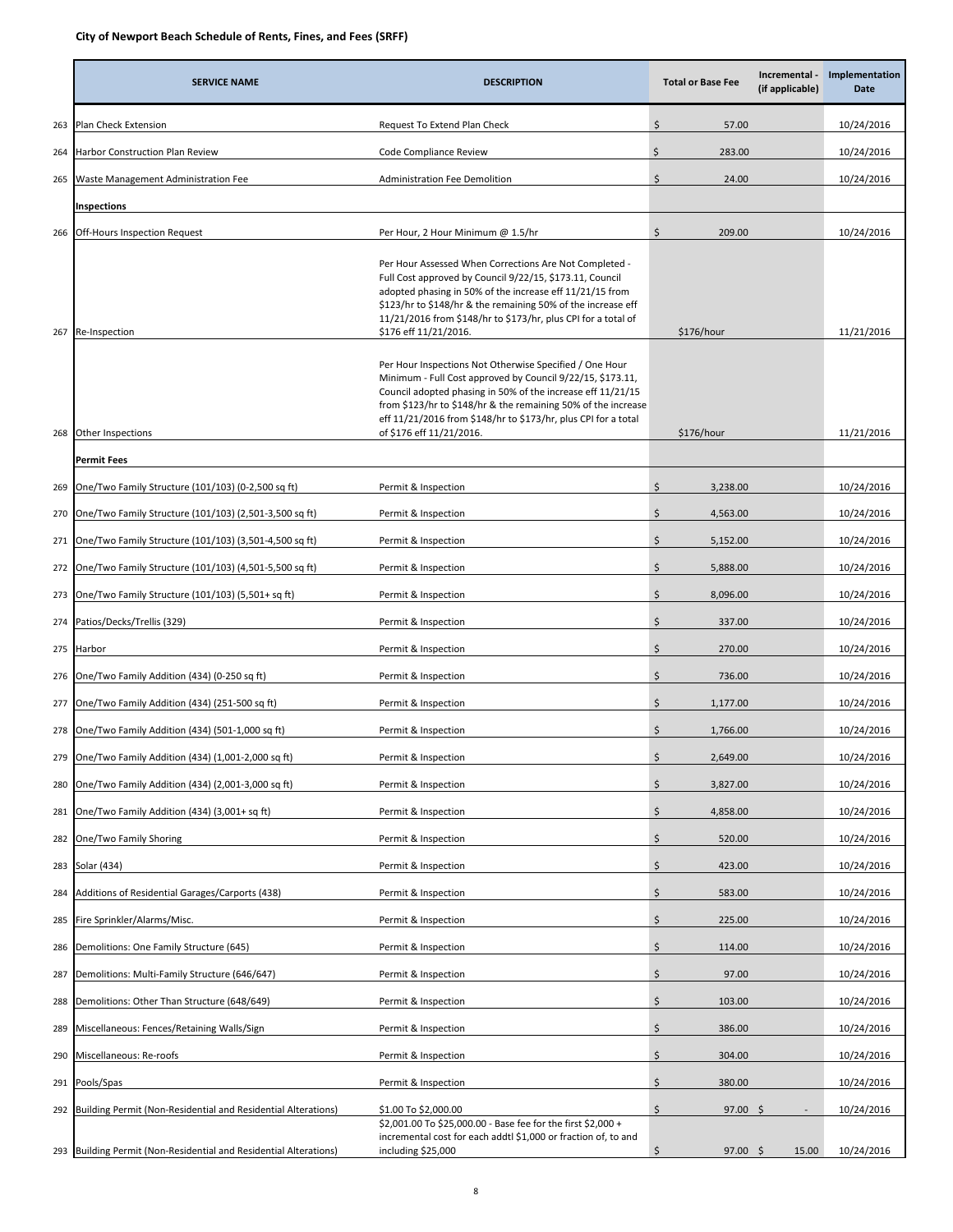|     | <b>SERVICE NAME</b>                                                           | <b>DESCRIPTION</b>                                                                                                                  | <b>Total or Base Fee</b>          | Incremental -<br>(if applicable) | Implementation<br>Date |
|-----|-------------------------------------------------------------------------------|-------------------------------------------------------------------------------------------------------------------------------------|-----------------------------------|----------------------------------|------------------------|
|     |                                                                               | \$25,001.00 To \$50,000.00 - Base fee for the first \$25,000 +                                                                      |                                   |                                  |                        |
| 294 | Building Permit (Non-Residential and Residential Alterations)                 | incremental cost for each addtl \$1,000 or fraction of, to and<br>including \$50,000                                                | 442.00 \$<br>\$                   | 10.00                            | 10/24/2016             |
|     |                                                                               | \$50,001.00 To \$100,000.00 - Base fee for the first \$50,000 +                                                                     |                                   |                                  |                        |
| 295 | Building Permit (Non-Residential and Residential Alterations)                 | incremental cost for each addtl \$1,000 or fraction of, to and<br>including \$100,000                                               | \$<br>$716.00$ \$                 | 7.00                             | 10/24/2016             |
|     |                                                                               | \$100,001.00 To \$500,000.00 - Base fee for the first \$100,000<br>+ incremental cost for each addtl \$1,000 or fraction of, to and |                                   |                                  |                        |
| 296 | Building Permit (Non-Residential and Residential Alterations)                 | including \$500,000                                                                                                                 | \$<br>$1,095.00$ \$               | 5.00                             | 10/24/2016             |
|     |                                                                               | \$500,001.00 To \$1,000,000.00 - Base fee for the first<br>\$500,000 + incremental cost for each addtl \$1,000 or fraction          |                                   |                                  |                        |
| 297 | Building Permit (Non-Residential and Residential Alterations)                 | of, to and including \$1,000,000                                                                                                    | \$<br>$3,354.00$ \$               | 4.00                             | 10/24/2016             |
|     |                                                                               | \$1,000,001.00 to \$5,000,000.00 - Base fee for the first<br>$$1,000,000 +$ incremental cost for each addtl $$1,000$ or             |                                   |                                  |                        |
| 298 | Building Permit (Non-Residential and Residential Alterations)                 | fraction of, to and including \$5,000,000                                                                                           | \$<br>$5,888.00$ \$               | 3.00                             | 10/24/2016             |
| 299 | Building Permit (Non-Residential and Residential Alterations)                 | Over \$5,000,000 - Base fee for the first \$5,000,000 +<br>incremental cost for each addtl \$5,000 or fraction of                   | \$<br>19,339.00 \$                | 3.00                             | 10/24/2016             |
| 300 | Strong Motion Instrumentation (CA State Fee)                                  | Residential Structures Less Than Three Stories High                                                                                 | 100% of State Fee                 |                                  | 10/24/2016             |
|     | Grading Permit Fee - Calculated based on cut or fill which ever is            |                                                                                                                                     |                                   |                                  |                        |
| 301 | greater<br>Grading Permit Fee - Calculated based on cut or fill which ever is | 0-200 Cubic Yards                                                                                                                   | \$<br>820.00                      |                                  | 10/24/2016             |
| 302 | greater<br>Grading Permit Fee - Calculated based on cut or fill which ever is | 201-300 Cubic Yards                                                                                                                 | \$<br>840.00                      |                                  | 10/24/2016             |
| 303 | greater                                                                       | 301-400 Cubic Yards                                                                                                                 | Ś<br>861.00                       |                                  | 10/24/2016             |
| 304 | Grading Permit Fee - Calculated based on cut or fill which ever is<br>greater | 401-500 Cubic Yards                                                                                                                 | \$<br>882.00                      |                                  | 10/24/2016             |
| 305 | Grading Permit Fee - Calculated based on cut or fill which ever is<br>greater | 501-600 Cubic Yards                                                                                                                 | \$<br>921.00                      |                                  | 10/24/2016             |
|     | Grading Permit Fee - Calculated based on cut or fill which ever is            |                                                                                                                                     |                                   |                                  |                        |
| 306 | greater<br>Grading Permit Fee - Calculated based on cut or fill which ever is | 601-700 Cubic Yards                                                                                                                 | \$<br>960.00                      |                                  | 10/24/2016             |
| 307 | greater<br>Grading Permit Fee - Calculated based on cut or fill which ever is | 701-800 Cubic Yards                                                                                                                 | \$<br>1,001.00                    |                                  | 10/24/2016             |
| 308 | greater                                                                       | 801-900 Cubic Yards                                                                                                                 | \$<br>1,040.00                    |                                  | 10/24/2016             |
| 309 | Grading Permit Fee - Calculated based on cut or fill which ever is<br>greater | 901-1000 Cubic Yards                                                                                                                | Ŝ.<br>1,079.00                    |                                  | 10/24/2016             |
|     | Grading Permit Fee - Calculated based on cut or fill which ever is            | 1,001-10,000 Cubic Yards - Base fee for the first 1,000 cubic<br>yards + incremental cost for each addtl 1,000 CY or fraction       |                                   |                                  |                        |
| 310 | greater                                                                       | of, to and including 10,000 CY                                                                                                      | \$<br>$1,084.00$ \$               | 379.00                           | 10/24/2016             |
|     | Grading Permit Fee - Calculated based on cut or fill which ever is            | 10,001-100,000 Cubic Yards - Base fee for the first 10,000<br>cubic yards + incremental cost for each addtl 10,000 CY or            |                                   |                                  |                        |
| 311 | greater                                                                       | fraction of, to and including 100,000 CY                                                                                            | \$<br>4,479.00 \$                 | 378.00                           | 10/24/2016             |
|     | Grading Permit Fee - Calculated based on cut or fill which ever is            | 100,001 Cubic Yards or more - Base fee for the first 100,000<br>cubic yards + incremental cost for each addtl 10,000 CY or          |                                   |                                  |                        |
| 312 | greater                                                                       | fraction of                                                                                                                         | \$<br>7,979.00 \$                 | 368.00                           | 10/24/2016             |
|     | 313 Grading Permit Fees (Based on Site Improvements)                          | Curb & Gutter, Paving, Erosion Control                                                                                              | Same As Building Permit Fee Table |                                  | 10/24/2016             |
| 314 | <b>Grading Bond Fee</b>                                                       |                                                                                                                                     | Ś<br>403.00                       |                                  | 10/24/2016             |
| 315 | Drainage Permits for Alteration to Drainage                                   | Inspection Of Drainage System                                                                                                       | $\zeta$<br>293.00                 |                                  | 10/24/2016             |
| 316 | Electrical Permit Fees                                                        | Issuance of Permit (counter only)                                                                                                   | \$<br>33.00                       |                                  | 11/7/2016              |
| 317 | <b>Electrical Permit Fees</b>                                                 | Supplemental Permits Issuance, Fee For Each Permit                                                                                  | \$<br>10.00                       |                                  | 10/24/2016             |
|     |                                                                               |                                                                                                                                     |                                   |                                  |                        |
| 318 | <b>Combination Electrical Permit</b>                                          | <b>Residential Construction</b><br>Non-Residential Construction, Hotels & Apartment Bldgs over                                      | 7% of Bldg Permit Fee             |                                  | 10/24/2016             |
| 319 | <b>Combination Electrical Permit</b>                                          | 2 story                                                                                                                             | 14% of Bldg Permit Fee            |                                  | 10/24/2016             |
| 320 | Electrical Unit Permit Fee                                                    | Fee For Each Outlets, First 20                                                                                                      | \$<br>1.00                        |                                  | 10/24/2016             |
| 321 | Electrical Unit Permit Fee                                                    | Fee For Each Outlets, After First 20                                                                                                | \$<br>1.00                        |                                  | 10/24/2016             |
| 322 | Electrical Unit Permit Fee                                                    | Fee For Each Lighting Fixtures, First 20                                                                                            | \$<br>1.00                        |                                  | 10/24/2016             |
| 323 | Electrical Unit Permit Fee                                                    | Fee For Each Lighting Fixture, After 20                                                                                             | \$<br>1.00                        |                                  | 10/24/2016             |
| 324 | Low Voltage System                                                            | Fee For Each Low Voltage Outlet, First 20                                                                                           | \$<br>1.00                        |                                  | 10/24/2016             |
| 325 | ow Voltage System.                                                            | Fee For Each Low Voltage Outlet, After First 20                                                                                     | \$<br>1.00                        |                                  | 10/24/2016             |
| 326 | ow Voltage System                                                             | Fee For Each Pole or Platform-Mounted Lighting Fixtures                                                                             | \$<br>1.00                        |                                  | 10/24/2016             |
| 327 | ow Voltage System.                                                            | Fee For Each Theatrical-type Lighting Fixtures Or Assemblies                                                                        | \$<br>1.00                        |                                  | 10/24/2016             |
|     |                                                                               | Fee For Each Residential Appliance or Receptacle Outlet (New                                                                        |                                   |                                  |                        |
|     | 328 Low Voltage System                                                        | Construction)                                                                                                                       | 6.00<br>Ŝ                         |                                  | 10/24/2016             |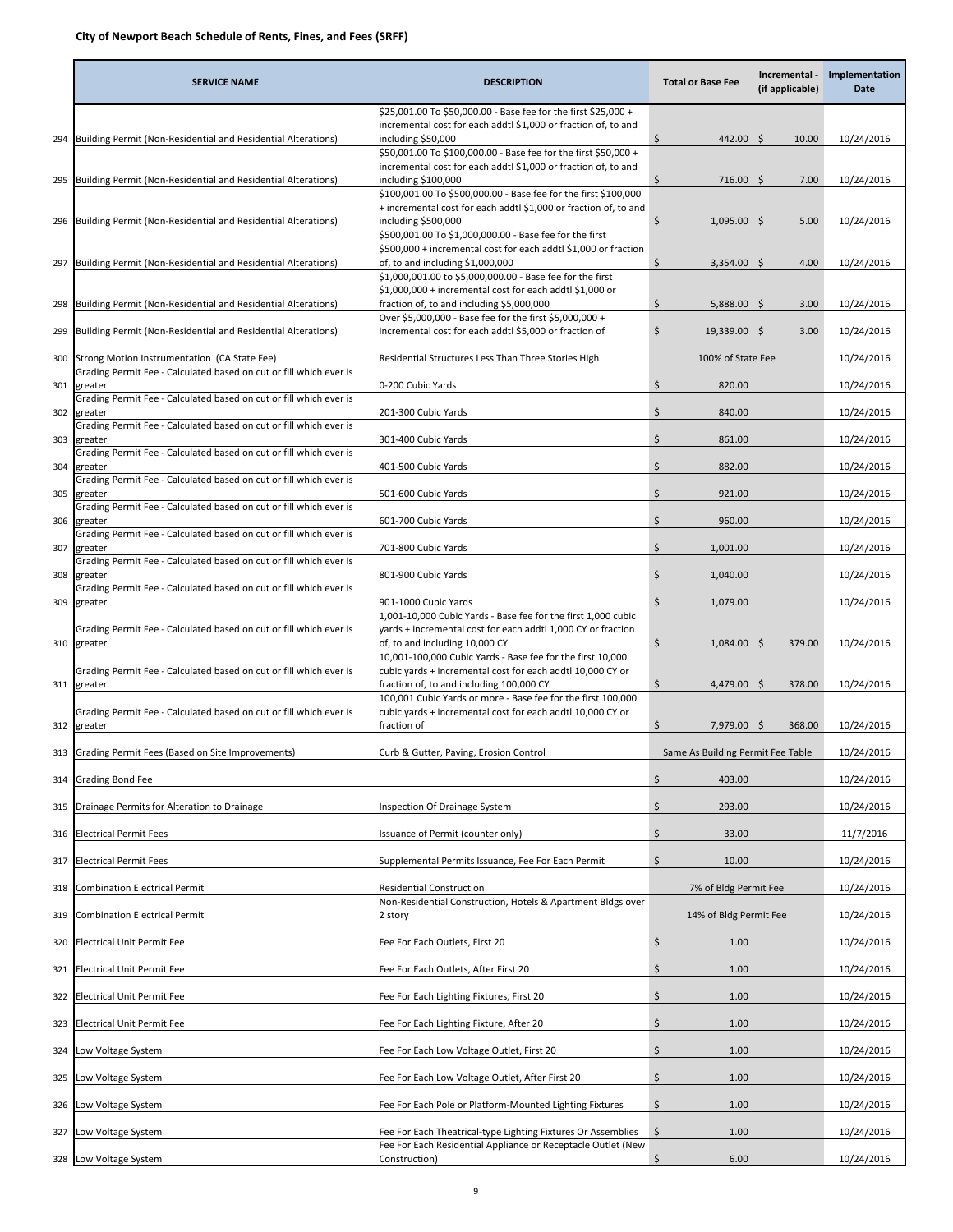|     | <b>SERVICE NAME</b>                                                                                                   | <b>DESCRIPTION</b>                                                                                                       | <b>Total or Base Fee</b>     | Incremental -<br>(if applicable) | Implementation<br>Date |
|-----|-----------------------------------------------------------------------------------------------------------------------|--------------------------------------------------------------------------------------------------------------------------|------------------------------|----------------------------------|------------------------|
| 329 | Low Voltage System                                                                                                    | Fee For Each Non-Residential Appliances and Self-Contained<br>Factory-Wired, Not exceeding one horsepower                | \$                           | 6.00                             | 10/24/2016             |
| 330 | Fee For Each Power Apparatus, Rating in horsepower, kilowatts,<br>kilovolt-amperes, or kilovolt-amperes-reactive:     | Up to and including 1                                                                                                    | \$                           | 6.00                             | 10/24/2016             |
| 331 | Fee For Each Power Apparatus, Rating in horsepower, kilowatts,<br>kilovolt-amperes, or kilovolt-amperes-reactive:     | Over 1 and Not Over 10                                                                                                   | \$                           | 16.00                            | 10/24/2016             |
|     | Fee For Each Power Apparatus, Rating in horsepower, kilowatts,<br>332 kilovolt-amperes, or kilovolt-amperes-reactive: | Over 10 and Not Over 50                                                                                                  | \$                           | 34.00                            | 10/24/2016             |
| 333 | Fee For Each Power Apparatus, Rating in horsepower, kilowatts,<br>kilovolt-amperes, or kilovolt-amperes-reactive:     | Over 50 and Not Over 100                                                                                                 | \$                           | 66.00                            | 10/24/2016             |
| 334 | Fee For Each Power Apparatus, Rating in horsepower, kilowatts,<br>kilovolt-amperes, or kilovolt-amperes-reactive:     | <b>Over 100</b>                                                                                                          | $\mathsf{\hat{S}}$<br>100.00 |                                  | 10/24/2016             |
|     | Fee For Each Power Apparatus, Rating in horsepower, kilowatts,                                                        | Fee For Each 100 Feet Or Fraction Thereof Of Bus ways, For<br>Trolley & Plug-in Type Bus ways. Note: Additional Fees For |                              |                                  |                        |
| 335 | kilovolt-amperes, or kilovolt-amperes-reactive:<br>Fee For Each Power Apparatus, Rating in horsepower, kilowatts,     | Other Fixtures Connected To The Trolley<br>Fee For Each Sign, Outline Lighting and Marquees supplied                     | \$                           | 10.00                            | 10/24/2016             |
|     | 336 kilovolt-amperes, or kilovolt-amperes-reactive:<br>Fee For Each Power Apparatus, Rating in horsepower, kilowatts, | from one branch circuit                                                                                                  | \$                           | 36.00                            | 10/24/2016             |
| 337 | kilovolt-amperes, or kilovolt-amperes-reactive:<br>Fee For Each Power Apparatus, Rating in horsepower, kilowatts,     | 600 Volts or Less and Not Over 200 Amperes in Rating                                                                     | \$                           | 41.00                            | 10/24/2016             |
| 338 | kilovolt-amperes, or kilovolt-amperes-reactive:<br>Fee For Each Power Apparatus, Rating in horsepower, kilowatts,     | 600 Volts or Less and Over 200 Amperes to 1,000 Amperes                                                                  | \$                           | 83.00                            | 10/24/2016             |
| 339 | kilovolt-amperes, or kilovolt-amperes-reactive:<br>Fee For Each Power Apparatus, Rating in horsepower, kilowatts,     | Over 600 Volts or Over 1,000 Amperes in Rating                                                                           | \$<br>165.00                 |                                  | 10/24/2016             |
| 340 | kilovolt-amperes, or kilovolt-amperes-reactive:<br>Fee For Each Power Apparatus, Rating in horsepower, kilowatts,     | Miscellaneous Apparatus, Conduits and Conductors                                                                         | Ŝ.                           | 25.00                            | 10/24/2016             |
| 341 | kilovolt-amperes, or kilovolt-amperes-reactive:<br>Fee For Each Power Apparatus, Rating in horsepower, kilowatts,     | Special Event, Each Generator, Electrical                                                                                | \$                           | 36.00                            | 10/24/2016             |
| 342 | kilovolt-amperes, or kilovolt-amperes-reactive:<br>Fee For Each Power Apparatus, Rating in horsepower, kilowatts,     | Special Event Lighting                                                                                                   | \$                           | 10.00                            | 10/24/2016             |
| 343 | kilovolt-amperes, or kilovolt-amperes-reactive:<br>Fee For Each Power Apparatus, Rating in horsepower, kilowatts,     | <b>Temporary Power Service</b>                                                                                           | Ś                            | 36.00                            | 10/24/2016             |
| 344 | kilovolt-amperes, or kilovolt-amperes-reactive:                                                                       | Fee For Each Temporary Service Pedestal<br>Fee For Each Temp. Distribution System, Lighting, Outlet,                     | \$                           | 36.00                            | 10/24/2016             |
|     | Fee For Each Power Apparatus, Rating in horsepower, kilowatts,                                                        | Decorative Site, Temp Receptacles, Switches And Lighting<br>Outlets In Which Current Is Controlled (Except Services,     |                              |                                  |                        |
| 345 | kilovolt-amperes, or kilovolt-amperes-reactive:                                                                       | Feeders, Meters)                                                                                                         | S                            | 18.00                            | 10/24/2016             |
| 346 | <b>Mechanical Permit Fees</b>                                                                                         | Issuance of Permit (counter only)                                                                                        | \$                           | 33.00                            | 10/24/2016             |
| 347 |                                                                                                                       | Supplemental Permits Issuance, Fee For Each Permit                                                                       | \$                           | 9.00                             | 10/24/2016             |
| 348 | <b>Combination Mechanical Permit</b>                                                                                  | <b>Residential Construction</b><br>Non-Residential Construction, Hotels & Apartment Bldgs over                           |                              | 4% of Bldg Permit Fee            | 10/24/2016             |
| 349 | <b>Combination Mechanical Permit</b>                                                                                  | 2 story<br>Fee For Each Forced Air or Gravity Type Furnace up to and                                                     |                              | 11% of Bldg Permit Fee           | 10/24/2016             |
| 350 | <b>Mechanical Unit Permit Fees</b>                                                                                    | including 100,000 Btu/h<br>Fee For Each Forced Air or Gravity Type Furnace over 100,000                                  |                              | 18.00                            | 10/24/2016             |
| 351 | Mechanical Unit Permit Fees                                                                                           | Btu/h                                                                                                                    | $\ddot{ }$                   | 22.00                            | 10/24/2016             |
| 352 | <b>Mechanical Unit Permit Fees</b>                                                                                    | Fee For Each Floor Furnace, Including Vent<br>Fee For Each Suspended Heater, Recessed Wall Heater or                     | \$                           | 18.00                            | 10/24/2016             |
| 353 | <b>Mechanical Unit Permit Fees</b>                                                                                    | Floor-Mounted Unit Heater<br>Fee For Each Installation, Relocation, Replacement of                                       | \$                           | 18.00                            | 10/24/2016             |
| 354 | Mechanical Unit Permit Fees                                                                                           | Appliance Vent<br>Fee For Each Repair, Alteration of, Add'n to Heating / Cooling                                         | \$                           | 9.00                             | 10/24/2016             |
| 355 | <b>Mechanical Unit Permit Fees</b>                                                                                    | Appliances                                                                                                               | \$                           | 18.00                            | 10/24/2016             |
| 356 | Mechanical Unit Permit Fees                                                                                           | Fee For Each Boiler or Compressor to and Including 3 HP<br>Fee For Each Absorption System to and Including 100,000       | \$                           | 18.00                            | 10/24/2016             |
| 357 | Mechanical Unit Permit Fees                                                                                           | Btu/h<br>Fee For Each Boiler or Compressor Over 3 HP to and including                                                    | \$                           | 18.00                            | 10/24/2016             |
| 358 | <b>Mechanical Unit Permit Fees</b>                                                                                    | 15 HP<br>Fee For Each Absorption Sys. Over 100,000 Btu/h & including                                                     | \$                           | 33.00                            | 10/24/2016             |
| 359 | Mechanical Unit Permit Fees                                                                                           | 500,00 Btu/h                                                                                                             | \$                           | 33.00                            | 10/24/2016             |
| 360 | Mechanical Unit Permit Fees                                                                                           | Fee For Each Boiler or Compressor Over 15 HP to and<br>including 30 HP                                                   | \$                           | 46.00                            | 10/24/2016             |
| 361 | Mechanical Unit Permit Fees                                                                                           | Fee For Each Absorption Sys. Over 500,000 Btu/h & including<br>1,000,000 Btu/h                                           | \$                           | 46.00                            | 10/24/2016             |
| 362 | <b>Mechanical Unit Permit Fees</b>                                                                                    | Fee For Each Boiler or Compressor Over 30 HP to and<br>including 50 HP                                                   | \$                           | 68.00                            | 10/24/2016             |
| 363 | Mechanical Unit Permit Fees                                                                                           | Fee For Each Absorption Sys. Over 1,000,000 Btu/h including<br>1,750,000 Btu/h                                           | \$                           | 68.00                            | 10/24/2016             |
| 364 | Mechanical Unit Permit Fees                                                                                           | Fee For Each Boiler or Compressor over 50 HP                                                                             | \$<br>115.00                 |                                  | 10/24/2016             |
| 365 | Mechanical Unit Permit Fees                                                                                           | Fee For Each Absorption System Over 1,750,000 Btu/h                                                                      | \$<br>115.00                 |                                  | 10/24/2016             |
|     | 366 Mechanical Unit Permit Fees                                                                                       | Fee For Each Air handling Unit To & Including 10,000 Cu<br>Ft/Min Including Attached Ducts                               | \$                           | 12.00                            | 10/24/2016             |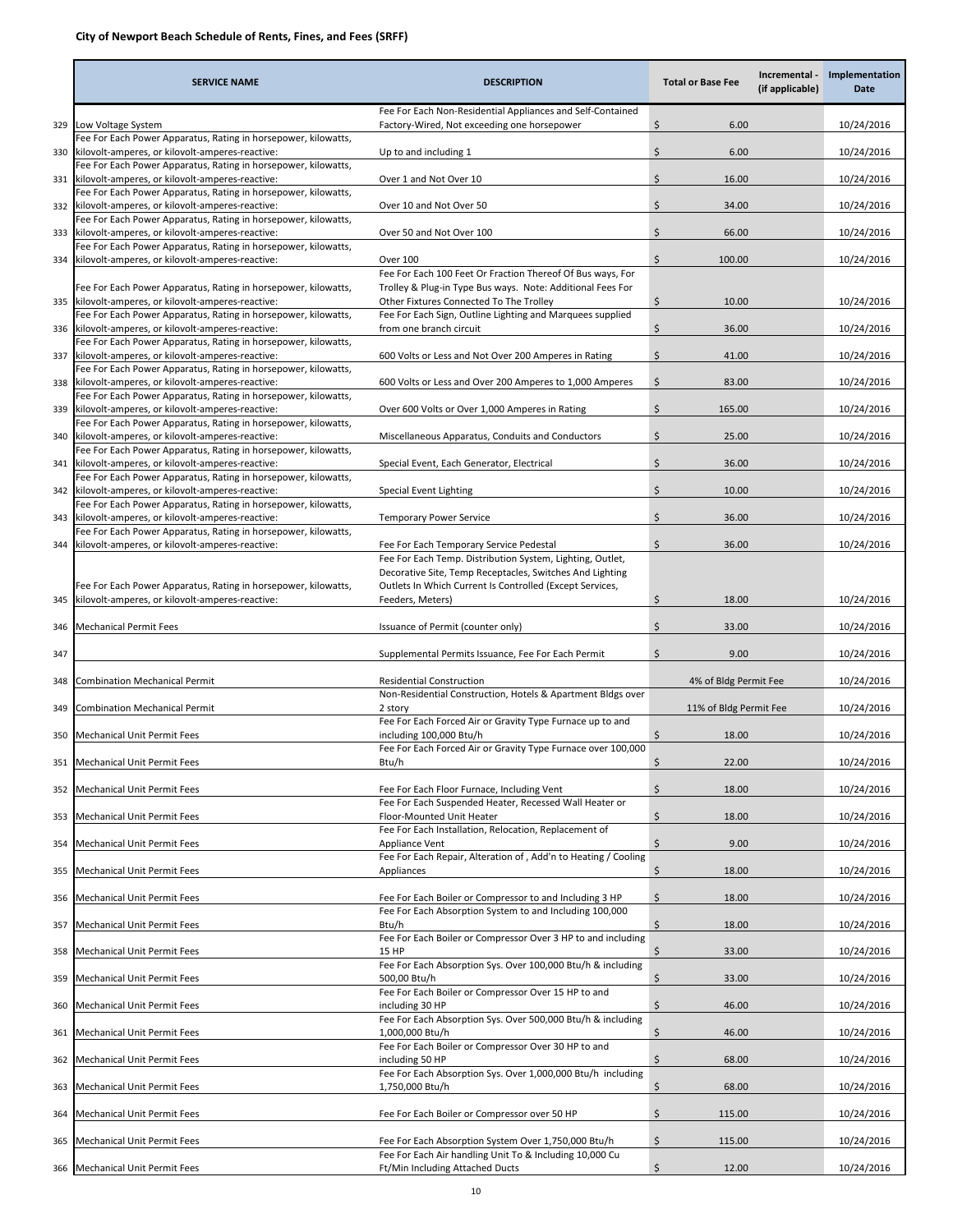|     | <b>SERVICE NAME</b>                           | <b>DESCRIPTION</b>                                                                                                                                                                                                                                          | <b>Total or Base Fee</b> | Incremental -<br>(if applicable) | Implementation<br><b>Date</b> |
|-----|-----------------------------------------------|-------------------------------------------------------------------------------------------------------------------------------------------------------------------------------------------------------------------------------------------------------------|--------------------------|----------------------------------|-------------------------------|
| 367 | Mechanical Unit Permit Fees                   | Fee For Each Air Handling Unit Over 10,000 cfm                                                                                                                                                                                                              | \$<br>22.00              |                                  | 10/24/2016                    |
| 368 | Mechanical Unit Permit Fees                   | Fee For Each Evaporative Cooler Other Than Portable Type                                                                                                                                                                                                    | \$<br>12.00              |                                  | 10/24/2016                    |
| 369 | Mechanical Unit Permit Fees                   | Fee For Each Ventilation Fan Connected to a Single Duct                                                                                                                                                                                                     | Ś.<br>9.00               |                                  | 10/24/2016                    |
| 370 | Mechanical Unit Permit Fees<br>System         | Fee For Each Ventilation System Not Connected to Any Other                                                                                                                                                                                                  | \$<br>12.00              |                                  | 10/24/2016                    |
| 371 | Mechanical Unit Permit Fees                   | Fee For Each Hood Served by Mech Exhaust, Including Ducts                                                                                                                                                                                                   | \$<br>12.00              |                                  | 10/24/2016                    |
| 372 | Mechanical Unit Permit Fees                   | Fee For Each Domestic Type Incinerator                                                                                                                                                                                                                      | 22.00<br>\$              |                                  | 10/24/2016                    |
| 373 | Mechanical Unit Permit Fees                   | Fee For Each Commercial or Industrial Type Incinerator                                                                                                                                                                                                      | \$<br>93.00              |                                  | 10/24/2016                    |
| 374 | Mechanical Unit Permit Fees                   | Other Equipment or Appliances Not Listed in This Code, Fee<br>For Each                                                                                                                                                                                      | \$<br>12.00              |                                  | 10/24/2016                    |
| 375 | <b>Plumbing Permit Fees</b>                   | Issuance of Permit (counter only)                                                                                                                                                                                                                           | \$<br>33.00              |                                  | 11/7/2016                     |
| 376 | <b>Plumbing Permit Fees</b>                   | Supplemental Permits Issuance, Fee For Each Permit                                                                                                                                                                                                          | \$<br>9.00               |                                  | 10/24/2016                    |
| 377 | <b>Combination Plumbing Permit</b>            | <b>Residential Construction</b>                                                                                                                                                                                                                             | 9% of Bldg Permit Fee    |                                  | 10/24/2016                    |
| 378 | <b>Combination Plumbing Permit</b><br>2 story | Non-Residential Construction, Hotels & Apartment Bldgs over                                                                                                                                                                                                 | 9% of Bldg Permit Fee    |                                  | 10/24/2016                    |
| 379 | Plumbing Permit Unit Fees<br>Trap             | Fee For Each Plumbing Fixture, Trap, Set of Fixtures on One                                                                                                                                                                                                 | \$<br>13.00              |                                  | 10/24/2016                    |
| 380 | Plumbing Permit Unit Fees                     | Fee For Each Building Sewer, Trailer Park Sewer                                                                                                                                                                                                             | Ś<br>33.00               |                                  | 10/24/2016                    |
| 381 | Plumbing Permit Unit Fees                     | Fee Per Drain In Rainwater Systems                                                                                                                                                                                                                          | \$<br>13.00              |                                  | 10/24/2016                    |
| 382 | Plumbing Permit Unit Fees                     | Fee For Each Cesspool                                                                                                                                                                                                                                       | \$<br>48.00              |                                  | 10/24/2016                    |
| 383 | Plumbing Permit Unit Fees                     | Fee For Each Private Sewage Disposal System                                                                                                                                                                                                                 | Ś.<br>98.00              |                                  | 10/24/2016                    |
| 384 | Plumbing Permit Unit Fees                     | Fee For Each Water Heater and/or Vent                                                                                                                                                                                                                       | \$<br>15.00              |                                  | 10/24/2016                    |
|     |                                               | Fee For Each Industrial Waste Pretreatment Interceptor,<br>Excepting Kitchen Type Grease Inter. Functioning As Fixture                                                                                                                                      |                          |                                  |                               |
| 385 | Plumbing Permit Unit Fees<br>Traps            |                                                                                                                                                                                                                                                             | \$<br>26.00              |                                  | 10/24/2016                    |
| 386 | Plumbing Permit Unit Fees                     | Fee For Each Water Piping, Water Treating Equipment                                                                                                                                                                                                         | \$<br>6.00               |                                  | 10/24/2016                    |
| 387 | Plumbing Permit Unit Fees                     | Fee For Each Drainage or Vent Piping Fixture<br>Fee For Each Lawn Sprinkler System on One Meter, Backflow                                                                                                                                                   | \$<br>6.00               |                                  | 10/24/2016                    |
| 388 | Plumbing Permit Unit Fees                     | Protection Dev.                                                                                                                                                                                                                                             | \$<br>19.00              |                                  | 10/24/2016                    |
| 389 | Plumbing Permit Unit Fees                     | 1 To 5 Atmospheric Type Vacuum Breakers<br>Fee For Each When More than 5 Atmospheric Type Vacuum                                                                                                                                                            | \$<br>15.00              |                                  | 10/24/2016                    |
| 390 | Plumbing Permit Unit Fees                     | Breakers,                                                                                                                                                                                                                                                   | \$<br>3.00               |                                  | 10/24/2016                    |
| 391 | Plumbing Permit Unit Fees<br>Smaller          | Fee For Each Other Backflow Protective Device 2 Inches &                                                                                                                                                                                                    | Ś<br>15.00               |                                  | 10/24/2016                    |
| 392 | Plumbing Permit Unit Fees                     | Fee For Each Other Backflow Protective Device Over 2 Inches                                                                                                                                                                                                 | -\$<br>33.00             |                                  | 10/24/2016                    |
| 393 | Plumbing Permit Unit Fees                     | Fee For Each Gas Piping System of One to Four Outlets                                                                                                                                                                                                       | \$<br>6.00               |                                  | 10/24/2016                    |
| 394 | Plumbing Permit Unit Fees                     | Fee For Each Outlet Gas Piping System of Five or More Outlets \$                                                                                                                                                                                            | 1.00                     |                                  | 10/24/2016                    |
|     | <b>Certificates and Reports</b>               |                                                                                                                                                                                                                                                             |                          |                                  |                               |
| 395 | Temporary Certificate of Occupancy            | Partial Or Temporary Occupancy Approval Prior To Final                                                                                                                                                                                                      | Ŝ.<br>196.00             |                                  | 10/24/2016                    |
| 396 | Renewable Temporary Certificate of Occupancy  | Partial Or Temporary Occupancy Approval Prior To Final Re-<br>issuance Fee                                                                                                                                                                                  | \$<br>104.00             |                                  | 10/24/2016                    |
| 397 | Residential Building Report                   | Any Occupancy Type                                                                                                                                                                                                                                          | \$<br>173.00             |                                  | 10/24/2016                    |
| 398 | Residential Building Report                   | Re-Inspection                                                                                                                                                                                                                                               | \$<br>117.00             |                                  | 10/24/2016                    |
|     | COMMUNITY DEVELOPMENT - PLANNING              |                                                                                                                                                                                                                                                             |                          |                                  |                               |
|     |                                               | Application - per hour (Deposit Account) - Full Cost approved<br>by Council 9/22/15, \$195.14, Council adopted phasing in 50%<br>of the increase eff 11/21/15 from \$170/hr to \$183/hr & the<br>remaining 50% of the increase eff 11/21/2016 from \$183/hr |                          |                                  |                               |
| 399 | Amendments - General Plan                     | to \$195/hr, plus CPI for a total of \$198 eff 11/21/2016.                                                                                                                                                                                                  | \$198/hour               |                                  | 11/21/2016                    |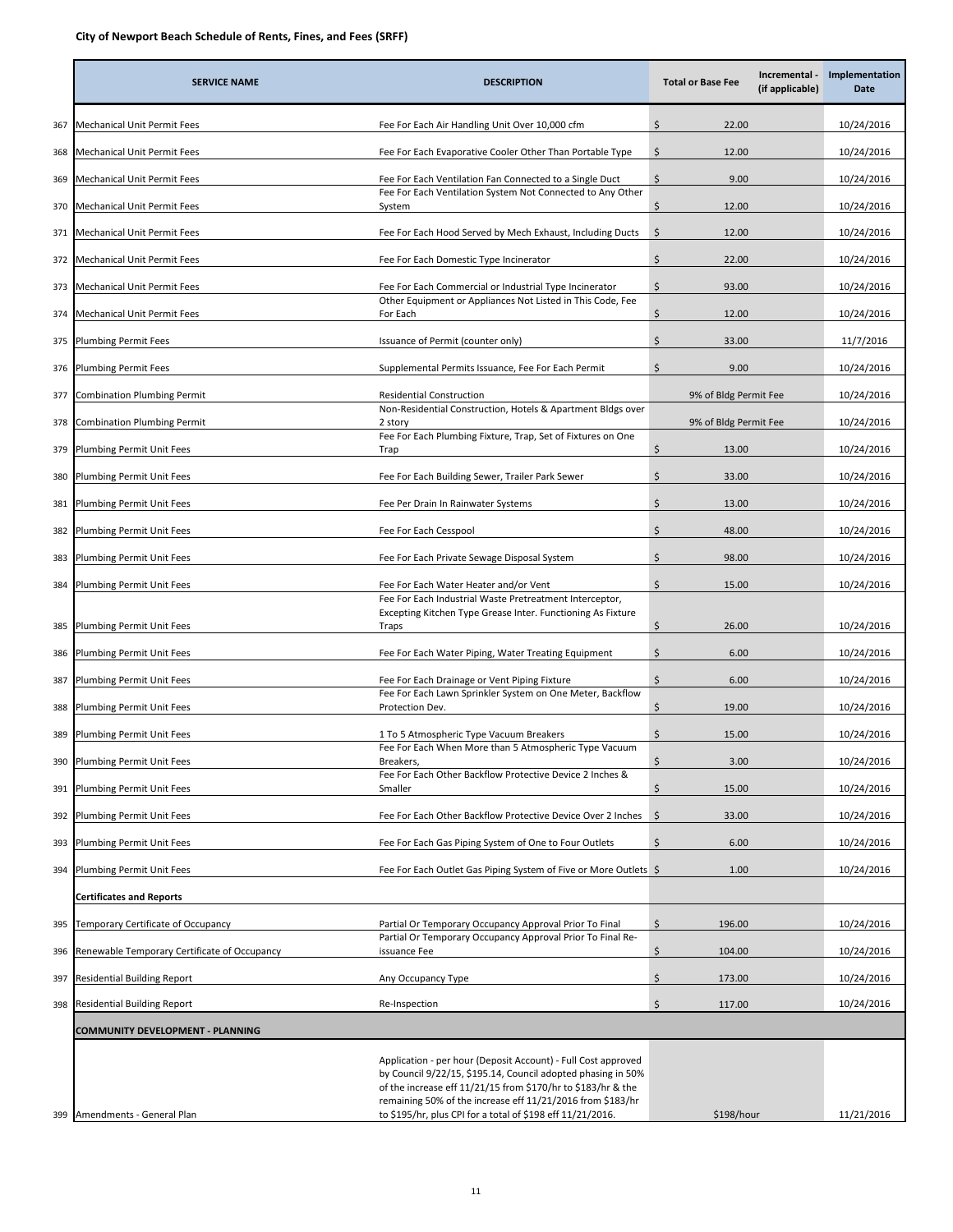|     | <b>SERVICE NAME</b>                                 | <b>DESCRIPTION</b>                                                                                                                                                                                                                                                                                                        | <b>Total or Base Fee</b> | Incremental -<br>(if applicable) | Implementation<br>Date   |
|-----|-----------------------------------------------------|---------------------------------------------------------------------------------------------------------------------------------------------------------------------------------------------------------------------------------------------------------------------------------------------------------------------------|--------------------------|----------------------------------|--------------------------|
|     | 400 Amendments - Planned Community                  | Application - per hour (Deposit Account) - Full Cost approved<br>by Council 9/22/15, \$195.14, Council adopted phasing in 50%<br>of the increase eff 11/21/15 from \$170/hr to \$183/hr & the<br>remaining 50% of the increase eff 11/21/2016 from \$183/hr<br>to \$195/hr, plus CPI for a total of \$198 eff 11/21/2016. | \$198/hour               |                                  |                          |
|     | 401 Amendments - Zoning Code/Specific Plan          | Application - per hour (Deposit Account) - Full Cost approved<br>by Council 9/22/15, \$195.14, Council adopted phasing in 50%<br>of the increase eff 11/21/15 from \$170/hr to \$183/hr & the<br>remaining 50% of the increase eff 11/21/2016 from \$183/hr<br>to \$195/hr, plus CPI for a total of \$198 eff 11/21/2016. | \$198/hour               |                                  |                          |
| 402 | Amendments - Local Coastal Program                  | Application - per hour (Deposit Account) - Full Cost approved<br>by Council 9/22/15, \$195.14, Council adopted phasing in 50%<br>of the increase eff 11/21/15 from \$170/hr to \$183/hr & the<br>remaining 50% of the increase eff 11/21/2016 from \$183/hr<br>to \$195/hr, plus CPI for a total of \$198 eff 11/21/2016. | \$198/hour               |                                  |                          |
|     |                                                     | City Council                                                                                                                                                                                                                                                                                                              | \$<br>1,536.00           |                                  | 11/21/2016<br>10/24/2016 |
| 403 | Appeals                                             |                                                                                                                                                                                                                                                                                                                           |                          |                                  |                          |
| 404 | Appeals                                             | Planning Commission                                                                                                                                                                                                                                                                                                       | Ś<br>1,536.00            |                                  | 10/24/2016               |
| 405 | Approval in Concept                                 | Application                                                                                                                                                                                                                                                                                                               | \$<br>710.00             |                                  | 10/24/2016               |
| 406 | <b>Banner Permit</b>                                | Application                                                                                                                                                                                                                                                                                                               | \$<br>41.00              |                                  | 10/24/2016               |
| 407 | Certificate of Compliance - Subdivision Code        | Application                                                                                                                                                                                                                                                                                                               | \$<br>298.00             |                                  | 10/24/2016               |
| 408 | Coastal Development Permit                          | Application - per hour (Deposit Account)                                                                                                                                                                                                                                                                                  | \$198/hour               |                                  | 1/23/2017                |
| 409 | Coastal Development Permit Waiver                   | Application - Waiver for De Minimis Development                                                                                                                                                                                                                                                                           | \$<br>910.00             |                                  | 1/23/2017                |
| 410 | Compliance Letters / Minor Records Research         | Application                                                                                                                                                                                                                                                                                                               | \$<br>349.00             |                                  | 10/24/2016               |
| 411 | Condominium Conversion Permit                       | Application                                                                                                                                                                                                                                                                                                               | \$<br>1,198.00           |                                  | 10/24/2016               |
|     | 412 Comprehensive Sign/Heritage / Innovative Permit | Application                                                                                                                                                                                                                                                                                                               | Ś.<br>1,592.00           |                                  | 10/24/2016               |
|     | 413 Development Plan - Planned Community            | Application - per hour (Deposit Account) - Full Cost approved<br>by Council 9/22/15, \$195.14, Council adopted phasing in 50%<br>of the increase eff 11/21/15 from \$170/hr to \$183/hr & the<br>remaining 50% of the increase eff 11/21/2016 from \$183/hr<br>to \$195/hr, plus CPI for a total of \$198 eff 11/21/2016. | \$198/hour               |                                  | 11/21/2016               |
| 414 | Development Agreement Adoption                      | Application - per hour (Deposit Account) - Full Cost approved<br>by Council 9/22/15, \$195.14, Council adopted phasing in 50%<br>of the increase eff 11/21/15 from \$170/hr to \$183/hr & the<br>remaining 50% of the increase eff 11/21/2016 from \$183/hr<br>to \$195/hr, plus CPI for a total of \$198 eff 11/21/2016. | \$198/hour               |                                  | 11/21/2016               |
| 415 | Development Agreement Annual Review                 | Application                                                                                                                                                                                                                                                                                                               | \$<br>1,177.00           |                                  | 10/24/2016               |
| 416 | Director / Staff Approval                           | Application                                                                                                                                                                                                                                                                                                               | \$<br>910.00             |                                  | 10/24/2016               |
| 417 | Extension of Time - Subdivision Code                | Application                                                                                                                                                                                                                                                                                                               | Ś<br>140.00              |                                  | 10/24/2016               |
| 418 | Extension of Time - ZC (except Abatement Period)    | Application                                                                                                                                                                                                                                                                                                               | \$<br>140.00             |                                  | 10/24/2016               |
| 419 | <b>Environmental Documents</b>                      | Application                                                                                                                                                                                                                                                                                                               | 110% of Consultant Cost  |                                  | 10/24/2016               |
| 420 | In-Lieu Parking                                     | Application - per space                                                                                                                                                                                                                                                                                                   | Ś<br>150.00              |                                  | 10/24/2016               |
| 421 | Limited Term Permits - less than 90 days            | Application                                                                                                                                                                                                                                                                                                               | 498.00<br>\$             |                                  | 10/24/2016               |
| 422 | Limited Term Permits - more than 90 days            | Application                                                                                                                                                                                                                                                                                                               | \$<br>1,634.00           |                                  |                          |
| 423 | Limited Term Permits - seasonal sales               | Application                                                                                                                                                                                                                                                                                                               | \$<br>224.00             |                                  | 10/24/2016<br>10/24/2016 |
| 424 | Lot Line Adjustment                                 | Application                                                                                                                                                                                                                                                                                                               | \$<br>1,692.00           |                                  | 10/24/2016               |
| 425 | Lot Merger                                          | Application                                                                                                                                                                                                                                                                                                               | Ś<br>1,692.00            |                                  | 10/24/2016               |
|     |                                                     |                                                                                                                                                                                                                                                                                                                           | Ś                        |                                  |                          |
| 426 | Modification Permit                                 | Application                                                                                                                                                                                                                                                                                                               | 2,467.00                 |                                  | 10/24/2016               |
| 427 | Non-Conforming Abatement Period Extension           | Application                                                                                                                                                                                                                                                                                                               | Ś<br>490.00              |                                  | 10/24/2016               |
|     | 428 Operators License Application                   | Application                                                                                                                                                                                                                                                                                                               | \$<br>764.00             |                                  | 10/24/2016               |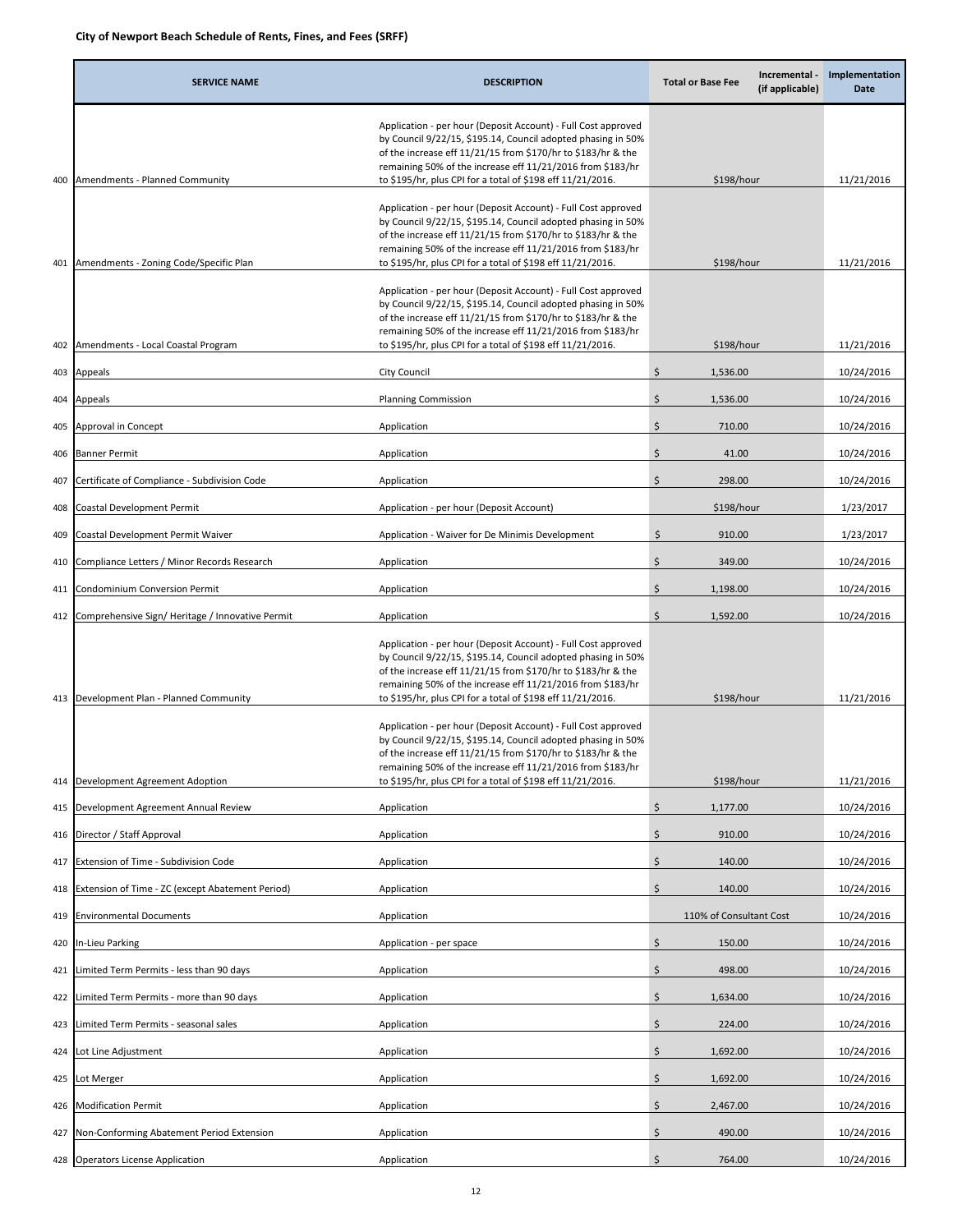|            | <b>SERVICE NAME</b>                                             | <b>DESCRIPTION</b>                                                                            | <b>Total or Base Fee</b>                                                     | Incremental -<br>(if applicable) | Implementation<br>Date |
|------------|-----------------------------------------------------------------|-----------------------------------------------------------------------------------------------|------------------------------------------------------------------------------|----------------------------------|------------------------|
| 429        | Operators License Appeal                                        | Application                                                                                   | \$<br>710.00                                                                 |                                  | 10/24/2016             |
| 430        | Planned Development Permit                                      | Application                                                                                   | \$<br>4,344.00                                                               |                                  | 10/24/2016             |
| 431        | Reasonable Accommodation                                        | Application                                                                                   | \$                                                                           |                                  | 10/24/2016             |
| 432        | Site Development Review - Zoning Administrator                  | Application                                                                                   | \$<br>2,467.00                                                               |                                  | 10/24/2016             |
| 433        | Site Development Review - Planning Commission                   | Application                                                                                   | \$<br>4,344.00                                                               |                                  | 10/24/2016             |
| 434        | Subdivisions - Parcel Map                                       | Application                                                                                   | \$<br>1,712.00                                                               |                                  | 10/24/2016             |
| 435        | Subdivisions - Tentative Tract Map                              | Application                                                                                   | \$<br>4,280.00                                                               |                                  | 10/24/2016             |
| 436        | Subdivisions - Vesting Tentative Map                            | Application                                                                                   | \$<br>4,280.00                                                               |                                  | 10/24/2016             |
| 437        | Transfer of Development Rights                                  | Application                                                                                   | \$<br>3,014.00                                                               |                                  | 10/24/2016             |
| 438        | Use Permit (Conditional) - Planning Commission                  | Application                                                                                   | \$<br>4,384.00                                                               |                                  | 10/24/2016             |
| 439        | Use Permit (Minor) - Zoning Administrator                       | Application                                                                                   | \$<br>2,468.00                                                               |                                  | 10/24/2016             |
| 440        | Variance                                                        | Application                                                                                   | \$<br>3,638.00                                                               |                                  | 10/24/2016             |
| 441        | Zoning Plan Check (Non-Residential and Residential Alterations) | Application - per hour                                                                        | \$150/hour                                                                   |                                  | 10/24/2016             |
| 442        | Zoning Plan Check Residential (except Residential Alterations)  |                                                                                               | No longer a separate fee; incorporated<br>into Building plan review flat fee |                                  | 10/24/2016             |
|            | <b>FIRE DEPARTMENT &amp; LIFEGUARDS</b>                         |                                                                                               |                                                                              |                                  |                        |
|            | <b>Fire Safety Services</b>                                     |                                                                                               |                                                                              |                                  |                        |
| 443        | Battalion Chief Unit (one person)                               | 1 Hr. Minimum To The Nearest 15 Min. Increment Over 1 Hr.,<br>Fee Per Hour                    | Ś.<br>269.00                                                                 |                                  | 7/26/2016              |
| 444        | Paramedic Unit (two persons)                                    | 1 Hr. Minimum To The Nearest 15 Min. Increment Over 1 Hr.,<br>Fee Per Hour                    | 393.00<br>\$                                                                 |                                  | 7/26/2016              |
| 445        | Fire Engine (three persons)                                     | 1 Hr. Minimum To The Nearest 15 Min. Increment Over 1 Hr.,<br>Fee Per Hour                    | \$<br>598.00                                                                 |                                  | 7/26/2016              |
| 446        | Fire Truck (four persons)                                       | 1 Hr. Minimum To The Nearest 15 Min. Increment Over 1 Hr.,<br>Fee Per Hour                    | 738.00<br>Ŝ                                                                  |                                  | 7/26/2016              |
| 447        | Firefighter (per person)                                        | 1 Hr. Minimum To The Nearest 15 Min. Increment Over 1 Hr.,<br>Fee Per Hour                    | Ŝ.<br>140.00                                                                 |                                  | 7/26/2016              |
| 448        | ife Safety Specialist II.                                       | 1 Hr. Minimum To The Nearest 15 Min. Increment Over 1 Hr.,<br>Fee Per Hour                    | \$.<br>163.00                                                                |                                  | 7/26/2016              |
| 449        | Lifeguard Officer                                               | 1 Hr. Minimum To The Nearest 15 Min. Increment Over 1 Hr.,<br>Fee Per Hour                    | 143.00<br>\$                                                                 |                                  | 7/26/2016              |
| 450        | Lifeguard Captain                                               | 1 Hr. Minimum To The Nearest 15 Min. Increment Over 1 Hr.,<br>Fee Per Hour                    | \$<br>167.00                                                                 |                                  | 7/26/2016              |
| 451        | Lifeguard Battalion Chief                                       | 1 Hr. Minimum To The Nearest 15 Min. Increment Over 1 Hr.,<br>Fee Per Hour                    | \$<br>213.00                                                                 |                                  | 7/26/2016              |
| 452        | Lifeguard I                                                     | 1 Hr. Minimum To The Nearest 15 Min. Increment Over 1 Hr.,<br>Fee Per Hour                    | \$<br>46.00                                                                  |                                  | 7/26/2016              |
| 453        | Lifeguard II                                                    | 1 Hr. Minimum To The Nearest 15 Min. Increment Over 1 Hr.,<br>Fee Per Hour                    | \$<br>51.00                                                                  |                                  | 7/26/2016              |
| 454        | Rescue Boat (two persons)                                       | 1 Hr. Minimum To The Nearest 15 Min. Increment Over 1 Hr.,<br>Fee Per Hour                    | \$<br>182.00                                                                 |                                  | 7/26/2016              |
|            | <b>Emergency Medical Services</b><br>Advanced Life Support      |                                                                                               | \$<br>1,385.00                                                               |                                  | 7/26/2016              |
| 455<br>456 | <b>Basic Life Support</b>                                       |                                                                                               | \$<br>1,171.00                                                               |                                  | 7/26/2016              |
| 457        | <b>Emergency Ambulance Transportation</b>                       | <b>Transportation Charge</b>                                                                  | 232.00<br>\$                                                                 |                                  | 7/26/2016              |
| 458        | Advanced Life Support Non-Transport                             |                                                                                               | Ś<br>400.00                                                                  |                                  | 7/26/2016              |
| 459        | Basic Life Support Non-Transport                                |                                                                                               | \$<br>300.00                                                                 |                                  | 7/26/2016              |
| 460        | <b>Emergency Ambulance Transportation Mileage Charge</b>        | Per Mile                                                                                      | \$<br>11.56                                                                  |                                  | 7/26/2016              |
| 461        | Paramedic Subscription Service                                  | Annual Fee - Resident                                                                         | \$<br>60.00                                                                  |                                  | 9/22/2015              |
| 462        | Paramedic Subscription Service                                  | Annual Fee - Business + 10 employees<br>Annual Fee - Business, each additional 10 employees - | \$<br>60.00                                                                  |                                  | 9/22/2015              |
| 463        | Paramedic Subscription Service                                  | Maximum \$410 (includes Annual Fee)                                                           | Ś.<br>25.00                                                                  |                                  | 9/22/2015              |
|            | <b>Junior Guards Program</b>                                    |                                                                                               |                                                                              |                                  |                        |
|            | 464 Junior Guard                                                | Per Participant                                                                               | \$<br>727.00                                                                 |                                  | 7/26/2016              |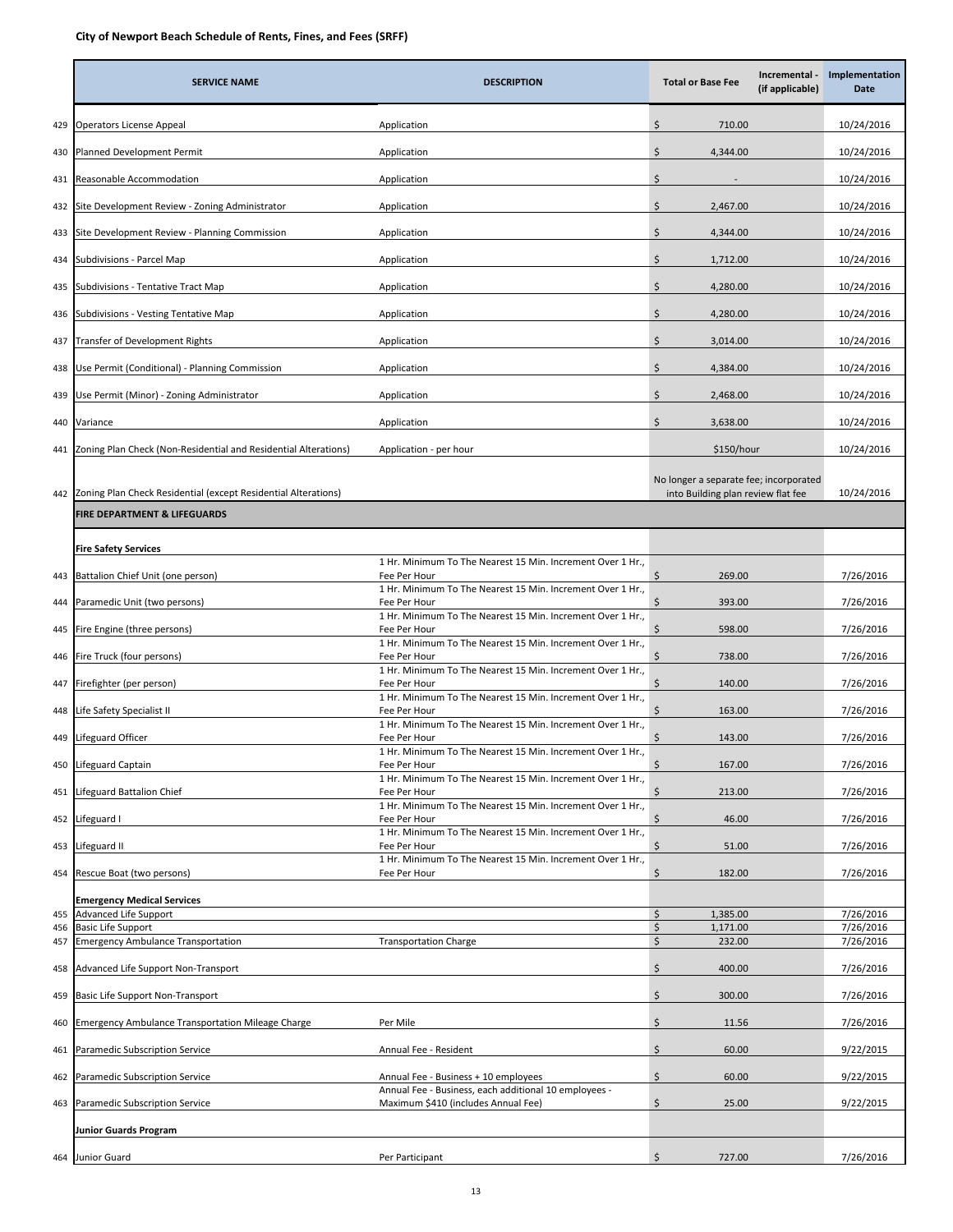|     | <b>SERVICE NAME</b>                                                                                                                           | <b>DESCRIPTION</b>                                          | <b>Total or Base Fee</b>                        | Incremental -<br>(if applicable) | Implementation<br>Date |
|-----|-----------------------------------------------------------------------------------------------------------------------------------------------|-------------------------------------------------------------|-------------------------------------------------|----------------------------------|------------------------|
| 465 | Junior Guard - Administrative Fee                                                                                                             | Cancellation prior to established deadline, Per Participant | \$<br>200.00                                    |                                  | 7/26/2016              |
|     | Plan Review Fire and Life Safety                                                                                                              |                                                             |                                                 |                                  |                        |
| 466 | All Assembly (A), Factory (F) < or equal to 1500 square feet (also<br>used for Business (B), Mercantile (M), and Storage (S) occupancies      |                                                             | \$<br>528.00                                    |                                  | 10/24/2016             |
| 467 | All Assembly (A), Factory (F) $> 1,500 <$ or equal to 10,000 square<br>feet aggregate (also used for Business (B), Mercantile (M), and        |                                                             | \$<br>701.00                                    |                                  | 10/24/2016             |
|     | All Assembly (A), Factory (F)>10,000 s.f. aggregate (also used for                                                                            |                                                             |                                                 |                                  |                        |
| 468 | Business (B), Mercantile (M), and Storage (S) occupancies when                                                                                |                                                             | \$<br>1,048.00                                  |                                  | 10/24/2016             |
| 469 | High-Hazard Groups H1, H2, H3, H4, or Laboratory (L)<br>Hi-Rise: Structures that are 75 ft. or higher measured from lowest                    |                                                             | \$<br>1,422.00                                  |                                  | 10/24/2016             |
| 470 | point of fire department access<br>Day Care Educational (E) or Institutional Day Care (I-4) < 1,000 square                                    |                                                             | \$<br>3,470.00                                  |                                  | 10/24/2016             |
| 471 | feet aggregate or Day Care Educational (E) or 1-4: Portable or re-                                                                            |                                                             | \$<br>182.00                                    |                                  | 10/24/2016             |
|     | Day Care Educational (E) or Institutional Day Care (I-4) > 1,000 square<br>472 feet aggregate                                                 |                                                             | \$<br>585.00                                    |                                  | 10/24/2016             |
|     | 473 Educational other than day care                                                                                                           |                                                             | \$<br>528.00                                    |                                  | 10/24/2016             |
|     | Residential R1 or Residential R2: Hotels, motels, apartments,                                                                                 |                                                             | \$                                              |                                  |                        |
| 474 | condominiums with < or equal to 20 dwelling units per building<br>Residential R1 or Residential R2: Hotels, motels, apartments,               |                                                             | 269.00                                          |                                  | 10/24/2016             |
| 475 | condominiums with 21-50 dwelling units per building<br>Residential R1 or Residential R2: Hotels, motels, apartments,                          |                                                             | \$<br>355.00                                    |                                  | 10/24/2016             |
| 476 | condominiums with 51 to 150 dwelling units per building<br>Residential R4: licensed residential care/assisted living facilities and           |                                                             | \$<br>528.00                                    |                                  | 10/24/2016             |
| 477 | similar uses serving 7-19 clients                                                                                                             |                                                             | \$<br>874.00                                    |                                  | 10/24/2016             |
| 478 | Residential R4: licensed residential care/assisted living facilities and<br>similar uses serving >19 clients                                  |                                                             | \$<br>1,566.00                                  |                                  | 10/24/2016             |
| 479 | Misc. Plan Review including elevators, elevator lobbies, generators,<br>canopies, awnings                                                     |                                                             | 100% Fully Loaded Hourly Rate (see<br>appendix) |                                  | 10/24/2016             |
|     |                                                                                                                                               |                                                             |                                                 |                                  |                        |
|     | <b>Inspection Fire and Life Safety</b><br>All Assembly (A), Factory (F) < or equal to 1500 square feet (also                                  |                                                             |                                                 |                                  |                        |
| 480 | used for Business (B), Mercantile (M), and Storage (S) occupancies<br>All Assembly (A), Factory (F) $> 1,500 <$ or equal to 10,000 square     |                                                             | \$<br>335.00                                    |                                  | 10/24/2016             |
| 481 | feet aggregate (also used for Business (B), Mercantile (M), and<br>All Assembly (A), Factory (F)>10,000 s.f. aggregate (also used for         |                                                             | \$<br>417.00                                    |                                  | 10/24/2016             |
| 482 | Business (B), Mercantile (M), and Storage (S) occupancies when                                                                                |                                                             | \$<br>580.00                                    |                                  | 10/24/2016             |
|     | 483 High-Hazard Groups H1, H2, H3, H4, or Laboratory (L)                                                                                      |                                                             | Ś.<br>417.00                                    |                                  | 10/24/2016             |
| 484 | Hi-Rise: Structures that are 75 ft. or higher measured from lowest<br>point of fire department access                                         |                                                             | \$<br>1,395.00                                  |                                  | 10/24/2016             |
| 485 | Day Care Educational (E) or Institutional Day Care (I-4) < 1,000 square<br>feet aggregate or Day Care Educational (E) or 1-4: Portable or re- |                                                             | \$<br>212.00                                    |                                  | 10/24/2016             |
| 486 | Day Care Educational (E) or Institutional Day Care (I-4) > 1,000 square<br>feet aggregate                                                     |                                                             | \$<br>308.00                                    |                                  | 10/24/2016             |
| 487 | Educational other than day care                                                                                                               |                                                             | \$<br>308.00                                    |                                  | 10/24/2016             |
|     | Residential R1 or Residential R2: Hotels, motels, apartments,                                                                                 |                                                             |                                                 |                                  |                        |
| 488 | condominiums with < or equal to 20 dwelling units per building<br>Residential R1 or Residential R2: Hotels, motels, apartments,               |                                                             | \$<br>335.00                                    |                                  | 10/24/2016             |
| 489 | condominiums with 21-50 dwelling units per building<br>Residential R1 or Residential R2: Hotels, motels, apartments,                          |                                                             | \$<br>444.00                                    |                                  | 10/24/2016             |
| 490 | condominiums with 51 to 150 dwelling units per building                                                                                       |                                                             | \$<br>580.00                                    |                                  | 10/24/2016             |
| 491 | Residential R4: licensed residential care/assisted living facilities and<br>similar uses serving 7-19 clients                                 |                                                             | \$<br>417.00                                    |                                  | 10/24/2016             |
| 492 | Residential R4: licensed residential care/assisted living facilities and<br>similar uses serving >19 clients                                  |                                                             | 634.00                                          |                                  | 10/24/2016             |
| 493 | Misc. Inspection including elevators, elevator lobbies, generators,<br>canopies, awnings                                                      |                                                             | 100% Fully Loaded Hourly Rate (see<br>appendix) |                                  | 10/24/2016             |
|     |                                                                                                                                               |                                                             |                                                 |                                  |                        |
|     | <b>Inspection Special Fire Protection Equipment</b>                                                                                           |                                                             |                                                 |                                  |                        |
| 494 | Spray Booth, Spraying area                                                                                                                    |                                                             | \$<br>444.00                                    |                                  | 10/24/2016             |
| 495 | Commercial Cooking Hood and Duct (per system)<br>Special extinguishing system: dry chemical, CO2, foam liquid system,                         |                                                             | \$<br>199.00                                    |                                  | 10/24/2016             |
| 496 | inert gas (Halon, Inergen, etc.)                                                                                                              |                                                             | \$<br>185.00                                    |                                  | 10/24/2016             |
| 497 | Pre-action fire sprinkler system, includes alarm system                                                                                       |                                                             | Ś.<br>254.00                                    |                                  | 10/24/2016             |
|     | <b>Plan Review Special Fire Protection Equipment</b>                                                                                          |                                                             |                                                 |                                  |                        |
| 498 | Spray Booth, Spraying area                                                                                                                    |                                                             | \$<br>585.00                                    |                                  | 10/24/2016             |
| 499 | Commercial Cooking Hood and Duct (per system)                                                                                                 |                                                             | \$<br>124.00                                    |                                  | 10/24/2016             |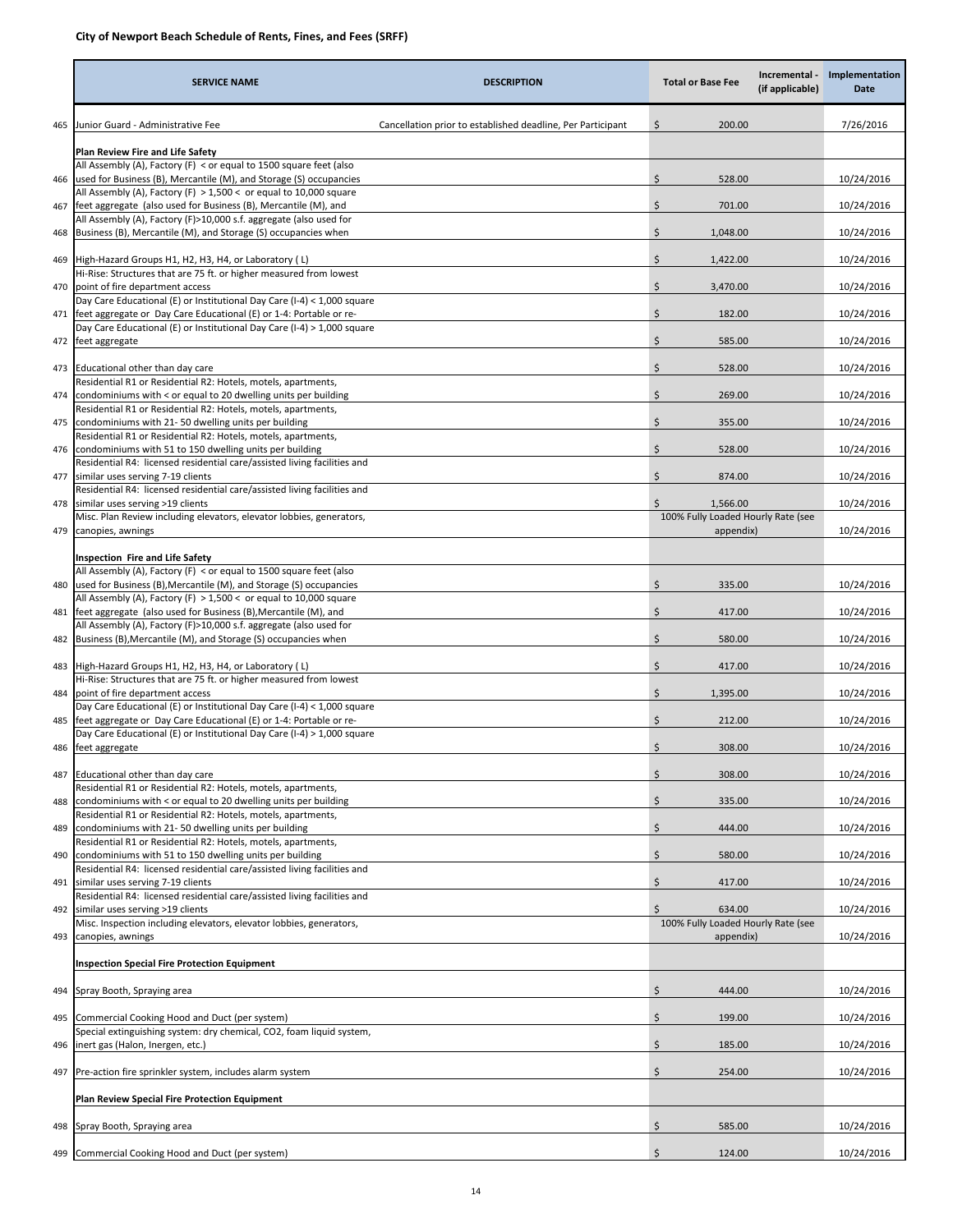|     | <b>SERVICE NAME</b><br><b>DESCRIPTION</b>                                                                                                       |    | <b>Total or Base Fee</b> | Incremental -<br>(if applicable) | Implementation<br>Date |
|-----|-------------------------------------------------------------------------------------------------------------------------------------------------|----|--------------------------|----------------------------------|------------------------|
| 500 | Special extinguishing system: dry chemical, CO2, foam liquid system,<br>inert gas (Halon, Inergen, etc.)                                        | Ś  | 298.00                   |                                  | 10/24/2016             |
| 501 | Pre-action fire sprinkler system, includes alarm system                                                                                         | \$ | 442.00                   |                                  | 10/24/2016             |
|     | <b>Inspection Fixed Fire Extinguishing Systems</b><br>Commercial fire sprinkler system (NFPA 13): 100 heads or less per                         |    |                          |                                  |                        |
| 502 | system                                                                                                                                          | \$ | 308.00                   |                                  | 10/24/2016             |
| 503 | Commercial fire sprinkler system (NFPA 13): > 100 heads per system<br>Commercial fire sprinkler system (NFPA 13): each additional identical     | \$ | 362.00                   |                                  | 10/24/2016             |
| 504 | system or per floor in buildings >3 stories<br>Multi-family dwelling residential fire sprinkler system (NFPA 13R): 3                            | \$ | 362.00                   |                                  | 10/24/2016             |
|     | 505 to 16 units per building<br>Multi-family dwelling residential fire sprinkler system (NFPA 13R):                                             | \$ | 417.00                   |                                  | 10/24/2016             |
|     | 506 >16 units per building<br>Tenant Improvement (TI) NFPA 13 or 13R fire sprinkler system: 4-20                                                | \$ | 525.00                   |                                  | 10/24/2016             |
| 507 | heads<br>Tenant Improvement (TI) NFPA 13 or 13R fire sprinkler system: 21-                                                                      | \$ | 212.00                   |                                  | 10/24/2016             |
| 508 | 100 heads, no calculations<br>Tenant Improvement (TI) NFPA 13 or 13R fire sprinkler system: >100                                                | \$ | 308.00                   |                                  | 10/24/2016             |
| 509 | heads or requiring calculations                                                                                                                 | \$ | 362.00                   |                                  | 10/24/2016             |
| 510 | Fire sprinkler monitoring system, water flow & tamper switches, <<br>11 notification devices                                                    | \$ | 172.00                   |                                  | 10/24/2016             |
| 511 | Underground fire protection - New                                                                                                               | \$ | 362.00                   |                                  | 10/24/2016             |
|     | 512 Underground fire protection - Repair                                                                                                        | \$ | 212.00                   |                                  | 10/24/2016             |
| 513 | Fire pump installation<br>Standpipes: NFPA 14 Class I, II or III and includes all standpipes                                                    | \$ | 362.00                   |                                  | 10/24/2016             |
|     | 514 within a single building or boat dock                                                                                                       | \$ | 417.00                   |                                  | 10/24/2016             |
|     | <b>Plan Review Fixed Fire Extinguishing Systems</b><br>Commercial fire sprinkler system (NFPA 13): 100 heads or less per                        |    |                          |                                  |                        |
| 515 | system                                                                                                                                          | \$ | 355.00                   |                                  | 10/24/2016             |
|     | 516 Commercial fire sprinkler system (NFPA 13): > 100 heads per system<br>Multi-family dwelling residential fire sprinkler system (NFPA 13R): 3 | \$ | 701.00                   |                                  | 10/24/2016             |
|     | 517 to 16 units per building<br>Multi-family dwelling residential fire sprinkler system (NFPA 13R):                                             | \$ | 298.00                   |                                  | 10/24/2016             |
|     | 518 >16 units per building<br>Tenant Improvement (TI) NFPA 13 or 13R fire sprinkler system: 4-20                                                | \$ | 442.00                   |                                  | 10/24/2016             |
| 519 | heads<br>Tenant Improvement (TI) NFPA 13 or 13R fire sprinkler system: 21-                                                                      | \$ | 139.00                   |                                  | 10/24/2016             |
| 520 | 100 heads, no calculations                                                                                                                      | \$ | 182.00                   |                                  | 10/24/2016             |
| 521 | Tenant Improvement (TI) NFPA 13 or 13R fire sprinkler system: >100<br>heads or requiring calculations                                           | \$ | 355.00                   |                                  | 10/24/2016             |
| 522 | Fire sprinkler monitoring system, water flow & tamper switches, <<br>11 notification devices                                                    | \$ | 139.00                   |                                  | 10/24/2016             |
| 523 | Underground fire protection - New                                                                                                               | \$ | 355.00                   |                                  | 10/24/2016             |
| 524 | Underground fire protection - Repair                                                                                                            | \$ | 139.00                   |                                  | 10/24/2016             |
| 525 | Fire pump installation                                                                                                                          | \$ | 355.00                   |                                  | 10/24/2016             |
| 526 | Standpipes: NFPA 14 Class I, II or III and includes all standpipes<br>within a single building or boat dock                                     | \$ | 327.00                   |                                  | 10/24/2016             |
|     | <b>Inspection Fire Alarm Systems</b>                                                                                                            |    |                          |                                  |                        |
| 527 | Fire alarm system: >60 devices                                                                                                                  | Ś  | 417.00                   |                                  | 10/24/2016             |
| 528 | Fire alarm system: 11-60 devices                                                                                                                | \$ | 212.00                   |                                  | 10/24/2016             |
|     | <b>Plan Review Fire Alarm Systems</b>                                                                                                           |    |                          |                                  |                        |
| 529 | Fire alarm system: >60 devices                                                                                                                  | Ś  | 701.00                   |                                  | 10/24/2016             |
| 530 | Fire alarm system: 11-60 devices                                                                                                                | \$ | 442.00                   |                                  | 10/24/2016             |
|     | Fuel Modification New and/or Change to Existing Plan                                                                                            |    |                          |                                  |                        |
| 531 | Inspection                                                                                                                                      | \$ | 118.00                   |                                  | 10/24/2016             |
| 532 | Plan Review/Update                                                                                                                              | \$ | 131.00                   |                                  | 10/24/2016             |
|     | <b>Fire Access Gate</b>                                                                                                                         |    |                          |                                  |                        |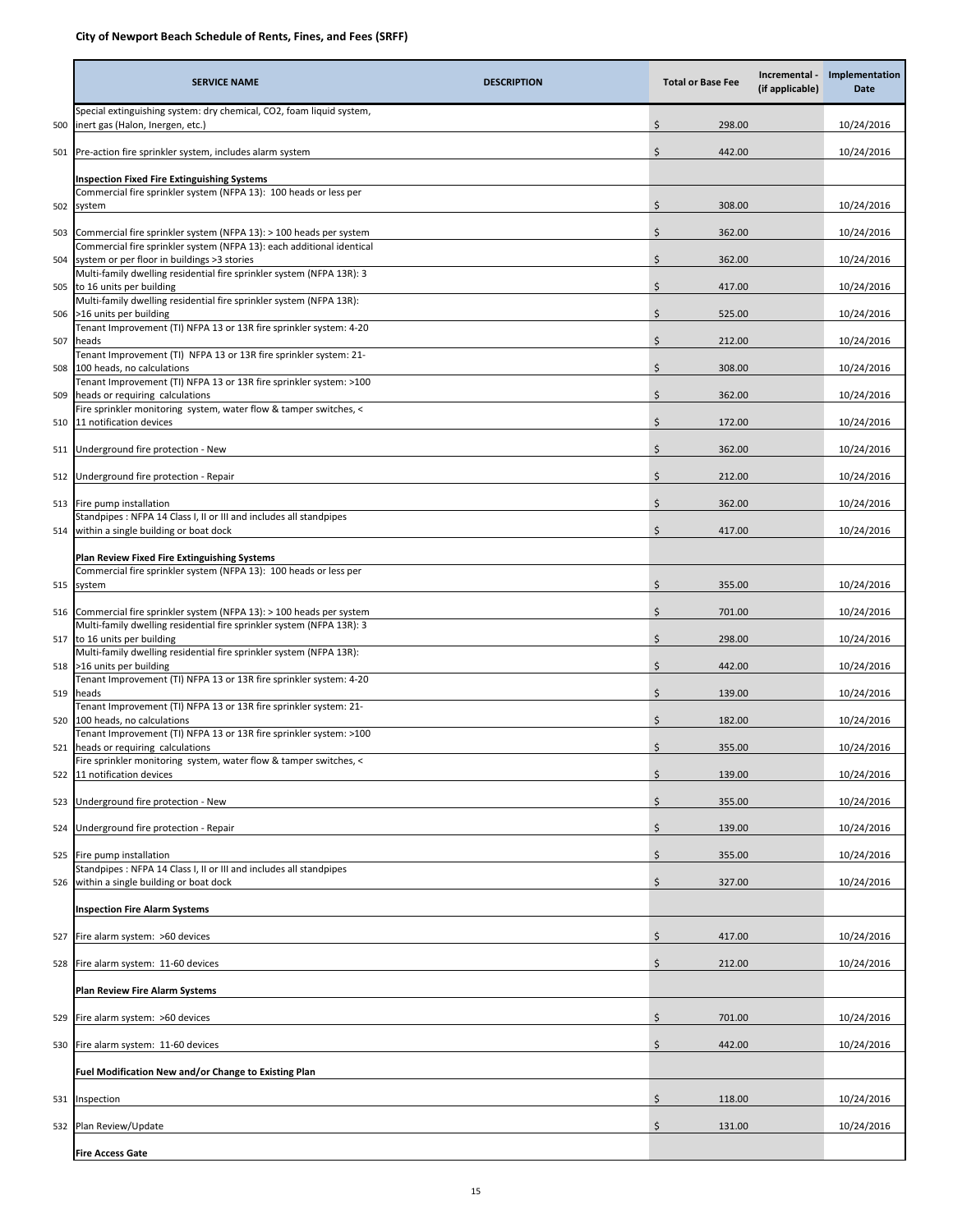|     | <b>SERVICE NAME</b>                                                                   | <b>DESCRIPTION</b>                                                                                                                                                                       | Incremental -<br><b>Total or Base Fee</b><br>(if applicable)                                        | Implementation<br>Date |
|-----|---------------------------------------------------------------------------------------|------------------------------------------------------------------------------------------------------------------------------------------------------------------------------------------|-----------------------------------------------------------------------------------------------------|------------------------|
| 533 | Inspection                                                                            |                                                                                                                                                                                          | \$.<br>145.00                                                                                       | 10/24/2016             |
| 534 | Plan Review                                                                           |                                                                                                                                                                                          | Ś.<br>182.00                                                                                        | 10/24/2016             |
| 535 | Technical Assistance of Complex Fire Protection Systems                               | Code Compliance Review - Plan Review and/or Inspection<br>Services                                                                                                                       | 100% Fully Loaded Hourly Rate (see<br>appendix)                                                     | 10/24/2016             |
|     | In Service Building Public Radio Coverage System Service in Private<br>536 Structures | Service to privately owned bi-directional amplification<br>systems by the Orange County Sheriff-Coroner<br>Communications Division on behalf of the City Police and Fire<br>Departments. | 100% pass through of OC Sheriff-<br><b>Coroner Communications Division</b><br>Charge                | 10/24/2016             |
|     | 537 Pre-submittal Review                                                              | Per Hour - 1 Hour Minimum; includes CEQA, EIR, and<br>advanced planning requests                                                                                                         | 100% Fully Loaded Hourly Rate (see<br>appendix)                                                     | 10/24/2016             |
|     |                                                                                       |                                                                                                                                                                                          | 100% Fully Loaded Hourly Rate (see<br>appendix)                                                     |                        |
| 538 | Fire, Life Safety Or Special Hazard Consultation                                      | Per Hour - 1 Hour Minimum                                                                                                                                                                | 100% Fully Loaded Hourly Rate (see                                                                  | 10/24/2016             |
| 539 | Closure Report Review                                                                 | Per Hour - 1 Hour Minimum                                                                                                                                                                | appendix)<br>100% Fully Loaded Hourly Rate (see                                                     | 10/24/2016             |
| 540 | Fire Lane Plan Review (Fire Master Plan)                                              | Per Hour - 1 Hour Minimum                                                                                                                                                                | appendix)                                                                                           | 10/24/2016             |
| 541 | nspection Tank Installation Or Removal                                                | Above Or Below Ground, Per Tank                                                                                                                                                          | \$<br>335.00                                                                                        | 10/24/2016             |
| 542 | Plan Review Tank Installation Or Removal                                              | Above Or Below Ground, Per Tank                                                                                                                                                          | \$<br>442.00                                                                                        | 10/24/2016             |
|     | <b>Operational and Special Event Permits</b>                                          | Level 1 (new) - Cutting and welding carts, Dry cleaning plants                                                                                                                           |                                                                                                     |                        |
| 543 | <b>Operational Permits - New</b>                                                      | -1 to 2 machines, Liquefied petroleum gases, and Tents                                                                                                                                   | \$<br>145.00                                                                                        | 7/26/2016              |
| 544 | Operational Permits - New                                                             | Level 2 (new) - all other operations pursuant to CFC Section<br>105.6                                                                                                                    | \$<br>268.00                                                                                        | 7/26/2016              |
| 545 | Operational Permits - Renewal                                                         | Level 1 (renewal) - Cutting and welding carts, Dry cleaning<br>plants - 1 to 2 machines, Liquefied petroleum gases, and<br>Tents                                                         | \$<br>118.00                                                                                        | 7/26/2016              |
| 546 | Operational Permits - Renewal                                                         | Level 2 (renewal) - all other operations pursuant to CFC<br>Section 105.6                                                                                                                | \$<br>199.00                                                                                        | 7/26/2016              |
| 547 | Candle Permit Program                                                                 | First time and special event                                                                                                                                                             | \$<br>47.00                                                                                         | 7/26/2016              |
| 548 | <b>Special Event Permits</b>                                                          | Single Event Permit                                                                                                                                                                      | Ś.<br>145.00                                                                                        | 7/26/2016              |
| 549 | <b>Special Event Permits</b>                                                          | Level III as defined by the Recreation Department                                                                                                                                        | 100% Fully Loaded Hourly Rate (see<br>appendix)                                                     | 7/26/2016              |
| 550 | <b>Special Event Permits</b>                                                          | Public Display - Fireworks - ground display only e.g.<br>homecoming 5-10 minutes                                                                                                         | \$<br>295.00                                                                                        | 7/26/2016              |
|     | 551 Special Event Permits                                                             | Public Display - Fireworks - aerial display > 10 minutes                                                                                                                                 | \$<br>808.00                                                                                        | 7/26/2016              |
|     | Weekend, Holiday, or Non Contiguous & After Hours Inspection<br>552 Request           | 2 Hour Minimum; hourly if contiguous to normal business<br>hours.                                                                                                                        | 100% Fully Loaded Hourly Rate (see<br>appendix)                                                     | 7/26/2016              |
| 553 | Nuisance Abatement Service                                                            | Weeds, Rubbish And Other Nuisance.                                                                                                                                                       | Actual costs: pass through contract<br>costs plus staff time.<br>100% Fully Loaded Hourly Rate (see | 7/26/2016              |
|     | 554 Temporary Change Of Use                                                           | Use Of Retail Occupancy as a place of assembly - Special Use                                                                                                                             | appendix)                                                                                           | 7/26/2016              |
|     | <b>State Mandated Inspections</b>                                                     |                                                                                                                                                                                          |                                                                                                     |                        |
| 555 | <b>State Fire Clearance</b>                                                           | Requests for commercial occupancies, Clinics, Offices, and<br><b>Treatment Facilities</b>                                                                                                | \$<br>77.00                                                                                         | 7/26/2016              |
| 556 | are Facilities                                                                        | Annual Fee 7-99 clients as defined in the California Building<br>Code                                                                                                                    | \$<br>349.00                                                                                        | 7/26/2016              |
| 557 | Care Facilities                                                                       | Annual Fee > 99 clients as defined in the California Building<br>Code                                                                                                                    | \$<br>444.00                                                                                        | 7/26/2016              |
| 558 | Surgery Centers                                                                       | Annual Fee                                                                                                                                                                               | \$<br>376.00                                                                                        | 7/26/2016              |
| 559 | Hospitals                                                                             | Annual Fee 200 Or More Beds                                                                                                                                                              | Ś<br>6,752.00                                                                                       | 7/26/2016              |
| 560 | Hotels/Motels                                                                         | Annual Fee 50 - 299 Rooms                                                                                                                                                                | \$<br>199.00                                                                                        | 7/26/2016              |
| 561 | Hotels/Motels                                                                         | Annual Fee 300 Or More Rooms                                                                                                                                                             | \$<br>349.00                                                                                        | 7/26/2016              |
| 562 | Commercial Day Care Facilities                                                        | Annual Fee                                                                                                                                                                               | \$<br>199.00                                                                                        | 7/26/2016              |
| 563 | <b>High Rise Buildings</b>                                                            | Annual Fee                                                                                                                                                                               | \$.<br>1,001.00                                                                                     | 7/26/2016              |
| 564 | Residential Care Facility Pre-License Inspection                                      | California Health and Safety Code Section 13235                                                                                                                                          | \$<br>254.00                                                                                        | 7/26/2016              |
|     | Hazardous Materials Inventory Disclosure Program                                      |                                                                                                                                                                                          |                                                                                                     |                        |
| 565 | 1-4 Chemicals                                                                         | > or = 55 Gallons, 200 Cubic Feet, 500 Pounds                                                                                                                                            | \$<br>132.00                                                                                        | 7/26/2016              |
| 566 | -6 Chemicals                                                                          | > or = 55 Gallons, 200 Cubic Feet, 500 Pounds                                                                                                                                            | Ś<br>154.00                                                                                         | 7/26/2016              |
|     | 567 7-10 Chemicals                                                                    | > or = 55 Gallons, 200 Cubic Feet, 500 Pounds                                                                                                                                            | 168.00<br>Ś                                                                                         | 7/26/2016              |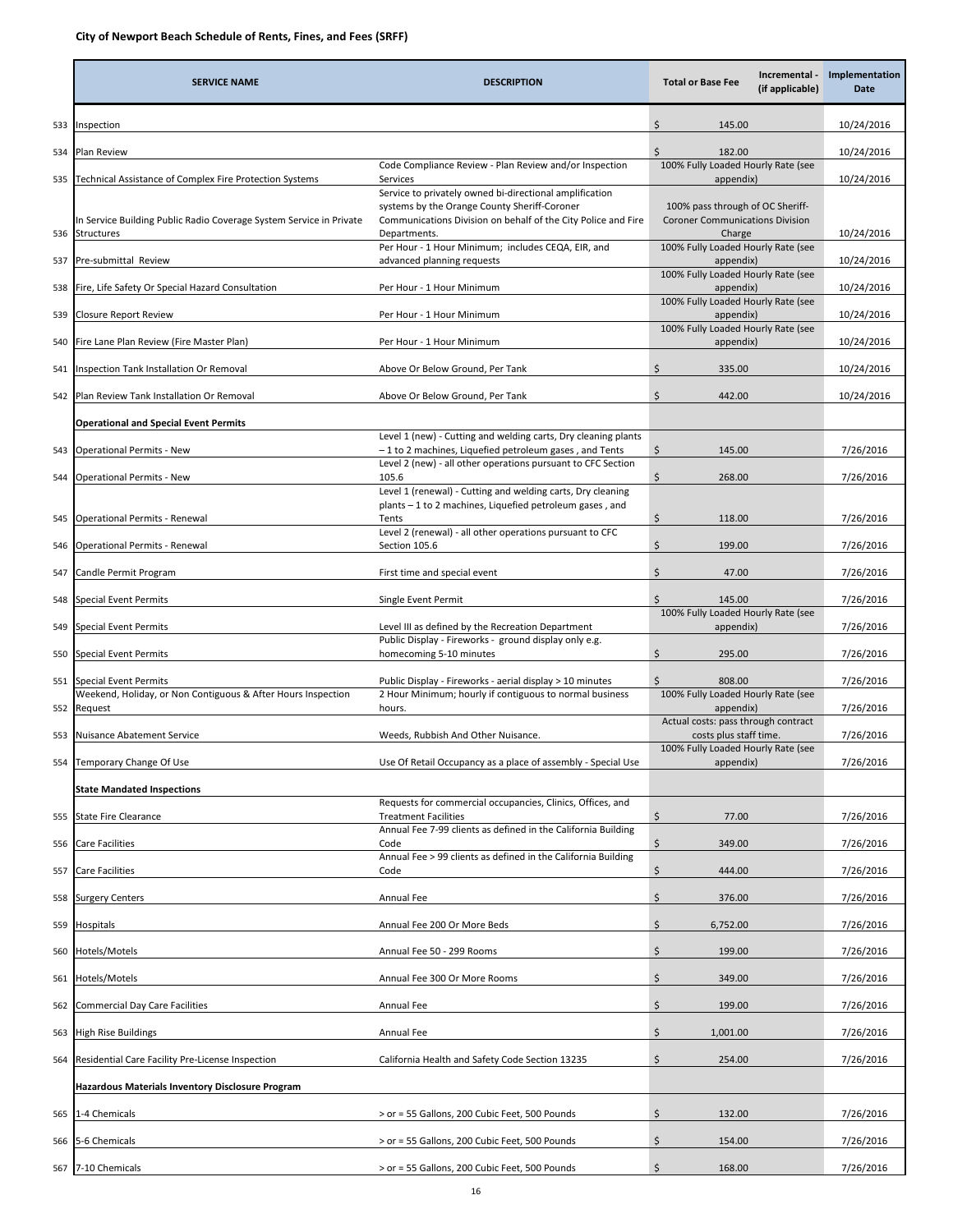|     | <b>SERVICE NAME</b>                             | <b>DESCRIPTION</b>                                                                                                 | <b>Total or Base Fee</b>                                                                                                                | Incremental -<br>(if applicable) | Implementation<br><b>Date</b> |
|-----|-------------------------------------------------|--------------------------------------------------------------------------------------------------------------------|-----------------------------------------------------------------------------------------------------------------------------------------|----------------------------------|-------------------------------|
| 568 | 11-14 Chemicals                                 | > or = 55 Gallons, 200 Cubic Feet, 500 Pounds                                                                      | Ś<br>217.00                                                                                                                             |                                  | 7/26/2016                     |
| 569 | 15-20 Chemicals                                 | > or = 55 Gallons, 200 Cubic Feet, 500 Pounds                                                                      | \$<br>270.00                                                                                                                            |                                  | 7/26/2016                     |
| 570 | 21-40 Chemicals                                 | > or = 55 Gallons, 200 Cubic Feet, 500 Pounds                                                                      | \$<br>324.00                                                                                                                            |                                  | 7/26/2016                     |
| 571 | More Than 40 Chemicals                          | > or = 55 Gallons, 200 Cubic Feet, 500 Pounds                                                                      | \$<br>435.00                                                                                                                            |                                  | 7/26/2016                     |
|     | <b>LIBRARY SERVICES</b>                         | (Fees were reviewed in detail and adjustments were made<br>based on study results and not CPI adjustments)         |                                                                                                                                         |                                  |                               |
|     | <b>Cancellation Charge</b>                      |                                                                                                                    |                                                                                                                                         |                                  |                               |
| 572 | <b>Library Cancellation Charge</b>              | All Programs and Facilities                                                                                        | \$<br>59.00                                                                                                                             |                                  | 7/26/2016                     |
|     | <b>Arts and Cultural Services</b>               |                                                                                                                    |                                                                                                                                         |                                  |                               |
|     | <b>Library Services</b>                         |                                                                                                                    |                                                                                                                                         |                                  |                               |
| 573 | <b>Materials Use</b>                            | Video/Book Per Unit                                                                                                | \$<br>1.00                                                                                                                              |                                  | 9/8/2016                      |
| 574 | Materials Use - Best Sellers                    | Video/Book Per Unit                                                                                                | Ś<br>1.00                                                                                                                               |                                  | 9/8/2016                      |
| 575 | Inter Library Loan                              | Per Unit                                                                                                           | \$<br>5.00                                                                                                                              |                                  | 9/8/2016                      |
|     | <b>Facility Use</b>                             | Insurance, Deposits And Set-up Fees May Be Required,<br>Availability May Be Limited, Other Restrictions May Apply  |                                                                                                                                         |                                  |                               |
|     | <b>Deposits</b>                                 |                                                                                                                    |                                                                                                                                         |                                  |                               |
| 576 | Central Library Community Room                  | Refundable, Use Of Public Address System                                                                           | \$<br>100.00                                                                                                                            |                                  | 7/26/2016                     |
| 577 | Refundable Cleaning Deposit                     | Refundable Cleaning Deposit                                                                                        | Ś<br>96.00                                                                                                                              |                                  | 7/26/2016                     |
|     | <b>Setup And Cleanup Fees</b>                   |                                                                                                                    |                                                                                                                                         |                                  |                               |
| 578 | Central Library Community Room                  | Setup and Cleanup                                                                                                  | \$<br>114.00                                                                                                                            |                                  | 7/26/2016                     |
|     | <b>Meeting Rooms</b>                            |                                                                                                                    |                                                                                                                                         |                                  |                               |
| 579 | Central Library Community Room                  | Non-Profit Resident Rate, Fee Per Hour 2 Hour Minimum                                                              | \$<br>50.00                                                                                                                             |                                  | 7/26/2016                     |
| 580 | Central Library Community Room                  | Non-Profit Nonresident Rate, Fee Per Hour 2 Hour Minimum                                                           | \$<br>95.00                                                                                                                             |                                  | 7/26/2016                     |
| 581 | Central Library Community Room                  | Private Resident Rate, Fee Per Hour 2 Hour Minimum                                                                 | \$<br>80.00                                                                                                                             |                                  | 7/26/2016                     |
| 582 | Central Library Community Room                  | Private Nonresident Rate, Fee Per Hour 2 Hour Minimum                                                              | \$<br>160.00                                                                                                                            |                                  | 7/26/2016                     |
|     | <b>Passport Services</b>                        |                                                                                                                    |                                                                                                                                         |                                  |                               |
|     |                                                 | Authorized by the U.S. Department of State, Bureau of<br>Consular Affairs, Passport Services. Maximum permitted by |                                                                                                                                         |                                  |                               |
| 583 | Passport Execution Fee                          | Gov't Code. - Refer to City of Newport Beach website -<br>Passport Services.                                       | \$<br>25.00                                                                                                                             |                                  | 7/26/2016                     |
| 584 | Passport Photo Fee                              |                                                                                                                    | \$<br>10.00                                                                                                                             |                                  | 9/8/2016                      |
|     | <b>Fines for Overdue Materials</b>              |                                                                                                                    |                                                                                                                                         |                                  |                               |
| 585 | General Materials, New Books, Rental Books, CDs | Fine for Overdue Material                                                                                          | \$0.25/day to Max \$10                                                                                                                  |                                  | 9/8/2016                      |
| 586 | DVDs (non-rental)                               | Fine for Overdue Material                                                                                          | \$0.25/day to Max \$20                                                                                                                  |                                  | 9/8/2016                      |
| 587 | Paperbacks, Periodicals                         | Fine for Overdue Material                                                                                          | \$0.25/day to Max \$5                                                                                                                   |                                  | 9/8/2016                      |
| 588 | Video Games and eReader                         | Fine for Overdue Material                                                                                          | \$1/day to Max \$20                                                                                                                     |                                  | 9/8/2016                      |
| 589 | Laptop                                          | Fine for Overdue Material                                                                                          | \$5/day to Max \$1,200                                                                                                                  |                                  | 9/8/2016                      |
| 590 | iPad                                            | Fine for Overdue Material                                                                                          | \$5/day to Max \$400                                                                                                                    |                                  | 9/8/2016                      |
| 591 | Book Group in a Bag                             | Fine for Overdue Material                                                                                          | \$0.25/day to Max \$100                                                                                                                 |                                  | 9/8/2016                      |
|     | <b>Replacement Cost of Materials</b>            |                                                                                                                    | Actual replacement cost of the item.<br>When materials are replaced, fines<br>paid are applied to replacement and<br>processing charge. |                                  | 9/8/2016                      |
|     | 592 General Materials                           | Replacement Cost of Materials                                                                                      | \$<br>20.00                                                                                                                             |                                  | 9/8/2016                      |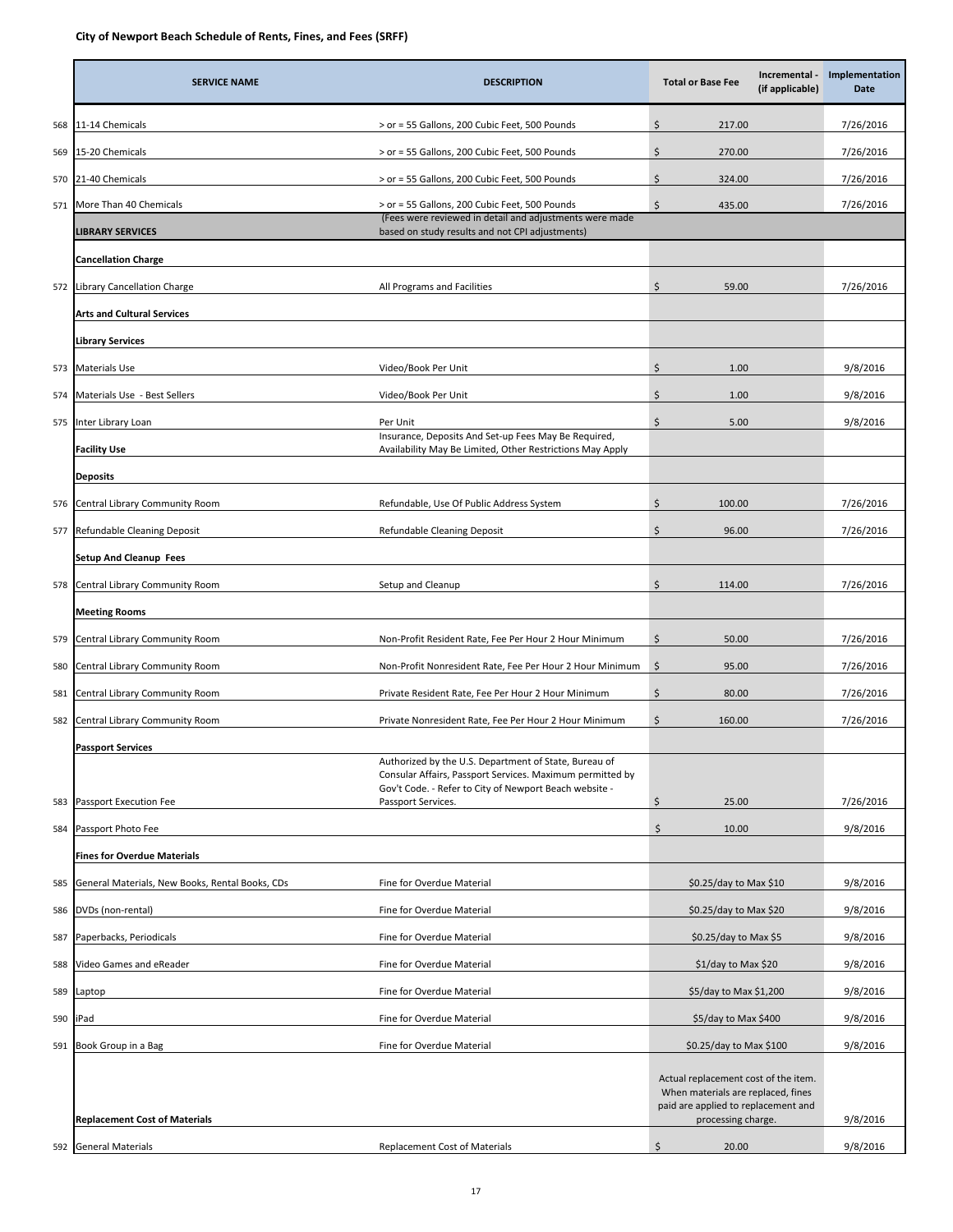|     | <b>SERVICE NAME</b>                                | <b>DESCRIPTION</b>                                                                             |    | <b>Total or Base Fee</b>           | Incremental -<br>(if applicable) | Implementation<br>Date |
|-----|----------------------------------------------------|------------------------------------------------------------------------------------------------|----|------------------------------------|----------------------------------|------------------------|
| 593 | DVDs (non-rental)                                  | Replacement Cost of Materials                                                                  | \$ | 25.00                              |                                  | 9/8/2016               |
| 594 | Paperbacks, Periodicals                            | Replacement Cost of Materials                                                                  | \$ | 5.00                               |                                  | 9/8/2016               |
| 595 | CDs                                                | Replacement Cost of Materials                                                                  | \$ | 20.00                              |                                  | 9/8/2016               |
| 596 | Video Games                                        | Replacement Cost of Materials                                                                  | Ś. | 50.00                              |                                  | 9/8/2016               |
| 597 | aptops and/or peripherals                          | Replacement Cost of Materials                                                                  | \$ | 1,200.00                           |                                  | 9/8/2016               |
| 598 | iPad and/or peripherals                            | Replacement Cost of Materials                                                                  | \$ | 400.00                             |                                  | 9/8/2016               |
| 599 | eReader and/or peripherals                         | Replacement Cost of Materials                                                                  | \$ | 120.00                             |                                  | 9/8/2016               |
| 600 | Book Group in a Bag                                | Replacement Cost of Materials                                                                  | \$ | 100.00                             |                                  | 9/8/2016               |
| 601 | <b>Compact Disc Cases</b>                          | Replacement, per case                                                                          | \$ | 1.00                               |                                  | 9/8/2016               |
| 602 | <b>DVD/BOCD Cases</b>                              | Replacement, per case                                                                          | \$ | 4.00                               |                                  | 9/8/2016               |
| 603 | Damage to Barcode or RFID tag on Library Materials |                                                                                                | \$ | 1.00                               |                                  | 9/8/2016               |
|     | <b>Processing Charges for Replacement Items</b>    |                                                                                                |    |                                    |                                  |                        |
| 604 | General Materials, DVDs, Video Games and eReaders  | Processing charge for replacement                                                              | \$ | 10.00                              |                                  | 9/8/2016               |
| 605 | Paperbacks (mass market)/Periodicals               | Processing charge for replacement                                                              | \$ | 3.00                               |                                  | 9/8/2016               |
|     | <b>POLICE</b>                                      |                                                                                                |    |                                    |                                  |                        |
|     | Administration                                     |                                                                                                |    |                                    |                                  |                        |
| 606 | Civil Subpoena                                     | Per day, All other staff except sworn officers or firefighters                                 | \$ | 275.00                             |                                  | 7/26/2016              |
| 607 | Civil Subpoena                                     | Per day, Sworn Officers and Firefighters                                                       | \$ | 275.00                             |                                  | 7/26/2016              |
| 608 | Initial Concealed Weapons Permit                   | 100% of State Established Fee - Currently \$100 and any<br>additional pass thru costs required | Ś. | 100.00                             |                                  | 7/26/2016              |
| 609 | Concealed Weapon Permit Renewal                    | 100% of State Established Fee - Currently \$25 and any<br>additional pass thru costs required  | \$ | 25.00                              |                                  | 7/26/2016              |
| 610 | Disturbance Advisory Card / Response               |                                                                                                | \$ | 58.00                              |                                  | 7/26/2016              |
|     | <b>Support Services</b>                            |                                                                                                |    |                                    |                                  |                        |
| 611 | Audio Cassette - Evidence                          |                                                                                                | \$ | 46.00                              |                                  | 7/26/2016              |
| 612 | Audio Cassette - Dispatch                          |                                                                                                | \$ | 84.00                              |                                  | 7/26/2016              |
| 613 | Photographs - Digital (on CD only)                 |                                                                                                | \$ | 29.00                              |                                  | 7/26/2016              |
| 614 | Video                                              |                                                                                                | \$ | 91.00                              |                                  | 7/26/2016              |
| 615 | Bike Licenses                                      |                                                                                                | \$ | 2.00                               |                                  | 7/26/2016              |
| 616 | <b>Finger Printing</b>                             | Additional DOJ fee may apply                                                                   | \$ | 31.00                              |                                  | 7/26/2016              |
| 617 | Arrest Reports                                     |                                                                                                | \$ | 10.00                              |                                  | 7/26/2016              |
| 618 | Crime Reports                                      |                                                                                                | \$ | 10.00                              |                                  | 7/26/2016              |
| 619 | Traffic Collision Reports                          |                                                                                                | Ś  | 10.00                              |                                  | 7/26/2016              |
| 620 | Domestic Violence Reports                          |                                                                                                | \$ |                                    |                                  | 7/26/2016              |
| 621 | <b>Missing Persons Report</b>                      |                                                                                                | \$ | 10.00                              |                                  | 7/26/2016              |
| 622 | Clearance Letters                                  |                                                                                                | \$ | 36.00                              |                                  | 7/26/2016              |
| 623 | City Jail Booking Fee                              |                                                                                                | \$ | 362.00                             |                                  | 7/26/2016              |
| 624 | Vehicle Repossession                               | 100% State Established Fee                                                                     | \$ | 15.00                              |                                  | 7/26/2016              |
| 625 | Franchise Tow Fee                                  | per tow                                                                                        |    | \$37 Customer<br>\$55 Tow Operator |                                  | 3/11/2016              |
| 626 | Vehicle Release                                    |                                                                                                | \$ | 38.00                              |                                  | 7/26/2016              |
|     | 627 Solicitor application - up to 10 names         |                                                                                                | \$ | 38.00                              |                                  | 7/26/2016              |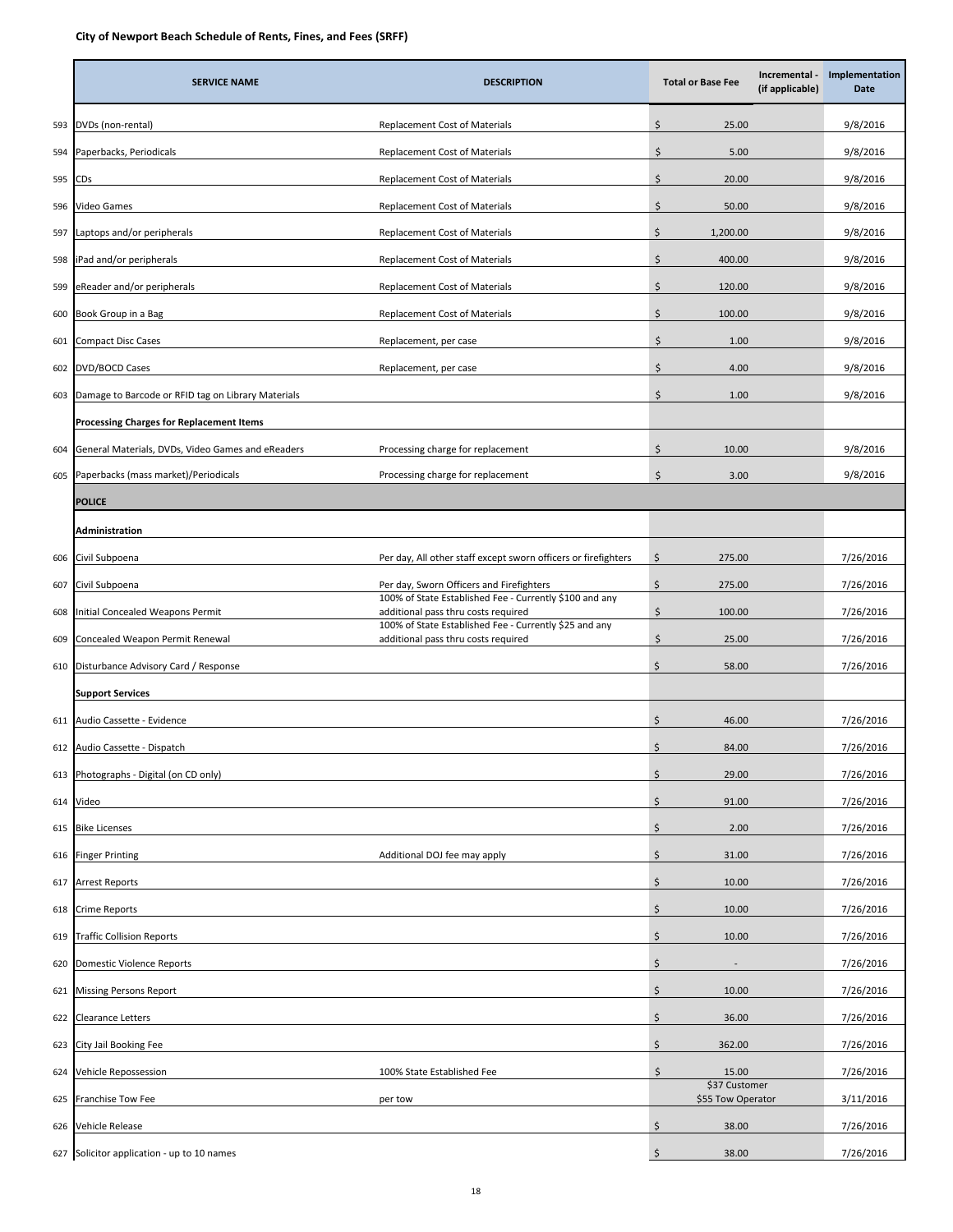|     | <b>SERVICE NAME</b>                           | <b>DESCRIPTION</b>                                                                                                                                                                                                                   | Incremental -<br><b>Total or Base Fee</b><br>(if applicable) | Implementation<br>Date |  |
|-----|-----------------------------------------------|--------------------------------------------------------------------------------------------------------------------------------------------------------------------------------------------------------------------------------------|--------------------------------------------------------------|------------------------|--|
| 628 | Solicitor application - greater than 10 names |                                                                                                                                                                                                                                      | \$<br>93.00                                                  | 7/26/2016              |  |
| 629 | Registrant - narcotics                        |                                                                                                                                                                                                                                      | \$                                                           | 7/26/2016              |  |
| 630 | Registrant - sex                              |                                                                                                                                                                                                                                      | \$                                                           | 7/26/2016              |  |
| 631 | Subpoena Duces Tecum                          | Statute - Incremental charge is labor cost per quarter hour (15<br>min). Total fee is incremental charge plus \$0.10 per pg std,<br>\$0.20 per pg copy microfilm doc, actual cost for oversized,<br>and others as stated in the code | 100% of State<br><b>Established Fee</b><br>\$<br>6.00        | 7/26/2016              |  |
| 632 | <b>Alarm Application</b>                      | Monitored or Unmonitored                                                                                                                                                                                                             | \$<br>59.00                                                  | 7/26/2016              |  |
|     |                                               |                                                                                                                                                                                                                                      | \$<br>252.00                                                 |                        |  |
| 633 | Alarm-Monitor Fee                             | Annual<br>Within a 12 month period; \$50 for 3rd, \$100 for 4th, \$125 for<br>5th, prior violation amount +\$25 increase for each                                                                                                    |                                                              | 7/26/2016              |  |
| 634 | False Alarm - Billable                        | subsequent false alarm                                                                                                                                                                                                               | see notes                                                    | 7/26/2016              |  |
| 635 | Triennial Renewal Fee                         | <b>Residential Alarm Permit</b>                                                                                                                                                                                                      | \$<br>48.00                                                  | 7/26/2016              |  |
| 636 | Annual Renewal Fee                            | Commercial Alarm Permit                                                                                                                                                                                                              | \$<br>48.00                                                  | 7/26/2016              |  |
| 637 | <b>Monitoring Sign</b>                        | Telephonic Alarm System                                                                                                                                                                                                              | \$<br>31.00                                                  | 7/26/2016              |  |
| 638 | <b>Monitoring Decal</b>                       | Package of Ten Decals                                                                                                                                                                                                                | \$<br>23.00                                                  | 7/26/2016              |  |
| 639 | Citation Sign Off Fee                         | Per Sign Off                                                                                                                                                                                                                         | \$<br>15.00                                                  | 7/26/2016              |  |
|     | <b>Animal Control</b>                         |                                                                                                                                                                                                                                      |                                                              |                        |  |
| 640 | Impound Fee                                   | Dog, Cats And Other Similar Size Animals                                                                                                                                                                                             | \$<br>41.00                                                  | 7/26/2016              |  |
| 641 | mpound Fee                                    | Small Animals                                                                                                                                                                                                                        | \$<br>41.00                                                  | 7/26/2016              |  |
| 642 | <b>Boarding Fee</b>                           | Animal                                                                                                                                                                                                                               | see notes                                                    | 7/26/2016              |  |
| 643 | <b>Boarding Fee</b>                           | <b>Small Animals</b>                                                                                                                                                                                                                 | see notes                                                    | 7/26/2016              |  |
| 644 | <b>Adoption Fee</b>                           | Any Animal                                                                                                                                                                                                                           | see notes                                                    | 7/26/2016              |  |
| 645 | Rabies Inoculation                            | Impounded Dog                                                                                                                                                                                                                        | see notes                                                    | 7/26/2016              |  |
| 646 | Spay & Neuter Fees                            | Other than Original owner                                                                                                                                                                                                            | see notes                                                    | 7/26/2016              |  |
| 647 | Misc. Animal Inspection Services              | Pet Shop                                                                                                                                                                                                                             | \$<br>129.00                                                 | 7/26/2016              |  |
|     | 648 Misc. Animal Inspection Services          | Pot Bellied Pig                                                                                                                                                                                                                      | \$<br>108.00                                                 | 7/26/2016              |  |
| 649 | Misc. Animal Inspection Services              | <b>Wild Animal Permits</b>                                                                                                                                                                                                           | \$<br>108.00                                                 | 7/26/2016              |  |
| 650 | Kennel License                                | 4-9 animals                                                                                                                                                                                                                          | \$<br>97.00                                                  | 7/26/2016              |  |
| 651 | Kennel License                                | 10-29 animals                                                                                                                                                                                                                        | \$<br>162.00                                                 | 7/26/2016              |  |
| 652 | Kennel License                                | 30-59 animals                                                                                                                                                                                                                        | \$<br>194.00                                                 | 7/26/2016              |  |
| 653 | Kennel License                                | 60+ animals                                                                                                                                                                                                                          | \$<br>226.00                                                 | 7/26/2016              |  |
|     | Patrol                                        |                                                                                                                                                                                                                                      |                                                              |                        |  |
| 654 | <b>Emergency Response Billing</b>             | Govt. Code 53150                                                                                                                                                                                                                     | 100% Fully Loaded Hourly Rate (see<br>appendix)              | 7/26/2016              |  |
|     | <b>Detective</b>                              |                                                                                                                                                                                                                                      |                                                              |                        |  |
| 655 | Second Hand Dealer                            | Permit                                                                                                                                                                                                                               | \$<br>91.00                                                  | 7/26/2016              |  |
| 656 | Second Hand Dealer                            | Renewal + DOJ Fingerprint processing                                                                                                                                                                                                 | \$<br>60.00                                                  | 7/26/2016              |  |
| 657 | Second Hand/ Pawn Dealer Tag Check            |                                                                                                                                                                                                                                      | \$                                                           | 7/26/2016              |  |
| 658 | Massage Permit                                | Operator                                                                                                                                                                                                                             | \$<br>502.00                                                 | 7/26/2016              |  |
|     | PUBLIC WORKS - ENGINEERING                    |                                                                                                                                                                                                                                      |                                                              |                        |  |
| 659 | Plan Check                                    | Engineering Plan Check Fee - Charged hourly                                                                                                                                                                                          | \$<br>155.00                                                 | 10/24/2016             |  |
| 660 | Parcel Map Check                              |                                                                                                                                                                                                                                      | \$<br>2,488.00                                               | 10/24/2016             |  |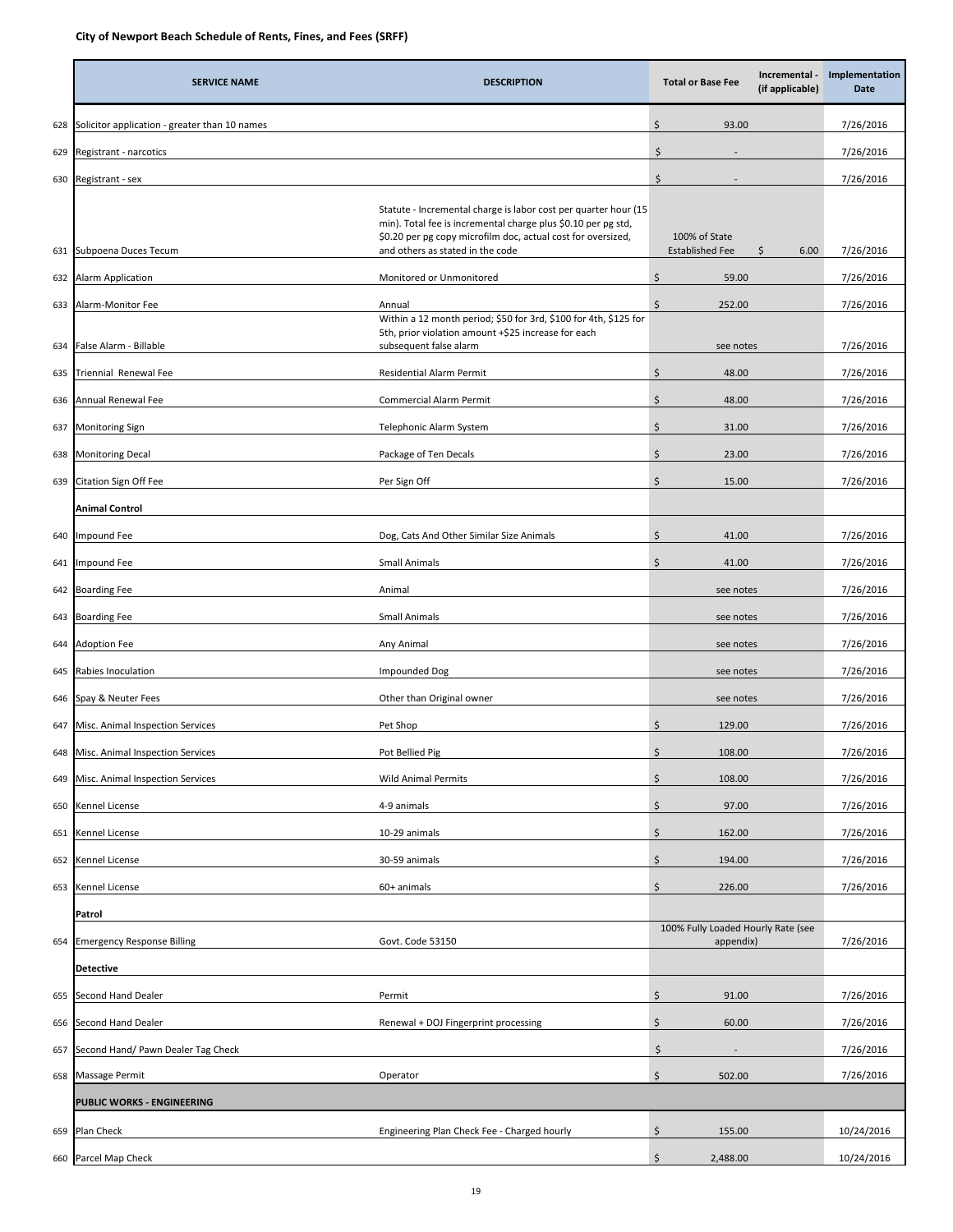|     | <b>SERVICE NAME</b>                                 | <b>DESCRIPTION</b>                                                                                                         |    | <b>Total or Base Fee</b>                         | Incremental -<br>(if applicable) | Implementation<br>Date |
|-----|-----------------------------------------------------|----------------------------------------------------------------------------------------------------------------------------|----|--------------------------------------------------|----------------------------------|------------------------|
| 661 | Encroachment Permit Without Other Dept./Div. Review |                                                                                                                            | Ś  | 241.00                                           |                                  | 10/24/2016             |
| 662 | Encroachment Permit With Other Dept./Div. Review    |                                                                                                                            | \$ | 275.00                                           |                                  | 10/24/2016             |
| 663 | Encroachment & Eng. Agreement Prep                  |                                                                                                                            | \$ | 817.00                                           |                                  | 10/24/2016             |
| 664 | Document Recordation Fee                            |                                                                                                                            | \$ | 192.00                                           |                                  | 10/24/2016             |
| 665 | Engineering Field Inspection                        | Curb/Gutter/Sidewalk/Driveway/Non-standard Imp.-Each<br>Inspection 1/30'                                                   | \$ | 165.00                                           |                                  | 10/24/2016             |
| 666 | Engineering Field Inspection                        | Sewer/Water Meter/Fire Service/Underground Utilities-Each<br>Insp./location                                                | \$ | 165.00                                           |                                  | 10/24/2016             |
| 667 | Engineering Field Inspection                        | Parkway Drains-Each Inspection                                                                                             | \$ | 165.00                                           |                                  | 10/24/2016             |
| 668 | Lot Line Adjustment Checking Fee                    |                                                                                                                            | Ś  | 1,079.00                                         |                                  | 10/24/2016             |
| 669 | Easement Deed Research, Reviews/Processing          |                                                                                                                            | Ś  | 208.00                                           |                                  | 10/24/2016             |
| 670 | Street Easement and Vacation Processing Fee         | Base+ hourly rate if $> 6.75$ hours                                                                                        | Ś  | 1,022.00                                         |                                  | 10/24/2016             |
| 671 | Covenant Agreement Research & Review Fee            | Charged hourly                                                                                                             | \$ | 139.00                                           |                                  | 10/24/2016             |
| 672 | Traffic Subdivision Plan Check                      | Charged hourly                                                                                                             | \$ | 139.00                                           |                                  | 10/24/2016             |
| 673 | <b>Traffic Control Plan Check</b>                   | 8½" x 11"/11" x17"; per sheet                                                                                              | Ś  | 65.00                                            |                                  | 10/24/2016             |
| 674 | Traffic Control Plan Check                          | 24" x 36"; per sheet                                                                                                       | \$ | 143.00                                           |                                  | 10/24/2016             |
| 675 | Fraffic Study                                       | Utilizes outside consultant                                                                                                |    | Will be charged based on consultant<br>billings. |                                  | 10/24/2016             |
| 676 | Plan Check with Pre-Permit Review                   | Charged hourly                                                                                                             | \$ | 139.00                                           |                                  | 10/24/2016             |
| 677 | <b>Tract Plan Check</b>                             | Up To \$100,000 improvement cost - 6.5% of value up to<br>\$100,000. \$366 minimum                                         |    | see notes                                        |                                  | 10/24/2016             |
| 678 | <b>Tract Plan Check</b>                             | \$100,000 To \$400,000 improvement cost - Base fee for first<br>\$100,000 + 5% incremental costs for amount over \$100,000 | \$ | 8,680.00                                         |                                  | 10/24/2016             |
| 679 | <b>Tract Plan Check</b>                             | Over \$400,000 improvement cost - Base fee for first \$400,000<br>+4% incremental costs for amount over \$400,000          | Ś  | 28,710.00                                        |                                  | 10/24/2016             |
| 680 | Oceanfront Encroachment Annual Permit               | Depth Of Encroachment 0-5.0 Feet                                                                                           | Ś  | 352.00                                           |                                  | 10/24/2016             |
| 681 | Oceanfront Encroachment Annual Permit               | Depth Of Encroachment 5.0-7.5 Feet                                                                                         | \$ | 528.00                                           |                                  | 10/24/2016             |
| 682 | Oceanfront Encroachment Annual Permit               | Depth Of Encroachment 7.5-10 Feet                                                                                          | \$ | 704.00                                           |                                  | 10/24/2016             |
| 683 | Oceanfront Encroachment Annual Permit               | Depth Of Encroachment 10-15 Feet                                                                                           | Ś  | 1,057.00                                         |                                  | 10/24/2016             |
| 684 | Dining Encroachment Permit                          | Application                                                                                                                | Ś  | 375.00                                           |                                  | 10/24/2016             |
| 685 | Dining Encroachment Permit                          | Transfer                                                                                                                   | \$ | 208.00                                           |                                  | 10/24/2016             |
| 686 | Dining Encroachment Permit                          | Annual Use Fee Outside Dining Area 100 Sq. Ft. Or Less                                                                     | \$ | 146.00                                           |                                  | 10/24/2016             |
| 687 | Dining Encroachment Permit                          | Annual Use Fee Outside Dining Area Over 100 Sq. Ft.                                                                        | \$ | 275.00                                           |                                  | 10/24/2016             |
| 688 | Escrow Account Administration                       | <b>Escrow Account Administration</b>                                                                                       | Ś  | 98.00                                            |                                  | 10/24/2016             |
| 689 | Monitoring Wells                                    | Permits (EPTEA)                                                                                                            | \$ | 502.00                                           |                                  | 10/24/2016             |
| 690 | News Rack Permits                                   | Permit                                                                                                                     | \$ | 108.00                                           |                                  | 10/24/2016             |
| 691 | Street Closure Permit with Engineering Review       | Temporary Closure Of Public Property                                                                                       | \$ | 65.00                                            |                                  | 10/24/2016             |
| 692 | Street Closure Permit without Engineering Review    | Temporary Closure Of Public Property                                                                                       | \$ | 27.00                                            |                                  | 10/24/2016             |
| 693 | Temporary No Parking Signs                          | Temporary No Parking Signs                                                                                                 | Ś  | 0.80                                             |                                  | 7/26/2016              |
|     | <b>Deposits</b>                                     |                                                                                                                            |    |                                                  |                                  |                        |
| 694 | Crane Deposit                                       | Refundable                                                                                                                 | \$ | 1,000.00                                         |                                  | 10/24/2016             |
| 695 | mprovements Required By City                        | Refundable                                                                                                                 |    | Determined by Public Works                       |                                  | 10/24/2016             |
|     | <b>PUBLIC WORKS - HARBOR RESOURCES</b>              |                                                                                                                            |    |                                                  |                                  |                        |
|     | <b>Plan Review</b>                                  |                                                                                                                            |    |                                                  |                                  |                        |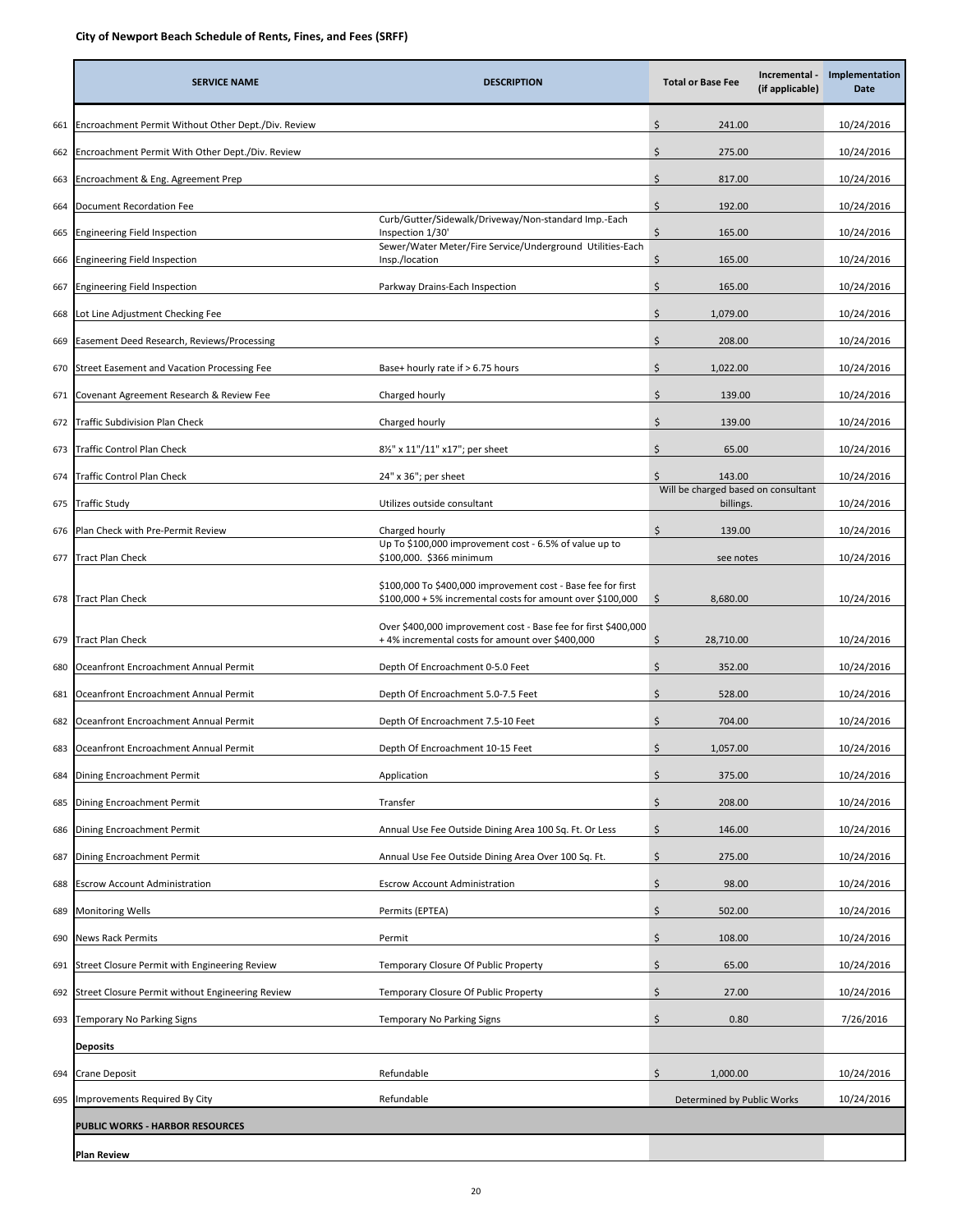|     | <b>SERVICE NAME</b>                              | <b>DESCRIPTION</b>                                                                                                                                                                                                                                                                                                       | <b>Total or Base Fee</b>                  | Incremental -<br>(if applicable) | Implementation<br>Date |
|-----|--------------------------------------------------|--------------------------------------------------------------------------------------------------------------------------------------------------------------------------------------------------------------------------------------------------------------------------------------------------------------------------|-------------------------------------------|----------------------------------|------------------------|
| 696 | <b>Appeal Hearing</b>                            | Filling Fee for Appeals - charged hourly.                                                                                                                                                                                                                                                                                | 100% Loaded Hourly Rate (see<br>appendix) |                                  | 7/26/2016              |
| 697 | Appeal of Lease/Permit under Section 17.60.080   |                                                                                                                                                                                                                                                                                                                          | \$.<br>100.00                             |                                  | 7/26/2016              |
| 698 | RGP Dredging Permit                              |                                                                                                                                                                                                                                                                                                                          | \$<br>1,707.00                            |                                  | 7/26/2016              |
| 699 | Plan Check Fee                                   | New Construction w/ Agency Approval                                                                                                                                                                                                                                                                                      | \$<br>523.00                              |                                  | 7/26/2016              |
| 700 | Plan Check Fee                                   | Maintenance                                                                                                                                                                                                                                                                                                              | \$<br>123.00                              |                                  | 7/26/2016              |
| 701 | Pier Permit Transfer                             | Commercial and non commercial piers                                                                                                                                                                                                                                                                                      | Ś.<br>234.00                              |                                  | 7/26/2016              |
| 702 | Wait List for Balboa Yacht Basin                 | Slips and Garages                                                                                                                                                                                                                                                                                                        | \$<br>35.00                               |                                  | 7/26/2016              |
| 703 | Live Aboard Permits                              | Annual Permit Fee                                                                                                                                                                                                                                                                                                        | \$<br>317.00                              |                                  | 7/26/2016              |
| 704 | Wait List for Live aboard                        |                                                                                                                                                                                                                                                                                                                          | \$<br>35.00                               |                                  | 7/26/2016              |
| 705 | Marine Activities Permit - initial               |                                                                                                                                                                                                                                                                                                                          | \$<br>686.00                              |                                  | 7/26/2016              |
| 706 | Marine Activities Permit - renewal               |                                                                                                                                                                                                                                                                                                                          | \$<br>203.00                              |                                  | 7/26/2016              |
|     | Balboa Yacht Basin Slip/Garage/Apartment Rentals |                                                                                                                                                                                                                                                                                                                          |                                           |                                  |                        |
| 707 |                                                  | 20' Slip - per foot, per month - Rate charged shall be the<br>greater of the slip or the boat. If the boat is longer than the<br>slip it is in, the charge shall be based on the slip price plus the<br>extra lineal feet of the boat, at that same slip rate.                                                           | \$<br>23.06                               |                                  | 7/1/2017               |
|     | Slip Rentals                                     | 25' Slip - per foot, per month - Rate charged shall be the<br>greater of the slip or the boat. If the boat is longer than the<br>slip it is in, the charge shall be based on the slip price plus the                                                                                                                     |                                           |                                  |                        |
| 709 | 708 Slip Rentals<br><b>Slip Rentals</b>          | extra lineal feet of the boat, at that same slip rate.<br>31' Slip - per foot, per month - Rate charged shall be the<br>greater of the slip or the boat. If the boat is longer than the<br>slip it is in, the charge shall be based on the slip price plus the<br>extra lineal feet of the boat, at that same slip rate. | \$<br>23.49<br>\$<br>27.01                |                                  | 7/1/2017<br>7/1/2017   |
|     | 710 Slip Rentals                                 | 32' Slip - per foot, per month - Rate charged shall be the<br>greater of the slip or the boat. If the boat is longer than the<br>slip it is in, the charge shall be based on the slip price plus the<br>extra lineal feet of the boat, at that same slip rate.                                                           | 27.40<br>\$.                              |                                  | 7/1/2017               |
|     | 711 Slip Rentals                                 | 34' Slip - per foot, per month - Rate charged shall be the<br>greater of the slip or the boat. If the boat is longer than the<br>slip it is in, the charge shall be based on the slip price plus the<br>extra lineal feet of the boat, at that same slip rate.                                                           | \$<br>29.55                               |                                  | 7/1/2017               |
|     | 712 Slip Rentals                                 | 35' Slip - per foot, per month - Rate charged shall be the<br>greater of the slip or the boat. If the boat is longer than the<br>slip it is in, the charge shall be based on the slip price plus the<br>extra lineal feet of the boat, at that same slip rate.                                                           | \$<br>30.43                               |                                  | 7/1/2017               |
|     | 713 Slip Rentals                                 | 37' Slip - per foot, per month - Rate charged shall be the<br>greater of the slip or the boat. If the boat is longer than the<br>slip it is in, the charge shall be based on the slip price plus the<br>extra lineal feet of the boat, at that same slip rate.                                                           | \$<br>30.43                               |                                  | 7/1/2017               |
|     | 714 Slip Rentals                                 | 40' Slip - per foot, per month - Rate charged shall be the<br>greater of the slip or the boat. If the boat is longer than the<br>slip it is in, the charge shall be based on the slip price plus the<br>extra lineal feet of the boat, at that same slip rate.                                                           | \$<br>33.84                               |                                  | 7/1/2017               |
| 715 | Slip Rentals                                     | 45' Slip - per foot, per month - Rate charged shall be the<br>greater of the slip or the boat. If the boat is longer than the<br>slip it is in, the charge shall be based on the slip price plus the<br>extra lineal feet of the boat, at that same slip rate.                                                           | \$<br>36.94                               |                                  | 7/1/2017               |
|     |                                                  | 50' Slip - per foot, per month - Rate charged shall be the<br>greater of the slip or the boat. If the boat is longer than the<br>slip it is in, the charge shall be based on the slip price plus the                                                                                                                     |                                           |                                  |                        |
|     | 716 Slip Rentals                                 | extra lineal feet of the boat, at that same slip rate.                                                                                                                                                                                                                                                                   | 42.57<br>Ŝ                                |                                  | 7/1/2017               |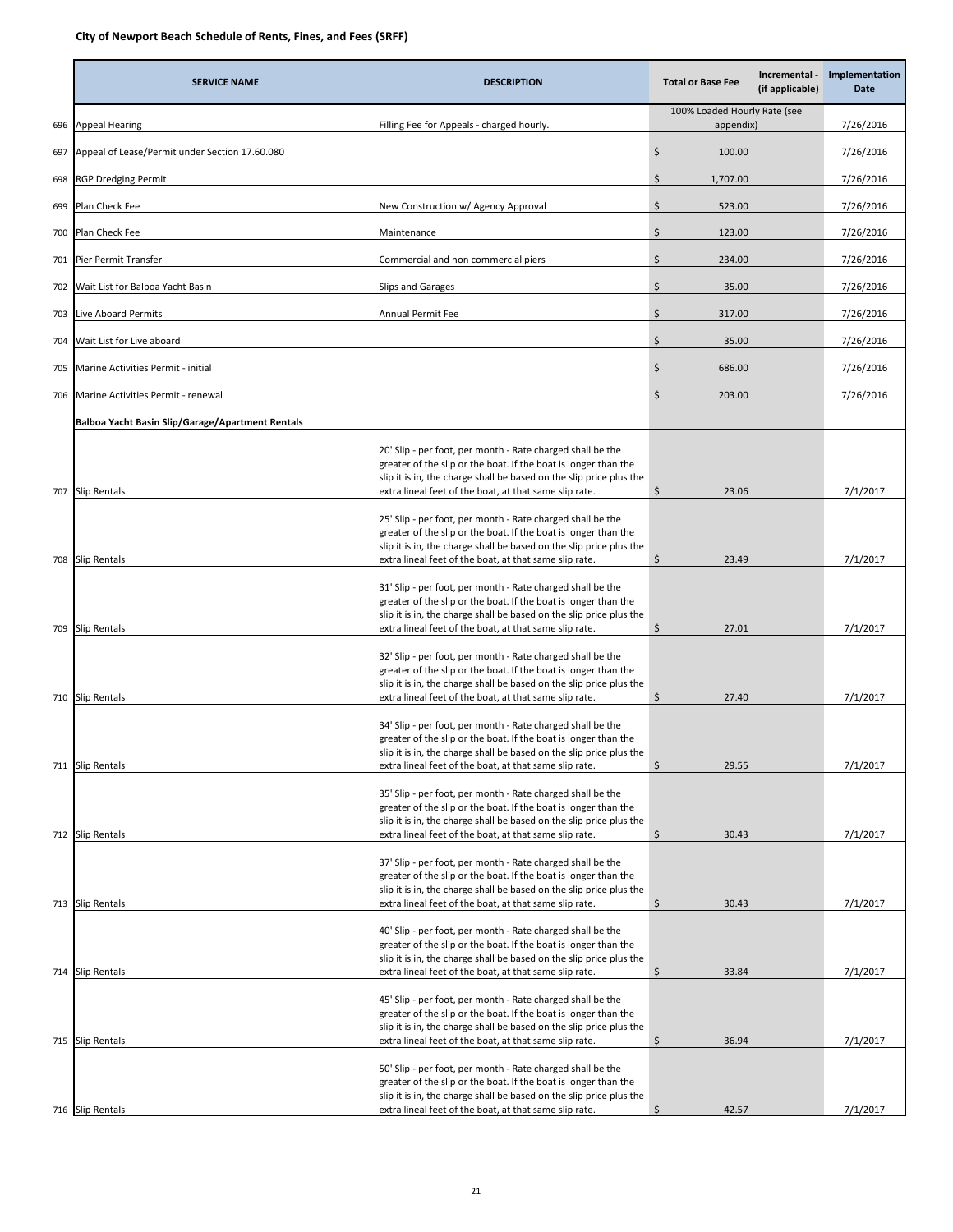|     | <b>SERVICE NAME</b>                                  | <b>DESCRIPTION</b>                                                                                                                                                                                                                                             | <b>Total or Base Fee</b> | Incremental -<br>(if applicable) | Implementation<br>Date |
|-----|------------------------------------------------------|----------------------------------------------------------------------------------------------------------------------------------------------------------------------------------------------------------------------------------------------------------------|--------------------------|----------------------------------|------------------------|
|     | 717 Slip Rentals                                     | 60' Slip - per foot, per month - Rate charged shall be the<br>greater of the slip or the boat. If the boat is longer than the<br>slip it is in, the charge shall be based on the slip price plus the<br>extra lineal feet of the boat, at that same slip rate. | \$<br>49.42              |                                  | 7/1/2017               |
|     | 718 Slip Rentals                                     | 75' Slip - per foot, per month - Rate charged shall be the<br>greater of the slip or the boat. If the boat is longer than the<br>slip it is in, the charge shall be based on the slip price plus the<br>extra lineal feet of the boat, at that same slip rate. | \$<br>50.88              |                                  | 7/1/2017               |
| 719 | Garage Rentals                                       | Per month                                                                                                                                                                                                                                                      | \$<br>356.17             |                                  | 7/1/2017               |
| 720 | Apartments                                           | Per month (Apartment #6)                                                                                                                                                                                                                                       | Ś.<br>2,416.90           |                                  | 7/1/2017               |
| 721 | Apartments                                           | Per month (Apartments #5 & #7)                                                                                                                                                                                                                                 | \$<br>2,685.45           |                                  | 7/1/2017               |
|     | 722 Dinghy Rack Rentals                              | Located over Tidelands; Per month, per space                                                                                                                                                                                                                   | \$<br>25.00              |                                  | 1/27/2015              |
|     | <b>Piers</b>                                         |                                                                                                                                                                                                                                                                |                          |                                  |                        |
| 723 | Residential                                          |                                                                                                                                                                                                                                                                | See Resolution           |                                  | 2/10/2015              |
| 724 | Commercial                                           |                                                                                                                                                                                                                                                                | See Resolution           |                                  | 7/25/2017              |
|     | <b>Moorings</b>                                      |                                                                                                                                                                                                                                                                |                          |                                  |                        |
| 725 | Onshore                                              | per linear foot                                                                                                                                                                                                                                                | \$<br>18.06              |                                  | 1/1/2018               |
| 726 | Offshore                                             | per linear foot                                                                                                                                                                                                                                                | \$<br>36.14              |                                  | 1/1/2018               |
|     | PUBLIC WORKS - WATER QUALITY                         |                                                                                                                                                                                                                                                                |                          |                                  |                        |
| 727 | WQ Construction Site Inspections                     | Inspection                                                                                                                                                                                                                                                     | \$<br>108.00             |                                  | 10/24/2016             |
|     | <b>MOD</b>                                           | (Fees were reviewed in detail and adjustments were made<br>based on study results and not CPI adjustments)                                                                                                                                                     |                          |                                  |                        |
|     | <b>Water Related Fees</b>                            |                                                                                                                                                                                                                                                                |                          |                                  |                        |
| 728 | Water Service Installation Fee                       | New Or Enlarged Water Service                                                                                                                                                                                                                                  | \$<br>528.00             |                                  | 7/26/2016              |
| 729 | Water Service Establishment Fee                      |                                                                                                                                                                                                                                                                | \$<br>67.00              |                                  | 7/26/2016              |
| 730 | Water Service Establishment Fee<br>Online            |                                                                                                                                                                                                                                                                | \$<br>67.00              |                                  | 7/26/2016              |
|     | 731 Commodity Charge - Potable Water                 | Water Use Per Hundred Cubic Feet Of Water                                                                                                                                                                                                                      | \$<br>3.08               |                                  | 7/26/2016              |
|     | 732 Water Service - Domestic Meter - Under 1 inch    | Monthly Water Service Charge                                                                                                                                                                                                                                   | \$<br>17.27              |                                  | 7/26/2016              |
| 733 | Water Service - Domestic Meter - 1 inch              | Monthly Water Service Charge                                                                                                                                                                                                                                   | \$<br>28.79              |                                  | 7/26/2016              |
| 734 | Water Service - Domestic Meter - 1 1/2 inch          | Monthly Water Service Charge                                                                                                                                                                                                                                   | \$<br>57.58              |                                  | 7/26/2016              |
| 735 | Water Service - Domestic Meter - 2 inch              | Monthly Water Service Charge                                                                                                                                                                                                                                   | \$<br>92.12              |                                  | 7/26/2016              |
| 736 | Water Service - Domestic Meter - 3 inch              | Monthly Water Service Charge                                                                                                                                                                                                                                   | \$<br>172.73             |                                  | 7/26/2016              |
| 737 | Nater Service - Domestic Meter - 4 inch              | Monthly Water Service Charge                                                                                                                                                                                                                                   | \$<br>287.88             |                                  | 7/26/2016              |
| 738 | Water Service - Domestic Meter - 6 inch              | Monthly Water Service Charge                                                                                                                                                                                                                                   | \$<br>575.76             |                                  | 7/26/2016              |
| 739 | Water Service - Domestic Meter - 8 inch              | Monthly Water Service Charge                                                                                                                                                                                                                                   | \$<br>921.22             |                                  | 7/26/2016              |
| 740 | Water Service - Domestic Meter - 10 inch             | Monthly Water Service Charge                                                                                                                                                                                                                                   | \$<br>1,655.90           |                                  | 7/26/2016              |
| 741 | Water Service - Domestic Meter - 12 inch             | Monthly Water Service Charge                                                                                                                                                                                                                                   | \$<br>2,663.48           |                                  | 7/26/2016              |
| 742 | Water Service - Additional Single/Multi-Family Units | Monthly Fee Per Unit In Excess Of One                                                                                                                                                                                                                          | \$<br>1.00               |                                  | 7/26/2016              |
| 743 | Water Service - Additional Bedrooms Or Units<br>home | Monthly fee /unit in excess of one - hotel/motel/hospital/care                                                                                                                                                                                                 | \$<br>0.50               |                                  | 7/26/2016              |
| 744 | Private Fire Line Service - .625 inch                | Monthly Water Service Charge                                                                                                                                                                                                                                   | \$<br>3.13               |                                  | 7/26/2016              |
| 745 | Private Fire Line Service - .75 inch                 | Monthly Water Service Charge                                                                                                                                                                                                                                   | \$<br>3.75               |                                  | 7/26/2016              |
| 746 | Private Fire Line Service - 1 inch                   | Monthly Water Service Charge                                                                                                                                                                                                                                   | \$<br>5.00               |                                  | 7/26/2016              |
|     | 747 Private Fire Line Service - 1.5 inch             | Monthly Water Service Charge                                                                                                                                                                                                                                   | \$<br>7.50               |                                  | 7/26/2016              |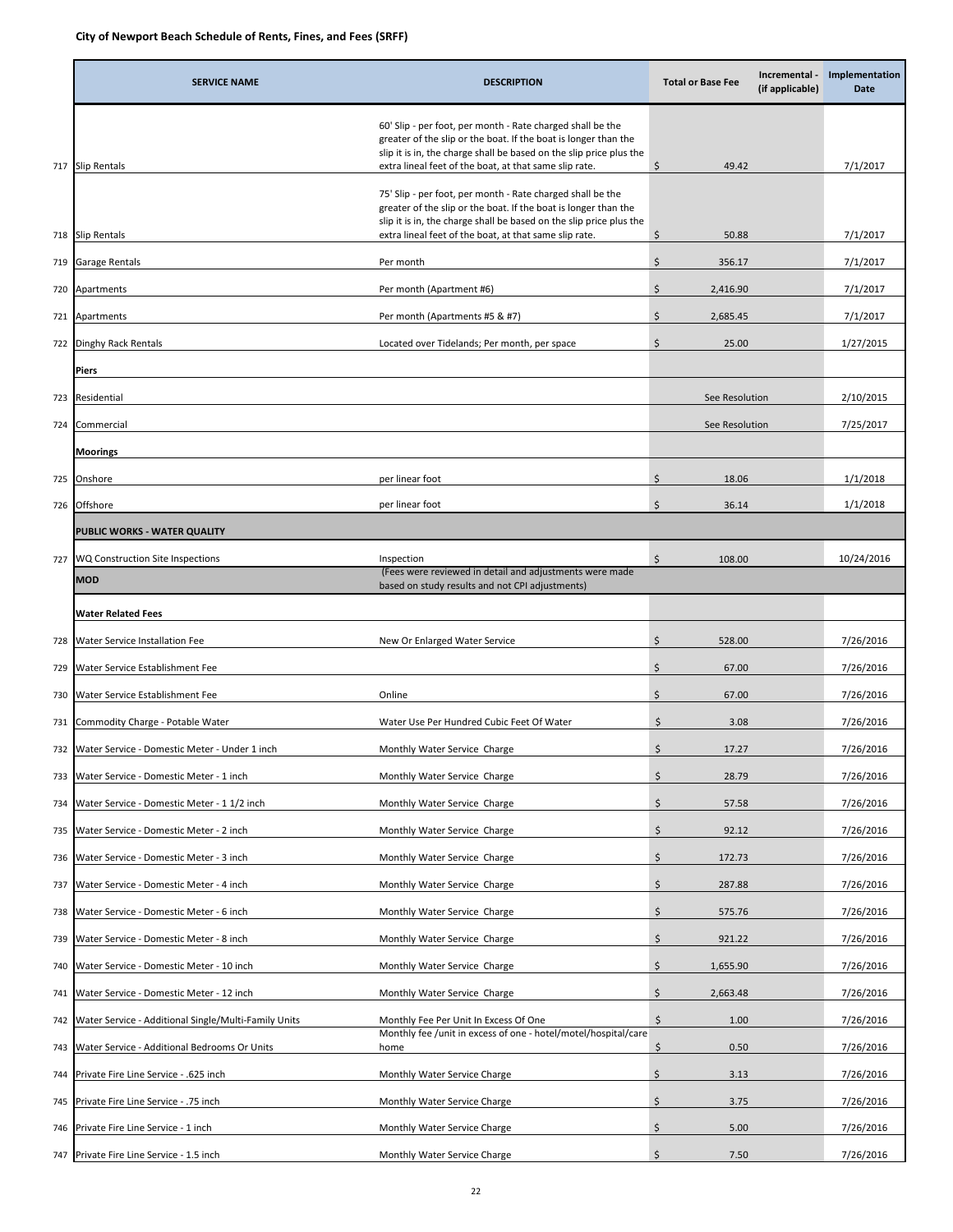|     | <b>SERVICE NAME</b>                        | <b>DESCRIPTION</b>           | <b>Total or Base Fee</b>   | Incremental -<br>(if applicable) | Implementation<br>Date |
|-----|--------------------------------------------|------------------------------|----------------------------|----------------------------------|------------------------|
| 748 | Private Fire Line Service - 2 inch         | Monthly Water Service Charge | \$<br>10.00                |                                  | 7/26/2016              |
| 749 | Private Fire Line Service - 2.5 inch       | Monthly Water Service Charge | \$<br>12.50                |                                  | 7/26/2016              |
| 750 | Private Fire Line Service - 3 inch         | Monthly Water Service Charge | \$<br>15.00                |                                  | 7/26/2016              |
| 751 | Private Fire Line Service - 4 inch         | Monthly Water Service Charge | Ś<br>20.00                 |                                  | 7/26/2016              |
| 752 | Private Fire Line Service - 6 inch         | Monthly Water Service Charge | \$<br>30.00                |                                  | 7/26/2016              |
| 753 | Private Fire Line Service - 8 inch         | Monthly Water Service Charge | \$<br>40.00                |                                  | 7/26/2016              |
| 754 | Private Fire Line Service - 10 inch        | Monthly Water Service Charge | \$<br>50.00                |                                  | 7/26/2016              |
| 755 | Private Fire Line Service - 12 inch        | Monthly Water Service Charge | Ś<br>60.00                 |                                  | 7/26/2016              |
| 756 | Delinquent Water Service Restoration       | <b>Business Hours</b>        | \$<br>179.00               |                                  | 7/26/2016              |
| 757 | Delinquent Water Service Restoration       | Non Business Hours           | \$<br>293.00               |                                  | 7/26/2016              |
| 758 | Delinquent Water Service Discontinuance    |                              | \$<br>92.00                |                                  | 7/26/2016              |
| 759 | Water Shut Off-Tag Placement               | Pink Notice                  | \$<br>29.00                |                                  | 7/26/2016              |
| 760 | Construction Water Meter                   | <b>Establishment Charge</b>  | \$<br>103.00               |                                  | 9/8/2016               |
| 761 | Construction Water Meter                   | Meter Deposit                | \$<br>973.00               |                                  | 7/26/2016              |
| 762 | Construction Water Meter                   | Monthly Charge               | \$<br>92.00                |                                  | 7/26/2016              |
| 763 | Hydrant Flow Test - Regular hours          |                              | \$<br>338.00               |                                  | 7/26/2016              |
| 764 | Hydrant Flow Test - Nighttime/Highway Test |                              | \$<br>501.00               |                                  | 7/26/2016              |
| 765 | 3/4 Inch Meter Box                         | For Parkway & Sidewalk       | $\mathsf{\dot{S}}$<br>9.25 |                                  | 7/26/2016              |
| 766 | 3/4 Inch Meter Box Lid                     | For Parkway & Sidewalk       | Ś.<br>18.25                |                                  | 7/26/2016              |
| 767 | 1 Inch Meter Box                           | For Parkway & Sidewalk       | \$<br>13.00                |                                  | 7/26/2016              |
| 768 | 1 Inch Meter Box Lid                       | For Parkway & Sidewalk       | \$<br>37.00                |                                  | 7/26/2016              |
| 769 | 2 Inch Meter Box                           | For Parkway & Sidewalk       | \$<br>27.00                |                                  | 7/26/2016              |
| 770 | 2 Inch Meter Box Lid                       | For Parkway & Sidewalk       | Ś.<br>61.25                |                                  | 7/26/2016              |
| 771 | 3/4 Inch Meter Box                         | For Traffic & Alley          | Ś.<br>9.25                 |                                  | 7/26/2016              |
| 772 | 3/4 Inch Meter Box Lid                     | For Traffic & Alley          | \$<br>20.50                |                                  | 7/26/2016              |
| 773 | Inch Meter Box                             | For Traffic & Alley          | \$<br>13.00                |                                  | 7/26/2016              |
| 774 | Inch Meter Box Lid                         | For Traffic & Alley          | \$<br>38.00                |                                  | 7/26/2016              |
| 775 | 2 Inch Meter Box                           | For Traffic & Alley          | Ś.<br>27.00                |                                  | 7/26/2016              |
| 776 | 2 Inch Meter Box Lid                       | For Traffic & Alley          | \$<br>162.00               |                                  | 7/26/2016              |
| 777 | Main Line Valve Box                        | For Traffic & Alley          | \$<br>34.00                |                                  | 7/26/2016              |
| 778 | Main Line Valve Box Lid                    | For Traffic & Alley          | \$<br>30.00                |                                  | 7/26/2016              |
| 779 | Inch DFW Meter Box                         | Multi Purpose                | \$<br>61.18                |                                  | 7/26/2016              |
| 780 | Inch DFW Meter Box Lid                     | Multi Purpose                | \$<br>35.48                |                                  | 7/26/2016              |
| 781 | ! Inch DFW Meter Box                       | Multi Purpose                | \$<br>125.53               |                                  | 7/26/2016              |
| 782 | 2 Inch DFW Meter Box Lid                   | Multi Purpose                | \$<br>77.71                |                                  | 7/26/2016              |
| 783 | 3/4 Inch Water Meter                       |                              | \$<br>50.25                |                                  | 7/26/2016              |
| 784 | Inch Water Meter                           |                              | \$<br>121.50               |                                  | 7/26/2016              |
| 785 | .5 Inch Water Meter                        |                              | Ś<br>285.00                |                                  | 7/26/2016              |
|     | 786 1.5 Inch Turbine Water Meter           |                              | Ś<br>700.00                |                                  | 7/26/2016              |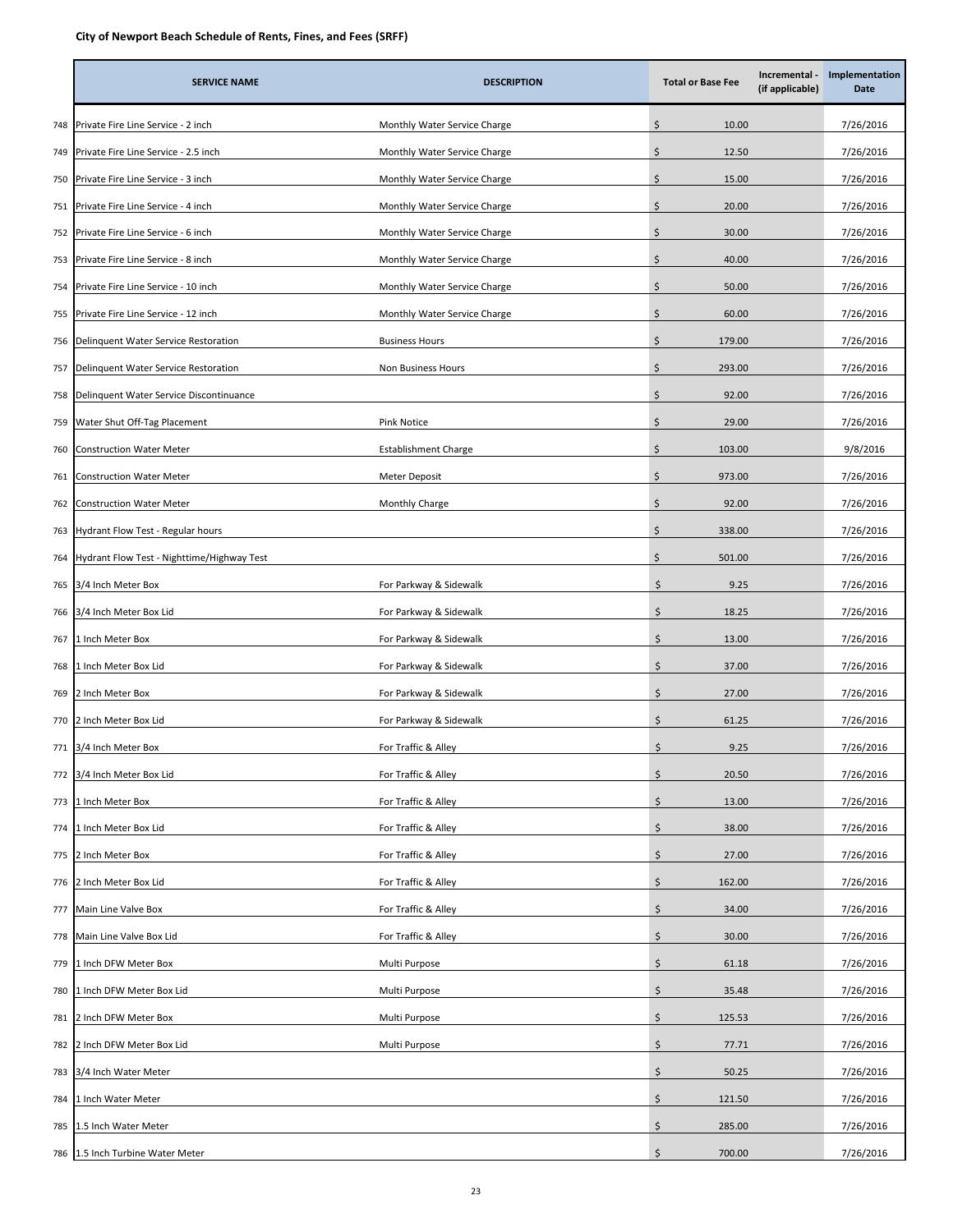|     | <b>SERVICE NAME</b>                                          | <b>DESCRIPTION</b>                                                | <b>Total or Base Fee</b> | Incremental -<br>(if applicable) | Implementation<br><b>Date</b> |
|-----|--------------------------------------------------------------|-------------------------------------------------------------------|--------------------------|----------------------------------|-------------------------------|
| 787 | 2 Inch Water Meter                                           |                                                                   | Ś<br>425.00              |                                  | 7/26/2016                     |
| 788 | 2 Inch Turbine Water Meter                                   |                                                                   | \$<br>845.00             |                                  | 7/26/2016                     |
| 789 | 3 Inch Water Meter                                           |                                                                   | \$<br>3,310.00           |                                  | 7/26/2016                     |
| 790 | 4 Inch Water Meter                                           |                                                                   | \$<br>4,730.00           |                                  | 7/26/2016                     |
| 791 | 6 Inch Water Meter                                           |                                                                   | \$<br>7,190.00           |                                  | 7/26/2016                     |
| 792 | 8 Inch Water Meter                                           |                                                                   | \$<br>8,345.00           |                                  | 7/26/2016                     |
|     | <b>Recycled Water Related Fees</b>                           |                                                                   |                          |                                  |                               |
| 793 | Commodity Charge - Recycled Water                            | Water Use Per Hundred Cubic Feet Of Water                         | \$<br>1.690              |                                  | 1/1/2018                      |
| 794 | Pump Station Charge - Recycled Water                         | Monthly Service Charge per Hundred Cubic Feet of Water            | \$<br>0.383              |                                  | 1/1/2018                      |
| 795 | Recycled Water Service - Recycled Water Meter - Under 1 inch | Monthly Recycled Water Service Charge                             | \$<br>20.07              |                                  | 1/1/2018                      |
| 796 | Recycled Water Service - Recycled Water Meter - 1 inch       | Monthly Recycled Water Service Charge                             | Ś<br>33.46               |                                  | 1/1/2018                      |
| 797 | Recycled Water Service - Recycled Water Meter - 1 1/2 inch   | Monthly Recycled Water Service Charge                             | \$<br>66.91              |                                  | 1/1/2018                      |
| 798 | Recycled Water Service - Recycled Water Meter - 2 inch       | Monthly Recycled Water Service Charge                             | \$<br>107.05             |                                  | 1/1/2018                      |
| 799 | Recycled Water Service - Recycled Water Meter - 3 inch       | Monthly Recycled Water Service Charge                             | Ś<br>200.73              |                                  | 1/1/2018                      |
| 800 | Recycled Water Service - Recycled Water Meter - 4 inch       | Monthly Recycled Water Service Charge                             | \$<br>334.55             |                                  | 1/1/2018                      |
| 801 | Recycled Water Service - Recycled Water Meter - 6 inch       | Monthly Recycled Water Service Charge                             | \$<br>669.10             |                                  | 1/1/2018                      |
| 802 | Recycled Water Service - Recycled Water Meter - 8 inch       | Monthly Recycled Water Service Charge                             | \$<br>1,070.56           |                                  | 1/1/2018                      |
|     | <b>Sewer Related Fees</b>                                    |                                                                   |                          |                                  |                               |
| 803 | Sewer Service Fee - 5/8 inch                                 | Monthly fee for connection to sewer system                        | Ś<br>6.46                |                                  | 1/1/2018                      |
| 804 | Sewer Service Fee - 3/4 inch                                 | Monthly fee for connection to sewer system                        | \$<br>6.46               |                                  | 1/1/2018                      |
| 805 | Sewer Service Fee - 1 inch                                   | Monthly fee for connection to sewer system                        | \$<br>6.46               |                                  | 1/1/2018                      |
| 806 | Sewer Service Fee - 1.5 inch                                 | Monthly fee for connection to sewer system                        | \$<br>7.11               |                                  | 1/1/2018                      |
| 807 | Sewer Service Fee - 2 inch                                   | Monthly fee for connection to sewer system                        | Ŝ.<br>9.70               |                                  | 1/1/2018                      |
| 808 | Sewer Service Fee - 3 inch                                   | Monthly fee for connection to sewer system                        | \$<br>10.99              |                                  | 1/1/2018                      |
| 809 | Sewer Service Fee - 4 inch                                   | Monthly fee for connection to sewer system                        | \$<br>12.93              |                                  | 1/1/2018                      |
| 810 | Sewer Service Fee - 6 inch                                   | Monthly fee for connection to sewer system                        | \$<br>14.55              |                                  | 1/1/2018                      |
| 811 | Sewer Service Fee - 8 inch                                   | Monthly fee for connection to sewer system                        | \$<br>16.16              |                                  | 1/1/2018                      |
| 812 | Sewer Service Fee - 10 inch                                  | Monthly fee for connection to sewer system                        | \$<br>20.69              |                                  | 1/1/2018                      |
| 813 | Sewer Service Fee - 12 inch                                  | Monthly fee for connection to sewer system                        | \$<br>25.86              |                                  | 1/1/2018                      |
| 814 | Sewer Service Fee - No Water Use - 5/8 inch                  | Monthly connection to sewer system - water from another<br>agency | \$<br>9.90               |                                  | 1/1/2018                      |
| 815 | Sewer Service Fee - No Water Use - 3/4 inch                  | Monthly connection to sewer system - water from another<br>agency | \$<br>9.90               |                                  | 1/1/2018                      |
| 816 | Sewer Service Fee - No Water Use - 1 inch                    | Monthly connection to sewer system - water from another<br>agency | \$<br>11.59              |                                  | 1/1/2018                      |
| 817 | Sewer Service Fee - No Water Use - 1.5 inch                  | Monthly connection to sewer system - water from another<br>agency | \$<br>34.87              |                                  | 1/1/2018                      |
| 818 | Sewer Service Fee - No Water Use - 2 inch                    | Monthly connection to sewer system - water from another<br>agency | \$<br>35.92              |                                  | 1/1/2018                      |
| 819 | Sewer Service Fee - No Water Use - 3 inch                    | Monthly connection to sewer system - water from another<br>agency | \$<br>92.27              |                                  | 1/1/2018                      |
| 820 | Sewer Service Fee - No Water Use - 4 inch                    | Monthly connection to sewer system - water from another<br>agency | \$<br>163.41             |                                  | 1/1/2018                      |
| 821 | Sewer Service Fee - No Water Use - 6 inch                    | Monthly connection to sewer system - water from another<br>agency | \$<br>287.97             |                                  | 1/1/2018                      |
| 822 | Sewer Service Fee - No Water Use - 8 inch                    | Monthly connection to sewer system - water from another<br>agency | \$<br>289.58             |                                  | 1/1/2018                      |
| 823 | Sewer Service Fee - No Water Use - 10 inch                   | Monthly connection to sewer system - water from another<br>agency | Ś.<br>294.11             |                                  | 1/1/2018                      |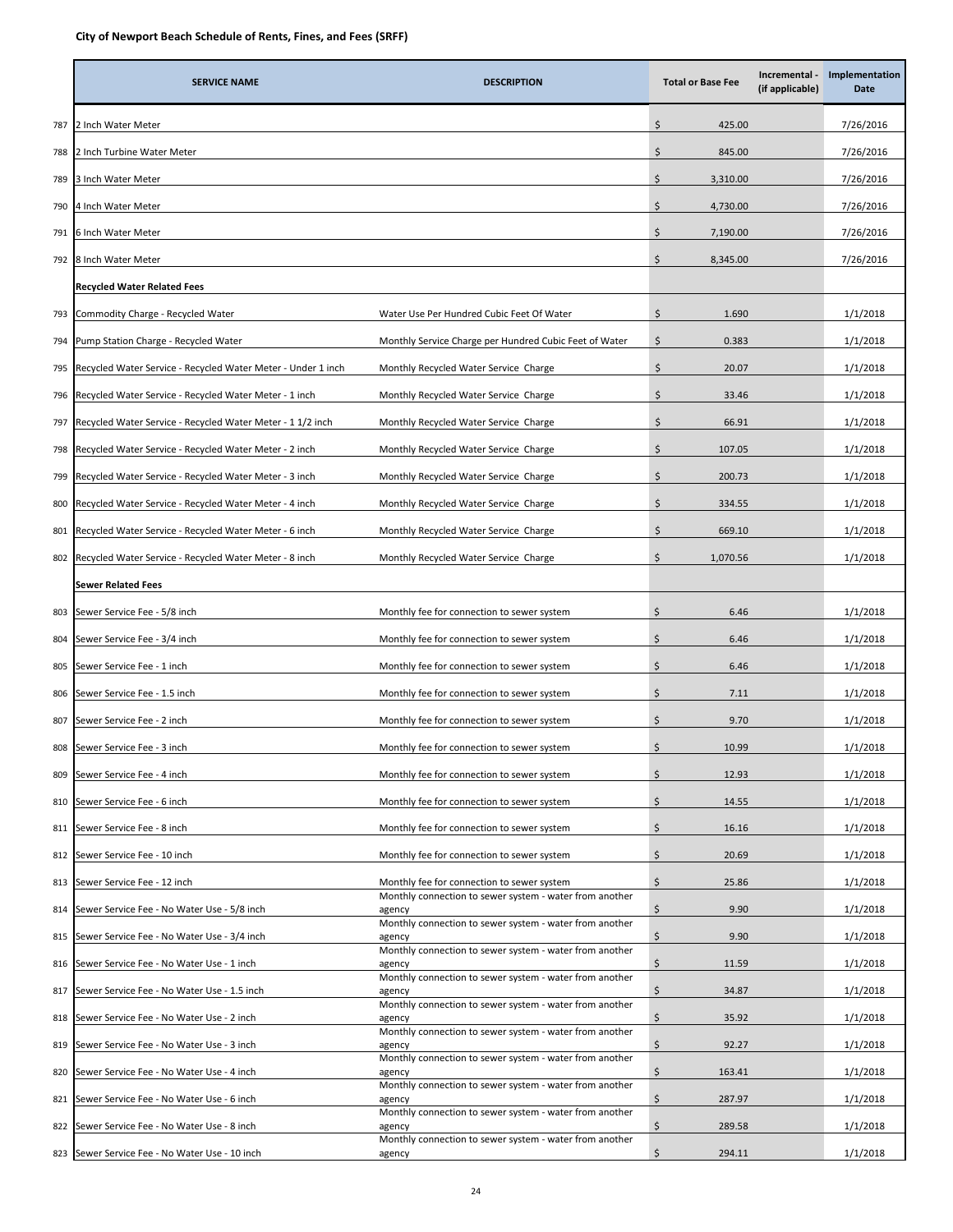|     | <b>SERVICE NAME</b>                                         | <b>DESCRIPTION</b>                                                                                         |     | Incremental -<br><b>Total or Base Fee</b><br>(if applicable) | Implementation<br>Date |
|-----|-------------------------------------------------------------|------------------------------------------------------------------------------------------------------------|-----|--------------------------------------------------------------|------------------------|
| 824 | Sewer Service - Additional Living Units On Connection       | Monthly connection fee / unit in excess of one - all customers $\Diamond$                                  |     |                                                              | 1/1/2018               |
| 825 | Sewer Use Fee                                               | Per Hundred Cubic Feet Of Water Used                                                                       | \$  | 0.38                                                         | 1/1/2018               |
| 826 | Wastewater Surcharge All Non-irrigation Connections         | Monthly Fee Per Connection For Meters 2 Inches Or Larger                                                   | Ś   |                                                              | 1/1/2018               |
| 827 | New Sewer Connection Fee-City                               | Per New Connection                                                                                         | \$  | 250.00                                                       | 7/26/2016              |
| 828 | Sewer 4TT Box (Main Line)                                   |                                                                                                            | \$  | 34.00                                                        | 7/26/2016              |
| 829 | Sewer 4TT Box Lid (Main Line)                               |                                                                                                            | Ś.  | 30.00                                                        | 7/26/2016              |
|     | <b>Miscellaneous</b>                                        |                                                                                                            |     |                                                              |                        |
| 830 | Utilities Field Inspection                                  | Sewer Connection/Water Service-Hourly                                                                      | \$  | 121.00                                                       | 10/24/2016             |
| 831 | Trench Plate Delivery Fee                                   |                                                                                                            | \$  | 406.00                                                       | 7/26/2016              |
| 832 | Lifting Eye For Trench Plates                               | Deposit Only No Rental Fee                                                                                 | \$  | 121.00                                                       | 7/26/2016              |
|     | <b>MOD - GENERAL SERVICES</b>                               | (Fees were reviewed in detail and adjustments were made<br>based on study results and not CPI adjustments) |     |                                                              |                        |
|     | Administration                                              |                                                                                                            |     |                                                              |                        |
| 833 | Washington Street Trash Bin                                 |                                                                                                            |     | See Notes                                                    | 7/26/2016              |
| 834 | <b>Recycling Service Fee</b>                                | Per Residential Unit Per Month                                                                             | \$  | 3.00                                                         | 7/26/2016              |
| 835 | Solid Waste Franchise Application                           |                                                                                                            | \$  | 752.00                                                       | 7/26/2016              |
| 836 | Annual Grease Disposal Mitigation Fee                       | Annual Fee                                                                                                 | Ś.  | 517.00                                                       | 7/26/2016              |
| 837 | FOG Annual Permit                                           | Annual Fee                                                                                                 | \$  | $\overline{\phantom{a}}$                                     | 9/8/2016               |
|     | <b>Demolition</b>                                           |                                                                                                            |     |                                                              |                        |
| 838 | Demo Deposit - Valuation of \$0 to \$4,999                  | Demo Deposit - Valuation of \$0 to \$4,999                                                                 | Ś   | 564.00                                                       | 7/26/2016              |
| 839 | Demo Deposit - Valuation of \$5,000 to \$9,999              | Demo Deposit - Valuation of \$5,000 to \$9,999                                                             | \$  | 1,127.00                                                     | 7/26/2016              |
| 840 | Demo Deposit - Valuation of \$10,000 and above              | Demo deposit - Valuation of \$10,000 and above                                                             | \$  | 1,692.00                                                     | 7/26/2016              |
|     | 841 Waste Management Administration Fee                     | <b>Administration Fee Demolition</b>                                                                       | \$  | 197.00                                                       | 7/26/2016              |
|     | <b>RECREATION AND SENIOR SERVICES</b>                       | (Fees were reviewed in detail and adjustments were made<br>based on study results and not CPI adjustments) |     |                                                              |                        |
|     | Administration                                              |                                                                                                            |     |                                                              |                        |
| 842 | Admin Processing Fee                                        | Applies to program and Facility Use charges                                                                | \$  | 5.00                                                         | 9/8/2016               |
| 843 | Class Refund                                                | For classes \$74 or less                                                                                   | \$  | 10.00                                                        | 9/8/2016               |
| 844 | Class Refund                                                | For classes \$75 and over                                                                                  | \$  | 20.00                                                        | 9/8/2016               |
| 845 | <b>Badge Replacement</b>                                    | Initial badge is provided at no cost.                                                                      | \$  | 5.00                                                         | 9/8/2016               |
|     | <b>Natural Resources</b>                                    |                                                                                                            |     |                                                              |                        |
| 846 | Beach Cleanup Program and Education                         | Up to 2 hours                                                                                              | \$  | 35.00                                                        | 9/8/2016               |
| 847 | Natural Resource/Tidepool Exploration Program               | Less than 15 people                                                                                        | \$  | 35.00                                                        | 9/8/2016               |
| 848 | Natural Resource/Tidepool Exploration Program               | More than 15 people                                                                                        | \$  | 69.00                                                        | 9/8/2016               |
| 849 | ISOpod Use at Natural Resource/Tidepool Exploration Program | Add On To Existing Offering                                                                                | Ś   | 100.00                                                       | 9/8/2016               |
| 850 | ISOpod School Program                                       | 2 Hours; 1-70 Students                                                                                     | \$  | 350.00                                                       | 9/8/2016               |
| 851 | ISOpod School Program                                       | 4 Hours; 71-140 Students                                                                                   | \$  | 600.00                                                       | 9/8/2016               |
| 852 | ISOpod Special Events & Outreach Program                    | 2 Hours                                                                                                    | \$. | 250.00                                                       | 9/8/2016               |
| 853 | SOpod Special Events & Outreach Program                     | 3 Hours                                                                                                    | \$  | 350.00                                                       | 9/8/2016               |
| 854 | ISOpod Special Events & Outreach Program                    | 4 hours                                                                                                    | \$  | 425.00                                                       | 9/8/2016               |
|     | <b>Special Services</b>                                     |                                                                                                            |     |                                                              |                        |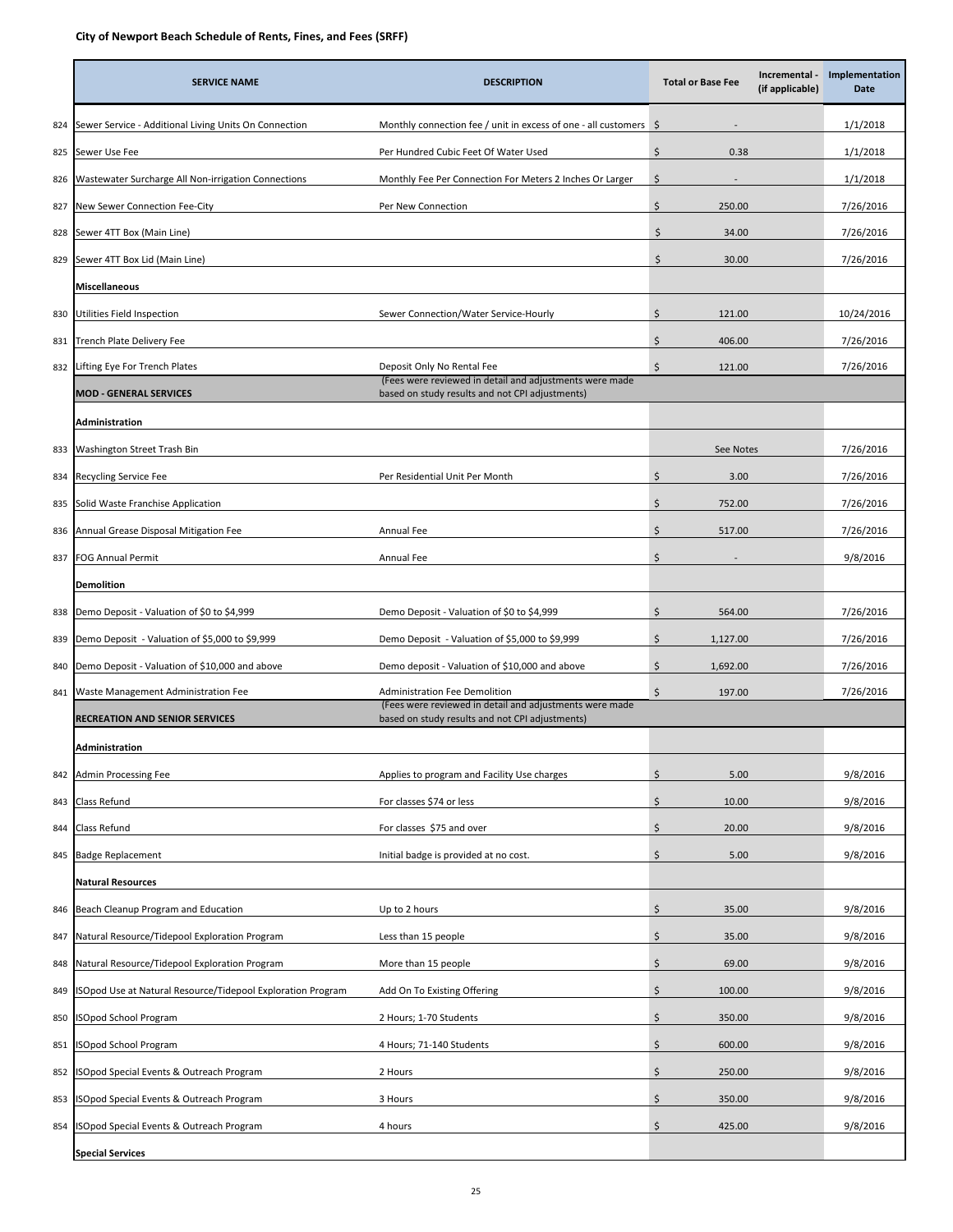|     | <b>SERVICE NAME</b>                                  | <b>DESCRIPTION</b>                          | Incremental -<br><b>Total or Base Fee</b><br>(if applicable) | Implementation<br>Date |
|-----|------------------------------------------------------|---------------------------------------------|--------------------------------------------------------------|------------------------|
| 855 | Relocation Of Sand Volleyball Court                  | Requires contractor                         | \$<br>800.00                                                 | 7/26/2016              |
|     | <b>Cancellation Fees</b>                             |                                             |                                                              |                        |
| 856 | Refund Charge All Other Programs and Facilities      | Program Or Facility Use (less than \$75.00) | Ś<br>10.00                                                   | 9/8/2016               |
| 857 | Refund Charge All Other Programs and Facilities      | Program Or Facility Use (\$75.00 or more)   | \$<br>20.00                                                  | 9/8/2016               |
|     | Adult Sports                                         |                                             |                                                              |                        |
| 858 | Volleyball Resident                                  | League Teams                                | R.S.S. Director negotiates contractor<br>fee                 | 9/8/2016               |
| 859 | Volleyball Nonresident                               | League Teams                                | R.S.S. Director negotiates contractor<br>fee                 | 9/8/2016               |
| 860 | Volleyball Resident                                  | <b>Tournament Player</b>                    | R.S.S. Director negotiates contractor<br>fee                 | 9/8/2016               |
| 861 | Volleyball Nonresident                               | <b>Tournament Player</b>                    | R.S.S. Director negotiates contractor<br>fee                 | 9/8/2016               |
| 862 | Adult Sports Drop In                                 | Single Drop In                              | \$<br>3.00                                                   | 9/8/2016               |
| 863 | Adult Sports Drop In                                 | 5 Punch Pass                                | \$<br>15.00                                                  | 9/8/2016               |
| 864 | Adult Sports Drop In                                 | 20 Punch Pass - Resident                    | \$<br>50.00                                                  | 9/8/2016               |
| 865 | Adult Sports Drop In                                 | 20 Punch Pass - Nonresident                 | 60.00                                                        | 9/8/2016               |
| 866 | Softball Resident                                    | League Teams                                | R.S.S. Director negotiates contractor<br>fee                 | 9/8/2016               |
| 867 | Softball Nonresident                                 | League Teams                                | R.S.S. Director negotiates contractor<br>fee                 | 9/8/2016               |
| 868 | <b>Basketball Resident</b>                           | League Teams                                | R.S.S. Director negotiates contractor<br>fee                 | 9/8/2016               |
| 869 | Basketball Nonresident                               | League Teams                                | R.S.S. Director negotiates contractor<br>fee                 | 9/8/2016               |
| 870 | Adult Soccer Resident                                | League Teams                                | R.S.S. Director negotiates contractor<br>fee                 | 9/8/2016               |
| 871 | Adult Soccer Nonresident                             | League Teams                                | R.S.S. Director negotiates contractor<br>fee                 | 9/8/2016               |
| 872 | Adult Sports Late Registration Fee                   | Late Registration Fee                       | \$<br>30.00                                                  | 9/8/2016               |
| 873 | Adult League Resident Player Card                    | Per Player                                  | \$<br>20.00                                                  | 9/8/2016               |
| 874 | Adult League Nonresident Player Card                 | Per Player                                  | \$<br>25.00                                                  | 9/8/2016               |
| 875 | Adult League Resident Replacement Player Card        | Per Player                                  | Ś<br>10.00                                                   | 9/8/2016               |
|     | 876 Adult League Nonresident Replacement Player Card | Per Player                                  | \$<br>15.00                                                  | 9/8/2016               |
|     | <b>Aquatic Activities</b>                            |                                             |                                                              |                        |
| 877 | Swim Lessons Resident                                | Group                                       | \$.<br>51.00                                                 | 9/8/2016               |
| 878 | Swim Lessons Nonresident                             | Group                                       | \$<br>56.00                                                  | 9/8/2016               |
| 879 | Swim Lessons Resident                                | Semi-private                                | Ś<br>127.00                                                  | 9/8/2016               |
| 880 | Swim Lessons Nonresident                             | Semi-private                                | \$<br>137.00                                                 | 9/8/2016               |
| 881 | Swim Lessons Resident                                | Private                                     | \$<br>85.00                                                  | 9/8/2016               |
| 882 | Swim Lessons Nonresident                             | Private                                     | Ś<br>95.00                                                   | 9/8/2016               |
| 883 | Recreation Swim 17 yrs old & under                   | Drop In                                     | \$<br>2.00                                                   | 9/8/2016               |
| 884 | Recreation Swim Adult                                | Drop In                                     | Ś<br>3.00                                                    | 9/8/2016               |
| 885 | Lap Swim Resident                                    | <b>Annual Pass</b>                          | \$<br>160.00                                                 | 9/8/2016               |
| 886 | Lap Swim Nonresident                                 | <b>Annual Pass</b>                          | \$<br>190.00                                                 | 9/8/2016               |
| 887 | Lap Swim Senior Resident                             | <b>Annual Pass</b>                          | \$.<br>110.00                                                | 9/8/2016               |
| 888 | Lap Swim Senior Nonresident                          | <b>Annual Pass</b>                          | \$<br>140.00                                                 | 9/8/2016               |
| 889 | Lap Swim Resident                                    | 20 Punch Pass                               | \$<br>50.00                                                  | 9/8/2016               |
| 890 | Lap Swim Nonresident                                 | 20 Punch Pass                               | \$<br>60.00                                                  | 9/8/2016               |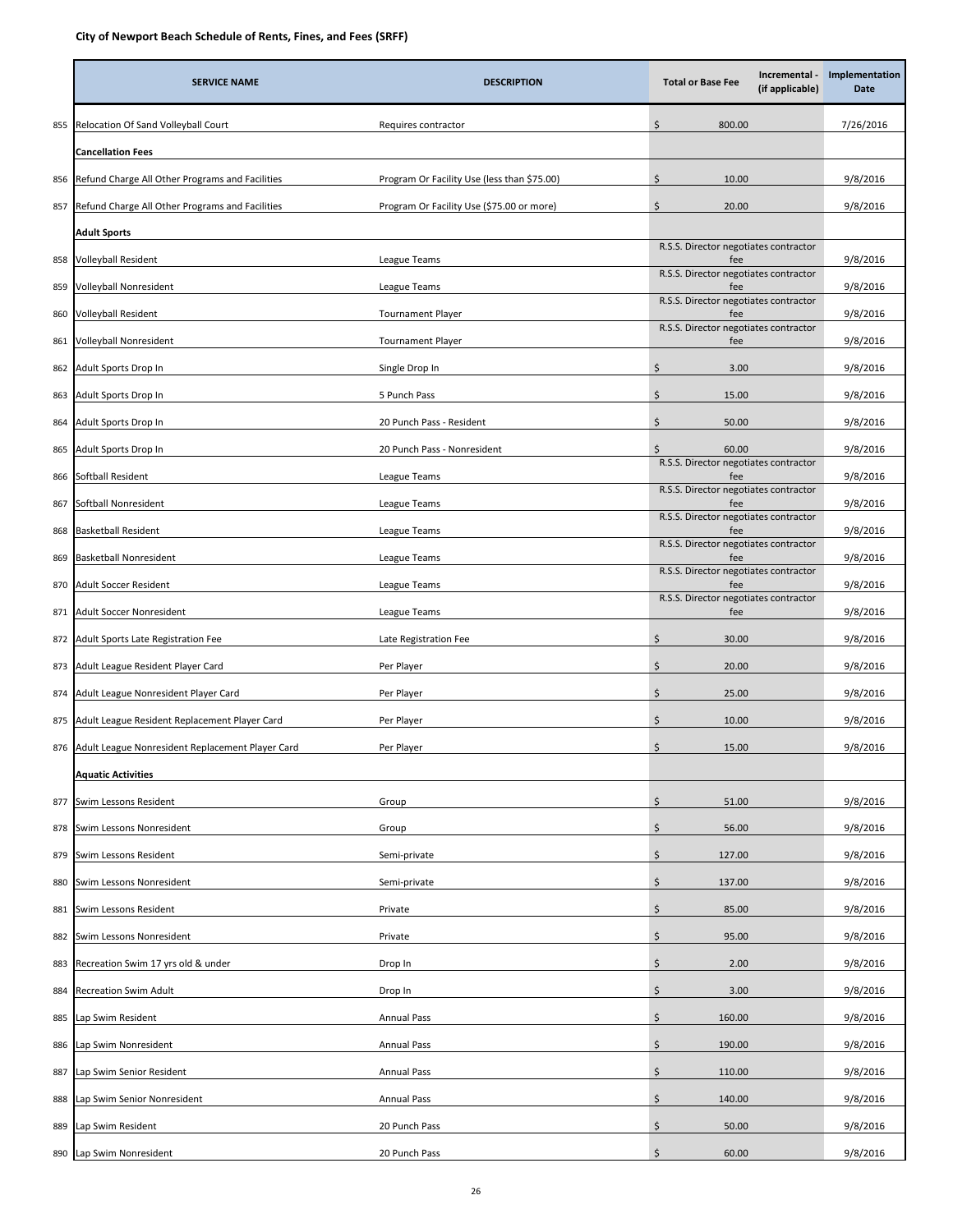|     | <b>SERVICE NAME</b>                                       | <b>DESCRIPTION</b>                | <b>Total or Base Fee</b>                     | Incremental -<br>(if applicable) | Implementation<br>Date |
|-----|-----------------------------------------------------------|-----------------------------------|----------------------------------------------|----------------------------------|------------------------|
| 891 | Lap Swim Senior Resident                                  | 20 Punch Pass                     | \$<br>35.00                                  |                                  | 9/8/2016               |
| 892 | ap Swim Senior Nonresident                                | 20 Punch Pass                     | \$<br>45.00                                  |                                  | 9/8/2016               |
| 893 | Lap Swim                                                  | 5 Punch Pass                      | \$<br>15.00                                  |                                  | 9/8/2016               |
| 894 | ap Swim Senior                                            | 5 Punch Pass                      | \$<br>10.00                                  |                                  | 9/8/2016               |
| 895 | Parent & Me Swim Resident                                 |                                   | \$<br>30.00                                  |                                  | 9/8/2016               |
| 896 | Parent & Me Swim Nonresident                              |                                   | Ś<br>35.00                                   |                                  | 9/8/2016               |
|     | <b>MBAC Pool Use Fees</b>                                 |                                   |                                              |                                  |                        |
| 897 | Shared Use Rate                                           | Non-Profit - Resident / per hour  | \$<br>46.00                                  |                                  | 7/26/2016              |
| 898 | Shared Use Rate                                           | Non-profit, Non-resident/per hour | \$<br>85.00                                  |                                  | 7/26/2016              |
| 899 | <b>Exclusive Use Rate</b>                                 | Non-Profit - Resident / per hour  | \$<br>75.00                                  |                                  | 7/26/2016              |
| 900 | <b>Exclusive Use Rate</b>                                 | Non-profit, Non-resident/per hour | 95.00<br>Ś                                   |                                  | 7/26/2016              |
| 901 | Shared Use Rate                                           | Private, Resident per/hour        | \$<br>90.00                                  |                                  | 7/26/2016              |
| 902 | Shared Use Rate                                           | Private, Non-resident per hour    | \$<br>110.00                                 |                                  | 7/26/2016              |
| 903 | Exclusive Use Rate                                        | Private, Resident per/hour        | \$<br>165.00                                 |                                  | 7/26/2016              |
| 904 | Exclusive Use Rate                                        | Private, Non-resident per hour    | \$<br>190.00                                 |                                  | 7/26/2016              |
| 905 | Shared Use Rate                                           | Commercial, resident per hour     | Ś<br>215.00                                  |                                  | 7/26/2016              |
| 906 | Shared Use Rate                                           | Commercial, non-resident per hour | \$<br>250.00                                 |                                  | 7/26/2016              |
| 907 | <b>Exclusive Use Rate</b>                                 | Commercial, resident per hour     | Ś<br>305.00                                  |                                  | 7/26/2016              |
| 908 | <b>Exclusive Use Rate</b>                                 | Commercial, non-resident per hour | Ś<br>330.00                                  |                                  | 7/26/2016              |
| 909 | <b>Energy Surcharge</b>                                   | All groups                        | This is a pass through cost                  |                                  | 7/26/2016              |
| 910 | <b>Additional Lifeguard Staff</b>                         | Per staff person per hour         | Ś<br>30.00                                   |                                  | 9/8/2016               |
| 911 | School Dist Maintenance Fee                               | Pass through cost                 | This is a pass through cost                  |                                  | 7/26/2016              |
| 912 | Security Deposit on MBAC Rentals                          |                                   | \$<br>250.00                                 |                                  | 7/26/2016              |
| 913 | Splash Bash                                               | Per Person                        | \$<br>5.00                                   |                                  | 9/8/2016               |
|     | Youth Sports, After School/Camp Programs                  |                                   |                                              |                                  |                        |
| 914 | Youth Sports-Football                                     | Per Person                        | R.S.S. Director negotiates contractor<br>fee |                                  | 9/8/2016               |
| 915 | Youth Sports-Track and Field Resident                     | Per Person                        | Ś<br>10.00                                   |                                  | 9/8/2016               |
| 916 | Youth Sports-Track and Field Nonresident                  | Per Person                        | Ś<br>13.00                                   |                                  | 9/8/2016               |
| 917 | Youth Sports-Track and Field Late/Day of Registration Fee | Per Person                        | \$<br>5.00                                   |                                  | 9/8/2016               |
| 918 | After School Programs Resident                            | Per Child Trimester               | \$<br>355.00                                 |                                  | 9/8/2016               |
| 919 | After School Programs Nonresident                         | Per Child Trimester               | Ś<br>365.00                                  |                                  | 9/8/2016               |
| 920 | After School Program                                      | Late pickup charge - per minute   | \$<br>1.00                                   |                                  | 9/8/2016               |
| 921 | Day Camp Fee                                              | Per child per week                | \$<br>145.00                                 |                                  | 9/8/2016               |
| 922 | Day Camp/Pint Sized Campers Cancellation                  | 6 days or less notice             | \$<br>50.00                                  |                                  | 9/8/2016               |
| 923 | Day Camp/Pint Sized Campers Cancellation                  | 7+ days notice                    | \$<br>25.00                                  |                                  | 9/8/2016               |
| 924 | Day Camp Fee- Hardship Fee                                | Per child per week                | \$<br>108.00                                 |                                  | 9/8/2016               |
| 925 | Day Camp                                                  | Additional rash guard             | \$<br>15.00                                  |                                  | 9/8/2016               |
| 926 | Day Camp                                                  | <b>Additional T-shirt</b>         | \$<br>10.00                                  |                                  | 9/8/2016               |
|     | 927 Pint Size Campers Resident                            |                                   | \$<br>127.00                                 |                                  | 9/8/2016               |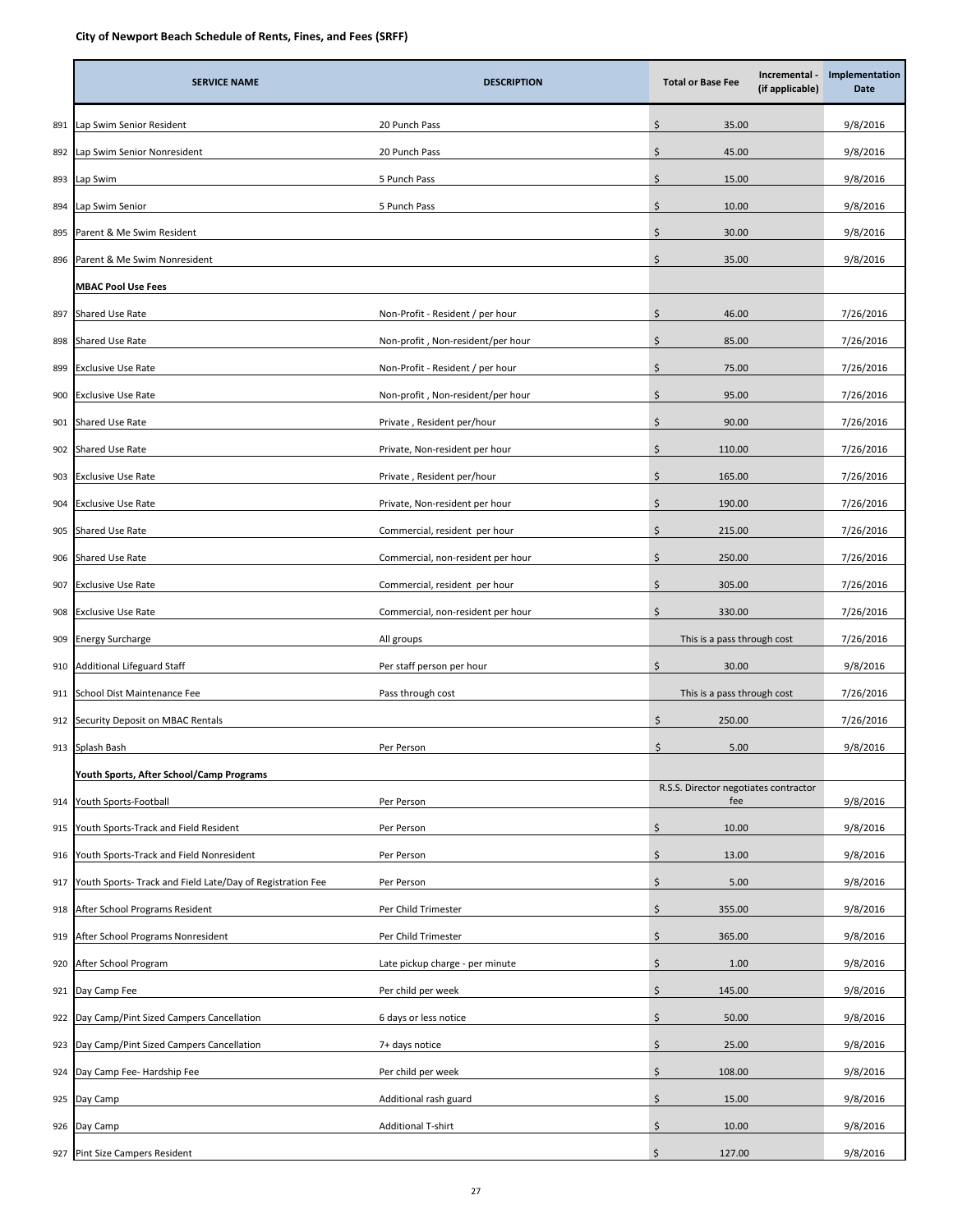|     | <b>SERVICE NAME</b>                      | <b>DESCRIPTION</b>                                                                                                                                                  | Incremental -<br><b>Total or Base Fee</b><br>(if applicable) | Implementation<br>Date |
|-----|------------------------------------------|---------------------------------------------------------------------------------------------------------------------------------------------------------------------|--------------------------------------------------------------|------------------------|
| 928 | Pint Size Campers Nonresident            |                                                                                                                                                                     | \$<br>147.00                                                 | 9/8/2016               |
| 929 | Preschool 101 Resident                   | Per session T/TH                                                                                                                                                    | \$<br>300.00                                                 | 9/8/2016               |
| 930 | Preschool 101 Resident                   | Per session M/W/F                                                                                                                                                   | \$<br>443.00                                                 | 9/8/2016               |
| 931 | Preschool 101 Nonresident                | Per session T/TH                                                                                                                                                    | \$<br>310.00                                                 | 9/8/2016               |
| 932 | Preschool 101 Nonresident                | Per session M/W/F                                                                                                                                                   | \$<br>453.00                                                 | 9/8/2016               |
| 933 | Teen Leadership Program - Summer         |                                                                                                                                                                     | Ś<br>115.00                                                  | 9/8/2016               |
| 934 | Teen Leadership Program - Annual Pass    |                                                                                                                                                                     | \$<br>195.00                                                 | 9/8/2016               |
|     | <b>Registration and Contract Classes</b> |                                                                                                                                                                     |                                                              |                        |
| 935 | Classes                                  | Per Person                                                                                                                                                          | R.S.S. Director negotiates contractor<br>fee                 | 9/8/2016               |
| 936 | Nonresident Additional Charge - Classes  | Per Person Fee Less Than \$75.00                                                                                                                                    | \$<br>5.00                                                   | 9/8/2016               |
| 937 | Nonresident Additional Charge - Classes  | Per Person Fee \$75.00 Or More                                                                                                                                      | \$<br>10.00                                                  | 9/8/2016               |
| 938 | Nonresident Additional Charge - Camps    | Per Person, for fees \$124 and below - Applies to contract<br>summer camps only.                                                                                    | \$<br>10.00                                                  | 9/8/2016               |
| 939 | Nonresident Additional Charge - Camps    | Per Person, for fees \$125 and above - Applies to contract<br>summer camps only.                                                                                    | Ś<br>20.00                                                   | 9/8/2016               |
| 940 | Contract Camp Refund Fee                 | After camp has started                                                                                                                                              | Fee is calculated based on number of<br>days attended.       | 9/8/2016               |
|     | <b>Special Events</b>                    |                                                                                                                                                                     |                                                              |                        |
| 941 | Surf Contest-Amateur                     | Per Person Prior To Registration Deadline                                                                                                                           | \$<br>30.00                                                  | 7/26/2016              |
|     | <b>Special Event Permits</b>             |                                                                                                                                                                     |                                                              |                        |
| 942 | Level 1 Permit Resident                  |                                                                                                                                                                     | \$<br>452.00                                                 | 9/8/2016               |
| 943 | Level 1 Permit Nonresident               | Routed To Other Departments No Road Closures,<br>Attachments Or Permits Required By Other Departments                                                               | \$<br>891.00                                                 | 9/8/2016               |
| 944 | evel 1 Permit Resident Late Fee          | Submitted Less Than 20 Calendar Days from Event Date                                                                                                                | \$<br>570.00                                                 | 9/8/2016               |
| 945 | Level 1 Permit Nonresident Fee           | Submitted Less Than 20 Calendar Days from Event Date                                                                                                                | \$<br>1,141.00                                               | 9/8/2016               |
| 946 | Level 2 Permit Resident                  |                                                                                                                                                                     | \$<br>939.00                                                 | 9/8/2016               |
| 947 | Level 2 Permit Nonresident               |                                                                                                                                                                     | \$<br>2,012.00                                               | 9/8/2016               |
| 948 | Level 2 Permit Resident Late Fee         | Complex Events Requiring Road Closures, Attachments Or<br>Permits By Other Departments Submitted Less Than 60<br>Calendar Days From Event Date                      | \$<br>1,447.00                                               | 9/8/2016               |
| 949 | Level 2 Permit Nonresident Late Fee      | Complex Events Requiring Road Closures, Attachments Or<br>Permits By Other Departments Submitted Less Than 60<br>Calendar Days From Event Date                      | \$<br>2,885.00                                               | 9/8/2016               |
| 950 | Level 3 Permit Resident                  |                                                                                                                                                                     | \$<br>2,666.00                                               | 9/8/2016               |
| 951 | Level 3 Permit Nonresident               |                                                                                                                                                                     | Ś<br>5,095.00                                                | 9/8/2016               |
| 952 | Level 3 Permit Resident Late Fee         | Submitted Less Than 120 Calendar Days From Event Date                                                                                                               | \$<br>4,494.00                                               | 9/8/2016               |
| 953 | Level 3 Permit Nonresident Late Fee      | Major Events Requiring Road Closures, Attachments Or<br>Permits By Other Departments & 1 Pre-event Meeting<br>Submitted Less Than 120 Calendar Days From Event Date | 8,988.00<br>\$                                               | 9/8/2016               |
| 954 | Bundled Event Permit Fee                 | For every 20 events                                                                                                                                                 | \$<br>2,931.00                                               | 7/26/2016              |
| 955 | Deposit - Level 2                        | Level 2                                                                                                                                                             | \$<br>815.00                                                 | 7/26/2016              |
| 956 | Deposit - Level 3                        | Level 3                                                                                                                                                             | \$<br>1,746.00                                               | 7/26/2016              |
| 957 | Special Events Appeal - to City Council  | For levels 1, 2 and 3                                                                                                                                               | \$<br>1,639.00                                               | 9/8/2016               |
|     | <b>Senior Services</b>                   |                                                                                                                                                                     |                                                              |                        |
| 958 | Transportation                           | Van Service - Total charge is based on destination.                                                                                                                 | $$1 - $3$                                                    | 9/8/2016               |
| 959 | Senior Recreation Classes                |                                                                                                                                                                     | R.S.S. Director negotiates contractor<br>fee                 | 9/8/2016               |
| 960 | <b>OASIS-WELLNESS Fitness Center</b>     | Annual-Resident                                                                                                                                                     | \$<br>125.00                                                 | 9/8/2016               |
| 961 | <b>OASIS-WELLNESS Fitness Center</b>     | Annual-Non-Resident                                                                                                                                                 | \$<br>175.00                                                 | 9/8/2016               |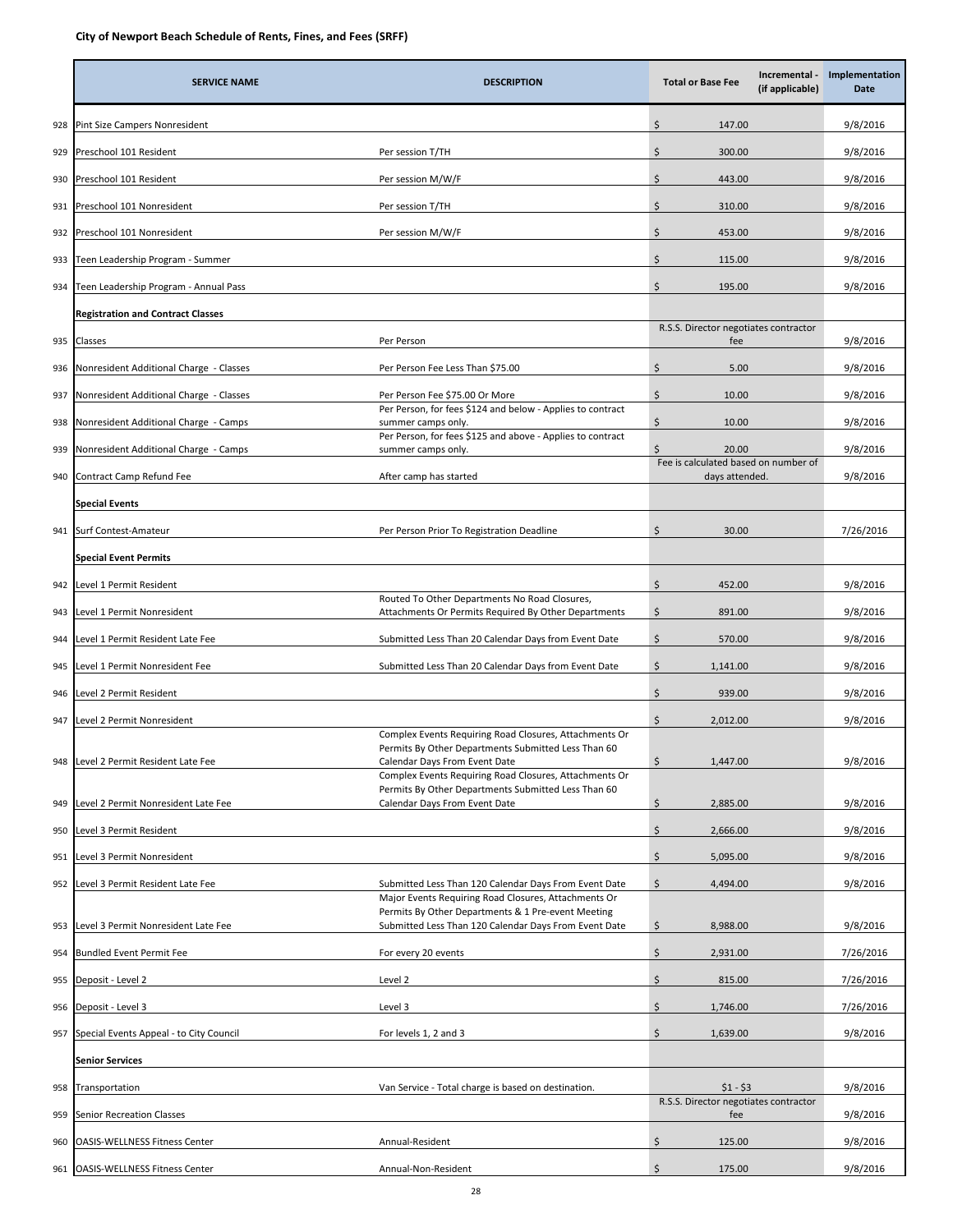|     | <b>SERVICE NAME</b>                                                                                                                                                                                               | <b>DESCRIPTION</b>                                                                                                | <b>Total or Base Fee</b> | Incremental -<br>(if applicable) | Implementation<br>Date |
|-----|-------------------------------------------------------------------------------------------------------------------------------------------------------------------------------------------------------------------|-------------------------------------------------------------------------------------------------------------------|--------------------------|----------------------------------|------------------------|
|     | <b>Facility Use</b>                                                                                                                                                                                               | Insurance, Deposits And Set-up Fees May Be Required,<br>Availability May Be Limited, Other Restrictions May Apply |                          |                                  |                        |
|     | <b>Deposits</b>                                                                                                                                                                                                   |                                                                                                                   |                          |                                  |                        |
| 962 | Gymnasiums                                                                                                                                                                                                        |                                                                                                                   | \$<br>185.00             |                                  | 7/26/2016              |
| 963 | <b>OASIS Event Center Room</b>                                                                                                                                                                                    | No Alcohol                                                                                                        | \$<br>200.00             |                                  | 7/26/2016              |
| 964 | <b>OASIS Event Center Room</b>                                                                                                                                                                                    | With Alcohol                                                                                                      | \$<br>400.00             |                                  | 7/26/2016              |
| 965 | <b>OASIS Large Classroom</b>                                                                                                                                                                                      |                                                                                                                   | \$<br>185.00             |                                  | 7/26/2016              |
| 966 | <b>OASIS Small Classroom</b>                                                                                                                                                                                      |                                                                                                                   | Ś<br>100.00              |                                  | 7/26/2016              |
| 967 | <b>Meeting Rooms And Parks</b>                                                                                                                                                                                    | Under 75 People                                                                                                   | \$<br>100.00             |                                  | 7/26/2016              |
| 968 | <b>Meeting Rooms And Parks</b>                                                                                                                                                                                    | 76 And More People                                                                                                | \$<br>150.00             |                                  | 7/26/2016              |
| 969 | <b>Cleaning Fee</b>                                                                                                                                                                                               | This is a pass through cost                                                                                       | \$<br>150.00             |                                  | 7/26/2016              |
| 970 | <b>Security Guards</b>                                                                                                                                                                                            | per hour                                                                                                          | Ś<br>36.00               |                                  | 7/26/2016              |
|     | <b>Setup And Cleanup Fees</b>                                                                                                                                                                                     |                                                                                                                   |                          |                                  |                        |
| 971 | <b>Energy Surcharge</b>                                                                                                                                                                                           | Additional Charge Necessary To Recover Energy Costs                                                               | see notes                |                                  | 7/26/2016              |
|     | <b>Meeting Rooms</b>                                                                                                                                                                                              |                                                                                                                   |                          |                                  |                        |
| 972 | Balboa Community Center, Bonita Creek, Carroll Beek, Cliff Drive,<br>Mariners/VJC, Balboa Community Center, West Newport Community<br>Center                                                                      | Commercial Resident Rate, Fee Per Hour 2 Hour Minimum                                                             | 144.00<br>\$             |                                  | 7/26/2016              |
|     | Balboa Community Center, Bonita Creek, Carroll Beek, Cliff Drive,<br>Mariners/VJC, Balboa Community Center, West Newport Community<br>973 Center                                                                  | Commercial Nonresident Rate, Fee Per Hour 2 Hour<br>Minimum                                                       | 290.00<br>\$             |                                  | 7/26/2016              |
| 974 | Balboa Community Center, Bonita Creek, Carroll Beek, Cliff Drive,<br>Mariners/VJC, Balboa Community Center, West Newport Community<br>Center<br>Balboa Community Center, Bonita Creek, Carroll Beek, Cliff Drive, | Non-Profit Resident Rate, Fee Per Hour 2 Hour Minimum                                                             | \$<br>45.00              |                                  | 7/26/2016              |
|     | Mariners/VJC, Balboa Community Center, West Newport Community<br>975 Center                                                                                                                                       | Non-Profit Nonresident Rate, Fee Per Hour 2 Hour Minimum                                                          | \$<br>85.00              |                                  | 7/26/2016              |
|     | Balboa Community Center, Bonita Creek, Carroll Beek, Cliff Drive,<br>Mariners/VJC, Balboa Community Center, West Newport Community<br>976 Center                                                                  | Private Resident Rate, Fee Per Hour 2 Hour Minimum                                                                | \$<br>72.00              |                                  | 7/26/2016              |
| 977 | Balboa Community Center, Bonita Creek, Carroll Beek, Cliff Drive,<br>Mariners/VJC, Balboa Community Center, West Newport Community<br>Center                                                                      | Private Nonresident Rate, Fee Per Hour 2 Hour Minimum                                                             | \$.<br>143.00            |                                  | 7/26/2016              |
| 978 | Balboa Community Center, Bonita Creek, Carroll Beek, Cliff Drive,<br>Mariners/VJC, Balboa Community Center, West Newport Community<br>Center                                                                      | Resident Non-profit Youth Service Organization Rate                                                               | \$<br>20.00              |                                  | 7/26/2016              |
| 979 | Civic Center Community Room                                                                                                                                                                                       | Commercial Resident Rate, Fee Per Hour 2 Hour Minimum                                                             | \$<br>310.00             |                                  | 7/26/2016              |
| 980 | Civic Center Community Room                                                                                                                                                                                       | Commercial Nonresident Rate, Fee Per Hour 2 Hour<br>Minimum                                                       | \$<br>562.00             |                                  | 7/26/2016              |
| 981 | Civic Center Community Room                                                                                                                                                                                       | Non-Profit Resident Rate, Fee Per Hour 2 Hour Minimum                                                             | \$<br>120.00             |                                  | 7/26/2016              |
| 982 | Civic Center Community Room                                                                                                                                                                                       | Non-Profit Nonresident Rate, Fee Per Hour 2 Hour Minimum                                                          | \$<br>180.00             |                                  | 7/26/2016              |
| 983 | Civic Center Community Room                                                                                                                                                                                       | Private Resident Rate, Fee Per Hour 2 Hour Minimum                                                                | \$<br>175.00             |                                  | 7/26/2016              |
| 984 | Civic Center Community Room                                                                                                                                                                                       | Private Nonresident Rate, Fee Per Hour 2 Hour Minimum                                                             | \$<br>280.00             |                                  | 7/26/2016              |
| 985 | Civic Center Community Room                                                                                                                                                                                       | Resident Non-profit Youth Service Organization Rate                                                               | \$<br>75.00              |                                  | 7/26/2016              |
| 986 | Civic Center Lawn                                                                                                                                                                                                 | Commercial Resident Rate, Fee Per Hour 2 Hour Minimum                                                             | \$<br>230.00             |                                  | 7/26/2016              |
| 987 | Civic Center Lawn                                                                                                                                                                                                 | Commercial Nonresident Rate, Fee Per Hour 2 Hour<br>Minimum                                                       | \$<br>430.00             |                                  | 7/26/2016              |
| 988 | Civic Center Lawn                                                                                                                                                                                                 | Non-Profit Resident Rate, Fee Per Hour 2 Hour Minimum                                                             | \$<br>66.00              |                                  | 7/26/2016              |
| 989 | Civic Center Lawn                                                                                                                                                                                                 | Non-Profit Nonresident Rate, Fee Per Hour 2 Hour Minimum                                                          | \$<br>102.00             |                                  | 7/26/2016              |
| 990 | Civic Center Lawn                                                                                                                                                                                                 | Private Resident Rate, Fee Per Hour 2 Hour Minimum                                                                | \$<br>75.00              |                                  | 7/26/2016              |
| 991 | Civic Center Lawn                                                                                                                                                                                                 | Private Nonresident Rate, Fee Per Hour 2 Hour Minimum                                                             | Ś<br>120.00              |                                  | 7/26/2016              |
| 992 | Civic Center Lawn                                                                                                                                                                                                 | Resident Non-profit Youth Service Organization Rate                                                               | \$<br>50.00              |                                  | 7/26/2016              |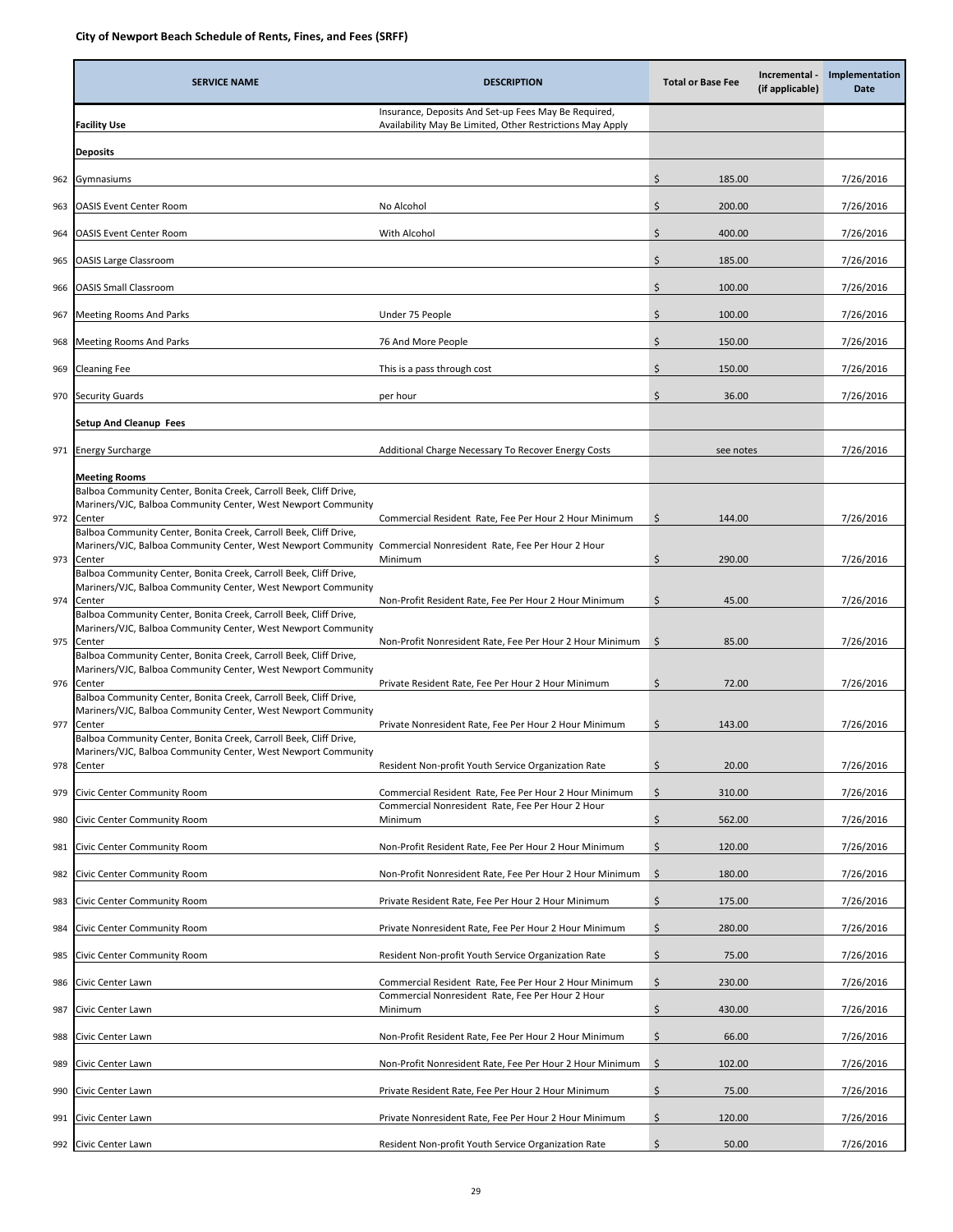|      | <b>SERVICE NAME</b>        | <b>DESCRIPTION</b>                                          | <b>Total or Base Fee</b> | Incremental -<br>(if applicable) | Implementation<br>Date |
|------|----------------------------|-------------------------------------------------------------|--------------------------|----------------------------------|------------------------|
| 993  | Council Chamber            | Commercial Resident Rate, Fee Per Hour 2 Hour Minimum       | \$<br>234.00             |                                  | 7/26/2016              |
| 994  | Council Chamber            | Commercial Nonresident Rate, Fee Per Hour 2 Hour<br>Minimum | \$<br>462.00             |                                  | 7/26/2016              |
| 995  | Council Chamber            | Non-Profit Resident Rate, Fee Per Hour 2 Hour Minimum       | \$<br>46.00              |                                  | 7/26/2016              |
| 996  | Council Chamber            | Non-Profit Nonresident Rate, Fee Per Hour 2 Hour Minimum    | \$<br>85.00              |                                  | 7/26/2016              |
| 997  | Council Chamber            | Private Resident Rate, Fee Per Hour 2 Hour Minimum          | \$<br>72.00              |                                  | 7/26/2016              |
| 998  | Council Chamber            | Private Nonresident Rate, Fee Per Hour 2 Hour Minimum       | \$<br>143.00             |                                  | 7/26/2016              |
| 999  | Council Chamber            | Resident Non-profit Youth Service Organization Rate         | \$<br>26.00              |                                  | 7/26/2016              |
| 1000 | Newport Theater Art Center | Daily Rate, Equipment and Operator Fees                     | \$<br>390.00             |                                  | 7/26/2016              |
|      | Marina Park                |                                                             |                          |                                  |                        |
| 1001 | Large Event Center         | Commercial Resident Rate, Fee Per Hour 2 Hour Minimum       | \$<br>351.00             |                                  | 7/26/2016              |
| 1002 | Large Event Center         | Commercial Nonresident Rate, Fee Per Hour 2 Hour<br>Minimum | \$<br>645.00             |                                  | 7/26/2016              |
| 1003 | Large Event Center         | Non-Profit Resident Rate, Fee Per Hour 2 Hour Minimum       | \$<br>128.00             |                                  | 7/26/2016              |
| 1004 | Large Event Center         | Non-Profit Nonresident Rate, Fee Per Hour 2 Hour Minimum    | \$<br>287.00             |                                  | 7/26/2016              |
| 1005 | Large Event Center         | Private Resident Rate, Fee Per Hour 2 Hour Minimum          | \$<br>225.00             |                                  | 7/26/2016              |
| 1006 | Large Event Center         | Private Nonresident Rate, Fee Per Hour 2 Hour Minimum       | \$<br>383.00             |                                  | 7/26/2016              |
| 1007 | Large Event Center         | Resident Non-profit Youth Service Organization Rate         | \$<br>75.00              |                                  | 7/26/2016              |
| 1008 | Large Room                 | Commercial Resident Rate, Fee Per Hour 2 Hour Minimum       | \$<br>135.00             |                                  | 7/26/2016              |
| 1009 | Large Room                 | Commercial Nonresident Rate, Fee Per Hour 2 Hour<br>Minimum | \$<br>238.00             |                                  | 7/26/2016              |
| 1010 | Large Room                 | Non-Profit Resident Rate, Fee Per Hour 2 Hour Minimum       | \$<br>48.00              |                                  | 7/26/2016              |
| 1011 | Large Room                 | Non-Profit Nonresident Rate, Fee Per Hour 2 Hour Minimum    | \$<br>106.00             |                                  | 7/26/2016              |
| 1012 | Large Room                 | Private Resident Rate, Fee Per Hour 2 Hour Minimum          | \$<br>83.00              |                                  | 7/26/2016              |
| 1013 | Large Room                 | Private Nonresident Rate, Fee Per Hour 2 Hour Minimum       | \$<br>143.00             |                                  | 7/26/2016              |
| 1014 | Large Room                 | Resident Non-profit Youth Service Organization Rate         | \$<br>25.00              |                                  | 7/26/2016              |
| 1015 | Medium Room                | Commercial Resident Rate, Fee Per Hour 2 Hour Minimum       | \$<br>102.00             |                                  | 7/26/2016              |
| 1016 | Medium Room                | Commercial Nonresident Rate, Fee Per Hour 2 Hour<br>Minimum | \$<br>193.00             |                                  | 7/26/2016              |
| 1017 | Medium Room                | Non-Profit Resident Rate, Fee Per Hour 2 Hour Minimum       | \$<br>37.00              |                                  | 7/26/2016              |
| 1018 | Medium Room                | Non-Profit Nonresident Rate, Fee Per Hour 2 Hour Minimum    | \$<br>85.00              |                                  | 7/26/2016              |
| 1019 | Medium Room                | Private Resident Rate, Fee Per Hour 2 Hour Minimum          | \$<br>65.00              |                                  | 7/26/2016              |
| 1020 | Medium Room                | Private Nonresident Rate, Fee Per Hour 2 Hour Minimum       | \$<br>111.00             |                                  | 7/26/2016              |
| 1021 | Medium Room                | Resident Non-profit Youth Service Organization Rate         | \$<br>20.00              |                                  | 7/26/2016              |
| 1022 | Small Room                 | Commercial Resident Rate, Fee Per Hour 2 Hour Minimum       | \$<br>80.00              |                                  | 7/26/2016              |
| 1023 | Small Room                 | Commercial Nonresident Rate, Fee Per Hour 2 Hour<br>Minimum | \$<br>146.00             |                                  | 7/26/2016              |
| 1024 | Small Room                 | Non-Profit Resident Rate, Fee Per Hour 2 Hour Minimum       | \$<br>30.00              |                                  | 7/26/2016              |
| 1025 | Small Room                 | Non-Profit Nonresident Rate, Fee Per Hour 2 Hour Minimum    | \$<br>67.00              |                                  | 7/26/2016              |
| 1026 | Small Room                 | Private Resident Rate, Fee Per Hour 2 Hour Minimum          | \$<br>50.00              |                                  | 7/26/2016              |
| 1027 | Small Room                 | Private Nonresident Rate, Fee Per Hour 2 Hour Minimum       | \$<br>88.00              |                                  | 7/26/2016              |
| 1028 | Small Room                 | Resident Non-profit Youth Service Organization Rate         | \$<br>14.00              |                                  | 7/26/2016              |
| 1029 | Lawn                       | Commercial Rate, Fee Per Hour 2 Hour Minimum                | \$<br>230.00             |                                  | 7/26/2016              |
| 1030 | Lawn                       | Non-Profit Rate, Fee Per Hour 2 Hour Minimum                | Ś<br>66.00               |                                  | 7/26/2016              |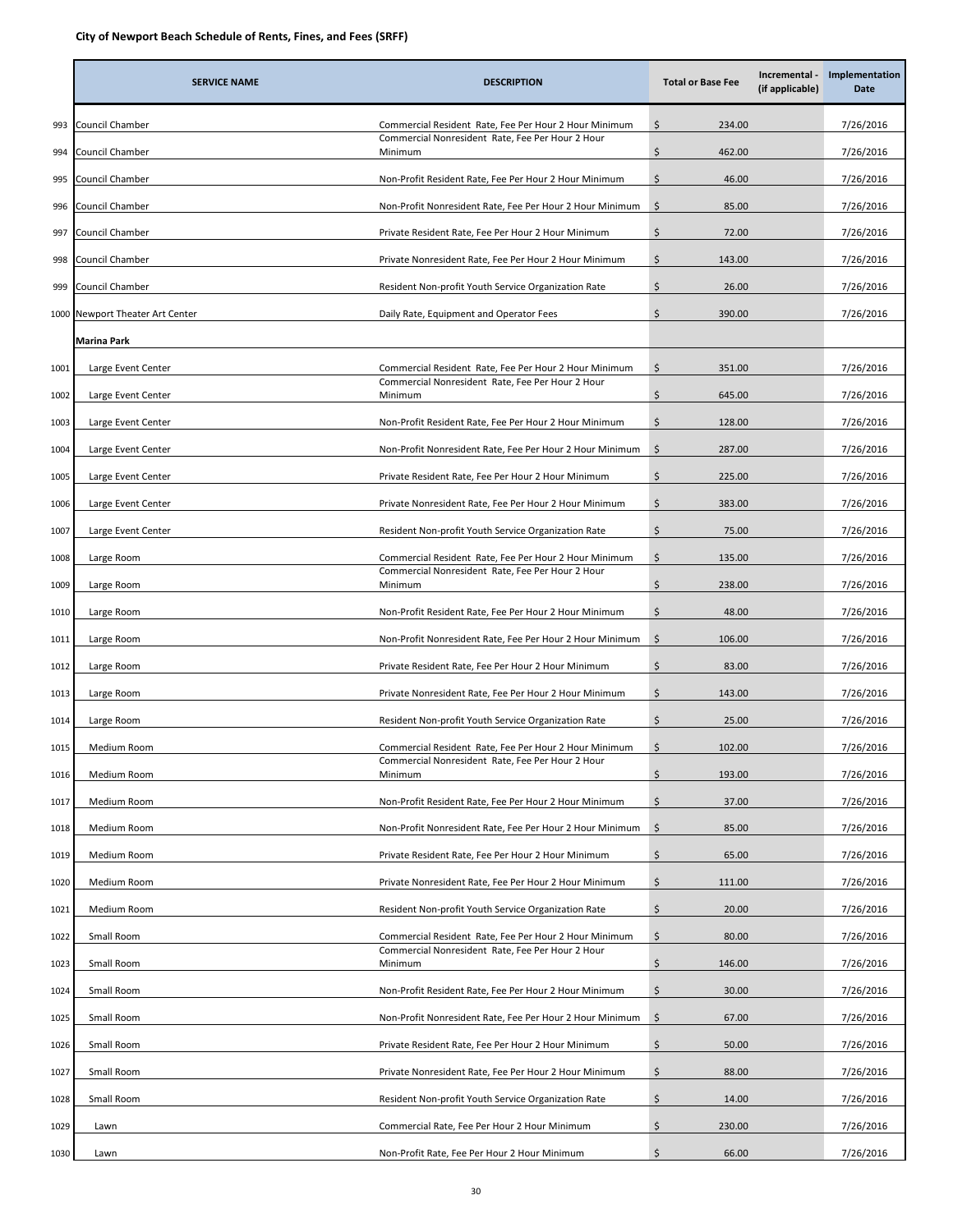|      | <b>SERVICE NAME</b>                   | <b>DESCRIPTION</b>                                                                  | <b>Total or Base Fee</b> | Incremental -<br>(if applicable) | Implementation<br>Date |
|------|---------------------------------------|-------------------------------------------------------------------------------------|--------------------------|----------------------------------|------------------------|
| 1031 | Lawn                                  | Private Rate, Fee Per Hour 2 Hour Minimum                                           | \$<br>75.00              |                                  | 7/26/2016              |
| 1032 | Lawn                                  | Resident Non-profit Youth Service Organization Rate                                 | \$<br>50.00              |                                  | 7/26/2016              |
|      | <b>Newport Coast Community Center</b> |                                                                                     |                          |                                  |                        |
| 1033 | Large Classroom                       | Commercial Resident Rate, Fee Per Hour 2 Hour Minimum                               | \$<br>270.00             |                                  | 7/26/2016              |
| 1034 | Large Classroom                       | Commercial Nonresident Rate, Fee Per Hour 2 Hour<br>Minimum                         | \$<br>519.00             |                                  | 7/26/2016              |
| 1035 | Large Classroom                       | Non-Profit Resident Rate, Fee Per Hour 2 Hour Minimum                               | Ś.<br>66.00              |                                  | 7/26/2016              |
| 1036 | Large Classroom                       | Non-Profit Non-Resident Rate, Fee Per Hour 2 Hour Minimum \$                        | 132.00                   |                                  | 7/26/2016              |
| 1037 | Large Classroom                       | Private Resident Rate, Fee Per Hour 2 Hour Minimum                                  | \$<br>126.00             |                                  | 7/26/2016              |
| 1038 | Large Classroom                       | Private Nonresident Rate, Fee Per Hour 2 Hour Minimum                               | \$<br>246.00             |                                  | 7/26/2016              |
| 1039 | Large Classroom                       | Resident Non-profit Youth Service Organization Rate                                 | \$<br>48.00              |                                  |                        |
| 1040 | Small Classroom                       | Commercial Resident Rate, Fee Per Hour 2 Hour Minimum                               | \$<br>160.00             |                                  | 7/26/2016              |
| 1041 | Small Classroom                       | Commercial Nonresident Rate, Fee Per Hour 2 Hour<br>Minimum                         | \$<br>318.00             |                                  | 7/26/2016              |
| 1042 | Small Classroom                       | Non-Profit Resident Rate, Fee Per Hour 2 Hour Minimum                               | \$<br>50.00              |                                  | 7/26/2016              |
| 1043 | Small Classroom                       | Non-Profit Non-Resident Rate, Fee Per Hour 2 Hour Minimum \$                        | 94.00                    |                                  | 7/26/2016              |
| 1044 | Small Classroom                       | Private Resident Rate, Fee Per Hour 2 Hour Minimum                                  | \$<br>79.00              |                                  | 7/26/2016              |
| 1045 | Small Classroom                       | Private Nonresident Rate, Fee Per Hour 2 Hour Minimum                               | Ś.<br>158.00             |                                  | 7/26/2016              |
| 1046 | Small Classroom                       | Resident Non-profit Youth Service Organization Rate                                 | \$<br>24.00              |                                  | 7/26/2016              |
| 1047 | Gymnasium                             | Commercial Resident Rate, Fee Per Hour 2 Hour Minimum                               | \$<br>352.00             |                                  | 7/26/2016              |
| 1048 | Gymnasium                             | Commercial Nonresident Rate, Fee Per Hour 2 Hour<br>Minimum                         | \$<br>676.00             |                                  | 7/26/2016              |
| 1049 | Gymnasium                             | Non-Profit Resident Rate, Fee Per Hour 2 Hour Minimum                               | \$<br>79.00              |                                  | 7/26/2016              |
| 1050 | Gymnasium                             | Non-Profit Nonresident Rate, Fee Per Hour 2 Hour Minimum \$                         | 136.00                   |                                  | 7/26/2016              |
| 1051 | Gymnasium                             | Private Resident Rate, Fee Per Hour 2 Hour Minimum                                  | \$<br>108.00             |                                  | 7/26/2016              |
| 1052 | Gymnasium                             | Private Nonresident Rate, Fee Per Hour 2 Hour Minimum                               | \$<br>195.00             |                                  | 7/26/2016              |
| 1053 | Gymnasium                             | Resident Non-profit Youth Service Organization Rate, Fee Per<br>Hour 2 Hour Minimum | \$<br>43.00              |                                  | 7/26/2016              |
|      | <b>Community Youth Center</b>         |                                                                                     |                          |                                  |                        |
| 1054 | Small Classroom                       | Commercial Resident Rate, Fee Per Hour 2 Hour Minimum                               | Ŝ.<br>160.00             |                                  | 7/26/2016              |
| 1055 | Small Classroom                       | Commercial Nonresident Rate, Fee Per Hour 2 Hour<br>Minimum                         | \$<br>318.00             |                                  | 7/26/2016              |
| 1056 | Small Classroom                       | Non-Profit Resident Rate, Fee Per Hour 2 Hour Minimum                               | \$<br>50.00              |                                  | 7/26/2016              |
| 1057 | Small Classroom                       | Non-Profit Non-Resident Rate, Fee Per Hour 2 Hour Minimum \$                        | 94.00                    |                                  | 7/26/2016              |
| 1058 | Small Classroom                       | Private Resident Rate, Fee Per Hour 2 Hour Minimum                                  | \$<br>79.00              |                                  | 7/26/2016              |
| 1059 | Small Classroom                       | Private Nonresident Rate, Fee Per Hour 2 Hour Minimum                               | \$<br>158.00             |                                  | 7/26/2016              |
| 1060 | Small Classroom                       | Resident Non-profit Youth Service Organization Rate                                 | \$<br>24.00              |                                  | 7/26/2016              |
| 1061 | Lincoln Gymnasium                     | Commercial Resident Rate, Fee Per Hour 2 Hour Minimum                               | \$<br>319.00             |                                  | 7/26/2016              |
| 1062 | Lincoln Gymnasium                     | Commercial Nonresident Rate, Fee Per Hour 2 Hour<br>Minimum                         | \$<br>611.00             |                                  | 7/26/2016              |
| 1063 | Lincoln Gymnasium                     | Non-Profit Resident Rate, Fee Per Hour 2 Hour Minimum                               | \$<br>72.00              |                                  | 7/26/2016              |
|      | 1064 Lincoln Gymnasium                | Non-Profit Nonresident Rate, Fee Per Hour 2 Hour Minimum                            | \$<br>124.00             |                                  | 7/26/2016              |
|      | 1065 Lincoln Gymnasium                | Private Residential Rate, Fee Per Hour 2 Hour Minimum                               | \$<br>98.00              |                                  | 7/26/2016              |
|      | 1066 Lincoln Gymnasium                | Private Nonresidential Rate, Fee Per Hour 2 Hour Minimum                            | \$<br>176.00             |                                  | 7/26/2016              |
|      | 1067 Lincoln Gymnasium                | Resident Non-profit Youth Service Organization Rate                                 | \$<br>33.00              |                                  | 7/26/2016              |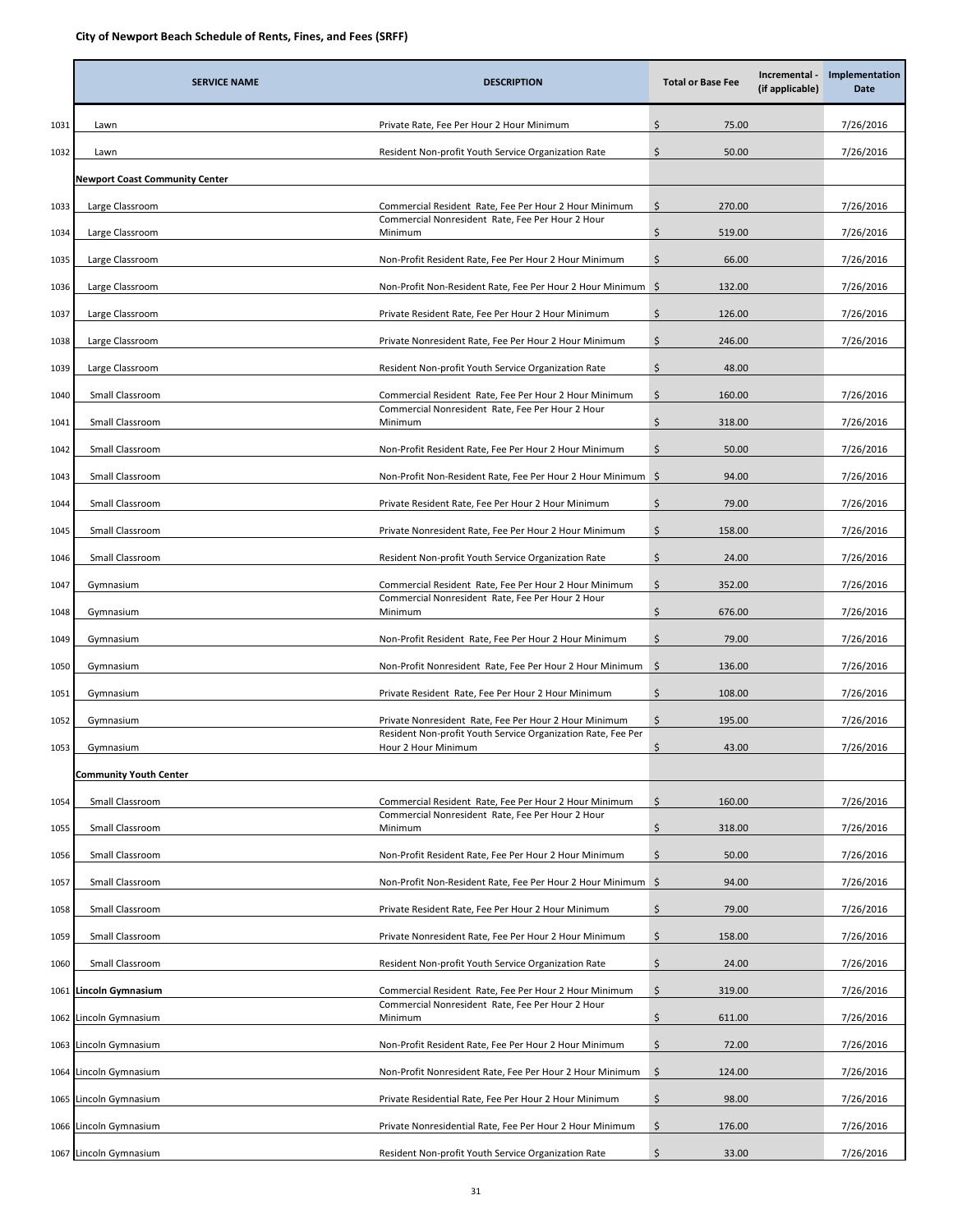|      | <b>SERVICE NAME</b>                                                                                                                                                                                                                                                                    | <b>DESCRIPTION</b>                                                                                                | <b>Total or Base Fee</b> | Incremental -<br>(if applicable) | Implementation<br>Date |
|------|----------------------------------------------------------------------------------------------------------------------------------------------------------------------------------------------------------------------------------------------------------------------------------------|-------------------------------------------------------------------------------------------------------------------|--------------------------|----------------------------------|------------------------|
|      | <b>OASIS Senior Center</b>                                                                                                                                                                                                                                                             |                                                                                                                   |                          |                                  |                        |
| 1068 | <b>OASIS Event Center Room</b>                                                                                                                                                                                                                                                         | Commercial Resident Rate, Fee Per Hour 2 Hour Minimum                                                             | 360.00<br>\$             |                                  | 7/26/2016              |
| 1069 | <b>OASIS Event Center Room</b>                                                                                                                                                                                                                                                         | Commercial Nonresident Rate, Fee Per Hour 2 Hour<br>Minimum                                                       | \$<br>645.00             |                                  | 7/26/2016              |
| 1070 | <b>OASIS Event Center Room</b>                                                                                                                                                                                                                                                         | Non-Profit Resident Rate, Fee Per Hour 2 Hour Minimum                                                             | \$<br>135.00             |                                  | 7/26/2016              |
| 1071 | <b>OASIS Event Center Room</b>                                                                                                                                                                                                                                                         | Non-Profit Non-Resident Rate, Fee Per Hour 2 Hour Minimum \$                                                      | 205.00                   |                                  | 7/26/2016              |
| 1072 | <b>OASIS Event Center Room</b>                                                                                                                                                                                                                                                         | Private Resident Rate, Fee Per Hour 2 Hour Minimum                                                                | \$<br>200.00             |                                  | 7/26/2016              |
| 1073 | <b>OASIS Event Center Room</b>                                                                                                                                                                                                                                                         | Private Nonresident Rate, Fee Per Hour 2 Hour Minimum                                                             | \$<br>330.00             |                                  | 7/26/2016              |
| 1074 | <b>OASIS Event Center Room</b>                                                                                                                                                                                                                                                         | Resident Non-profit Youth Service Organization Rate                                                               | \$<br>75.00              |                                  | 7/26/2016              |
| 1075 | <b>OASIS Large Classroom</b>                                                                                                                                                                                                                                                           | Commercial Resident Rate, Fee Per Hour 2 Hour Minimum                                                             | \$<br>270.00             |                                  | 7/26/2016              |
| 1076 | <b>OASIS Large Classroom</b>                                                                                                                                                                                                                                                           | Commercial Nonresident Rate, Fee Per Hour 2 Hour<br>Minimum                                                       | \$<br>519.00             |                                  | 7/26/2016              |
| 1077 | <b>OASIS Large Classroom</b>                                                                                                                                                                                                                                                           | Non-Profit Resident Rate, Fee Per Hour 2 Hour Minimum                                                             | \$<br>66.00              |                                  | 7/26/2016              |
| 1078 | <b>OASIS Large Classroom</b>                                                                                                                                                                                                                                                           | Non-Profit Non-Resident Rate, Fee Per Hour 2 Hour Minimum \$                                                      | 132.00                   |                                  | 7/26/2016              |
| 1079 | <b>OASIS Large Classroom</b>                                                                                                                                                                                                                                                           | Private Resident Rate, Fee Per Hour 2 Hour Minimum                                                                | \$<br>126.00             |                                  | 7/26/2016              |
| 1080 | <b>OASIS Large Classroom</b>                                                                                                                                                                                                                                                           | Private Nonresident Rate, Fee Per Hour 2 Hour Minimum                                                             | \$<br>246.00             |                                  | 7/26/2016              |
| 1081 | <b>OASIS Small Classroom</b>                                                                                                                                                                                                                                                           | Commercial Resident Rate, Fee Per Hour 2 Hour Minimum                                                             | \$<br>160.00             |                                  | 7/26/2016              |
| 1082 | <b>OASIS Small Classroom</b>                                                                                                                                                                                                                                                           | Commercial Nonresident Rate, Fee Per Hour 2 Hour<br>Minimum                                                       | \$<br>318.00             |                                  | 7/26/2016              |
| 1083 | <b>OASIS Small Classroom</b>                                                                                                                                                                                                                                                           | Non-Profit Resident Rate, Fee Per Hour 2 Hour Minimum                                                             | \$<br>50.00              |                                  | 7/26/2016              |
| 1084 | <b>OASIS Small Classroom</b>                                                                                                                                                                                                                                                           | Non-Profit Non-Resident Rate, Fee Per Hour 2 Hour Minimum \$                                                      | 94.00                    |                                  | 7/26/2016              |
| 1085 | <b>OASIS Small Classroom</b>                                                                                                                                                                                                                                                           | Private Resident Rate, Fee Per Hour 2 Hour Minimum                                                                | \$<br>79.00              |                                  | 7/26/2016              |
| 1086 | <b>OASIS Small Classroom</b>                                                                                                                                                                                                                                                           | Private Nonresident Rate, Fee Per Hour 2 Hour Minimum                                                             | \$<br>158.00             |                                  | 7/26/2016              |
|      | <b>Special Ball Field Services</b>                                                                                                                                                                                                                                                     |                                                                                                                   |                          |                                  |                        |
|      | 1087 Field Maintenance Fee                                                                                                                                                                                                                                                             | Per Player Per Season                                                                                             | 10.00<br>\$              |                                  | 7/26/2016              |
|      | 1088 Lights                                                                                                                                                                                                                                                                            | Additional Charge When Provided, Fee Per Hour Per Field                                                           | \$<br>30.00              |                                  | 7/26/2016              |
|      | 1089 Field Preparation                                                                                                                                                                                                                                                                 | Additional Charge When Provided, Fee Per Field                                                                    | \$<br>45.00              |                                  | 7/26/2016              |
|      | <b>Ball Fields</b>                                                                                                                                                                                                                                                                     | Insurance, Deposits And Set-up Fees May Be Required,<br>Availability May Be Limited, Other Restrictions May Apply |                          |                                  |                        |
|      | Bonita Creek Sports Complex, Buffalo Hills Park, East bluff Park,<br>Grant Howald Park, Lincoln Athletic field, Mariners Parks, Peninsula<br>Park, San Miguel Park, Bonita Canyon Sports Park, Arroyo Park, Bob<br>Henry Park, Coastal Peak Park, Irvine Terrace and Sunset Ridge Park |                                                                                                                   |                          |                                  |                        |
| 1090 | <b>Ball Fields</b>                                                                                                                                                                                                                                                                     | Commercial Resident Rate (Lights & Field Prep. Extra) Fee Per<br>Hour 2 Hour Min.                                 | \$<br>145.00             |                                  | 7/26/2016              |
| 1091 | <b>Ball Fields</b>                                                                                                                                                                                                                                                                     | Commercial Nonresident Rate (Lights & Field Prep. Extra) Fee<br>Per Hr. 2 Hr. Min.                                | \$<br>287.00             |                                  | 7/26/2016              |
| 1092 | <b>Ball Fields</b>                                                                                                                                                                                                                                                                     | Non-Profit Resident Rate (Lights & Field Prep. Extra) Fee Per<br>Hour 2 Hour Min.                                 | \$<br>65.00              |                                  | 7/26/2016              |
| 1093 | <b>Ball Fields</b>                                                                                                                                                                                                                                                                     | Non-Profit Nonresident Rate (Lights & Field Prep. Extra) Fee<br>Per Hour 2 Hour Min.                              | \$<br>104.00             |                                  | 7/26/2016              |
| 1094 | <b>Ball Fields</b>                                                                                                                                                                                                                                                                     | Private Resident Rate (Lights & Field Prep. Extra) Fee Per Hour<br>2 Hour Minimum                                 | \$<br>85.00              |                                  | 7/26/2016              |
| 1095 | <b>Ball Fields</b>                                                                                                                                                                                                                                                                     | Private Nonresident Rate (Lights & Field Prep. Extra) Fee Per<br>Hour 2 Hour Min.                                 | \$<br>143.00             |                                  | 7/26/2016              |
| 1096 | <b>Ball Fields</b>                                                                                                                                                                                                                                                                     | Youth Sports Commission                                                                                           | \$<br>1.00               |                                  | 7/26/2016              |
| 1097 | <b>Ball Fields</b>                                                                                                                                                                                                                                                                     | Youth Sports Commission Club Rate, Fee Per Hour                                                                   | \$<br>15.00              |                                  | 7/26/2016              |
|      | Public Areas                                                                                                                                                                                                                                                                           | Insurance, Deposits And Set-up Fees May Be Required,<br>Availability May Be Limited, Other Restrictions May Apply |                          |                                  |                        |
| 1098 | Picnic/Park Areas                                                                                                                                                                                                                                                                      | Commercial Resident Rate (Max. Table Reservation 50%) Fee<br>Per Hr. 2 Hr. Min.                                   | \$<br>200.00             |                                  | 7/26/2016              |
| 1099 | Picnic/Park Areas                                                                                                                                                                                                                                                                      | Resident Non-profit Youth Service Organization Rate                                                               | \$<br>15.00              |                                  | 7/26/2016              |
| 1100 | Picnic/Park Areas                                                                                                                                                                                                                                                                      | Commercial Nonres. Rate (Max. Table Reservation 50%) Fee<br>Per Hr. 2 Hr. Min.                                    | \$<br>401.00             |                                  | 7/26/2016              |